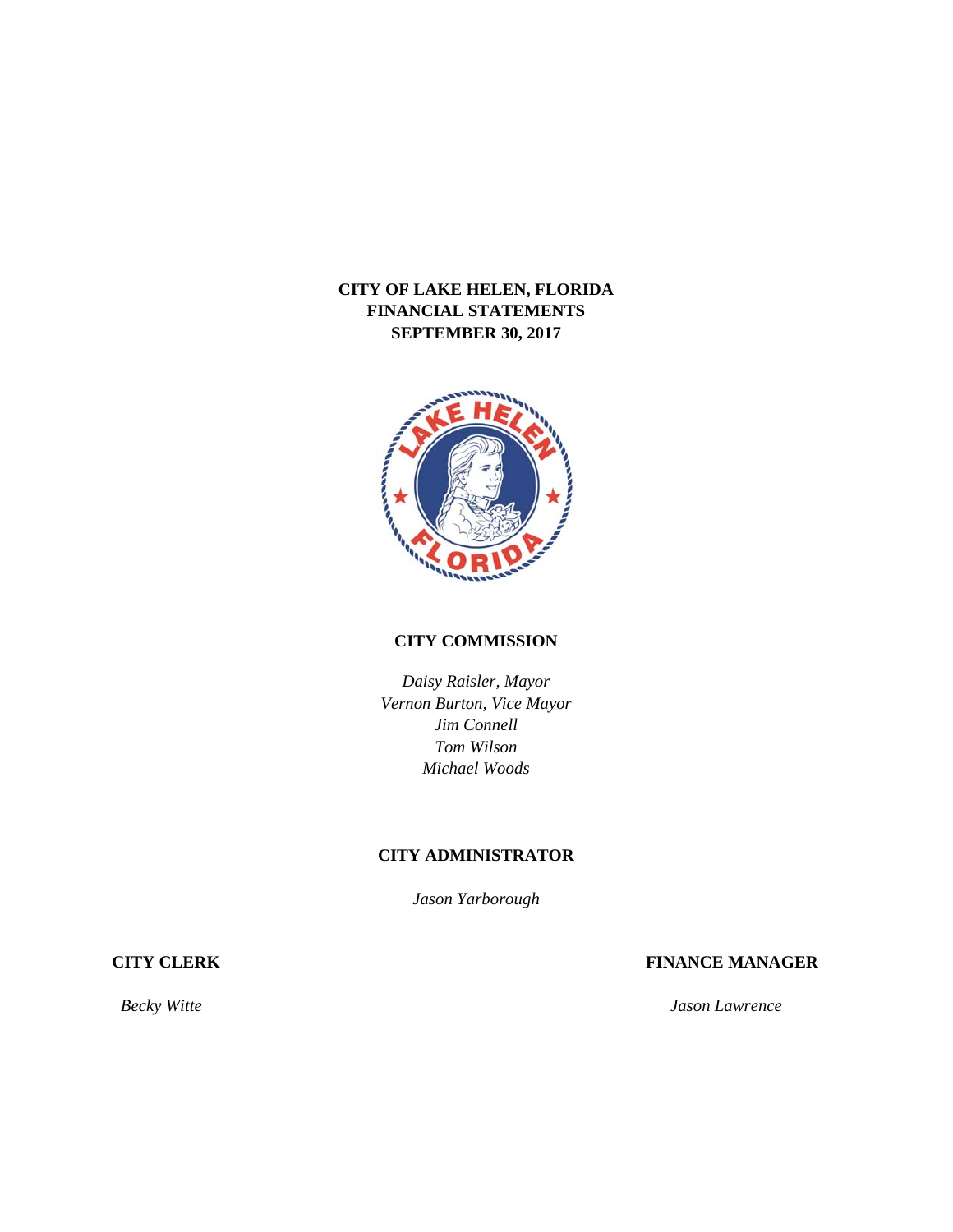# **CITY OF LAKE HELEN, FLORIDA TABLE OF CONTENTS SEPTEMBER 30, 2017**

# **Financial Section**

| <b>Basic Financial Statements</b>                                                            |  |
|----------------------------------------------------------------------------------------------|--|
| Government-wide Financial Statements                                                         |  |
|                                                                                              |  |
|                                                                                              |  |
| <b>Fund Financial Statements</b>                                                             |  |
|                                                                                              |  |
| Reconciliation of the Balance Sheet – Governmental Funds to the Statement of Net Position 15 |  |
| Statement of Revenues, Expenditures and Changes in Fund                                      |  |
|                                                                                              |  |
| Reconciliation of the Statement of Revenues, Expenditures and                                |  |
| Changes in Fund Balances of Governmental Funds to the Statement of Activities 17             |  |
| Statement of Revenues, Expenditures and Changes in Fund Balances -                           |  |
|                                                                                              |  |
| Statement of Revenues, Expenditures and Changes in Fund Balance                              |  |
|                                                                                              |  |
|                                                                                              |  |
| Statement of Revenues, Expenses and Changes in Net Position -                                |  |
|                                                                                              |  |
|                                                                                              |  |
|                                                                                              |  |
|                                                                                              |  |
|                                                                                              |  |
|                                                                                              |  |
| <b>Required Supplementary Information</b>                                                    |  |
|                                                                                              |  |
|                                                                                              |  |
|                                                                                              |  |
|                                                                                              |  |
|                                                                                              |  |
|                                                                                              |  |

# **Compliance Section**

Schedule of Contributions – FRS/HIS ................................................................................................... 56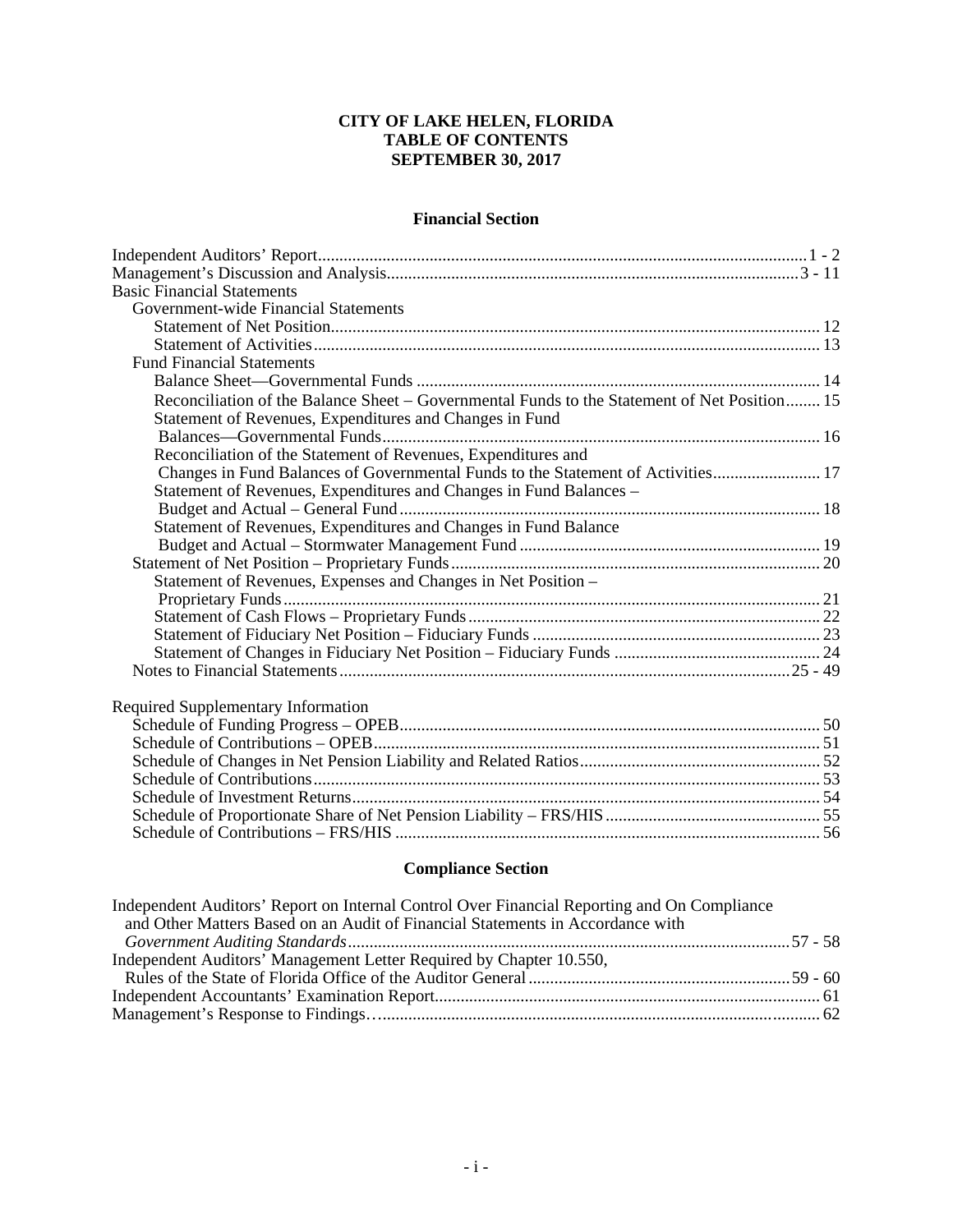

# **INDEPENDENT AUDITORS' REPORT**

To the Honorable Mayor, City Commission, and City Administrator, City of Lake Helen, Florida:

#### **Report on the Financial Statements**

We have audited the accompanying financial statements of the governmental activities, the business-type activities, each major fund, and the aggregate remaining fund information of the City of Lake Helen, Florida, (the City), as of and for the year ended September 30, 2017, and the related notes to the financial statements, which collectively comprise the City's basic financial statements as listed in the table of contents.

#### *Management's Responsibility for the Financial Statements*

The City's management is responsible for the preparation and fair presentation of these financial statements in accordance with accounting principles generally accepted in the United States of America; this includes the design, implementation, and maintenance of internal control relevant to the preparation and fair presentation of financial statements that are free from material misstatement, whether due to fraud or error.

#### *Auditors' Responsibility*

Our responsibility is to express opinions on these financial statements based on our audit. We conducted our audit in accordance with auditing standards generally accepted in the United States of America and the standards applicable to financial audits contained in *Government Auditing Standards*, issued by the Comptroller General of the United States. Those standards require that we plan and perform the audit to obtain reasonable assurance about whether the financial statements are free from material misstatement.

An audit involves performing procedures to obtain audit evidence about the amounts and disclosures in the financial statements. The procedures selected depend on the auditor's judgment, including the assessment of the risks of material misstatement of the financial statements, whether due to fraud or error. In making those risk assessments, the auditor considers internal control relevant to the entity's preparation and fair presentation of the financial statements in order to design audit procedures that are appropriate in the circumstances, but not for the purpose of expressing an opinion on the effectiveness of the entity's internal control. Accordingly, we express no such opinion. An audit also includes evaluating the appropriateness of accounting policies used and the reasonableness of significant accounting estimates made by management, as well as evaluating the overall presentation of the financial statements.

We believe that the audit evidence we have obtained is sufficient and appropriate to provide a basis for our audit opinions.

- 1 -

121 Executive Circle 133 East Indiana Avenue 5931 NW 1st Place 2477 Tim Gamble Place, Suite 200 Daytona Beach, FL 32114-1180 DeLand, FL 32724-4329 Gainesville, FL 32607-2063 Tallahassee, FL 32308-4386 Telephone: 386-257-4100 Telephone: 386-738-3300 Telephone: 352-378-1331 Telephone: 850-386-6184

Website: www.jmco.com | Email: info@jmco.com | Member of AGN International with offices in principal cities worldwide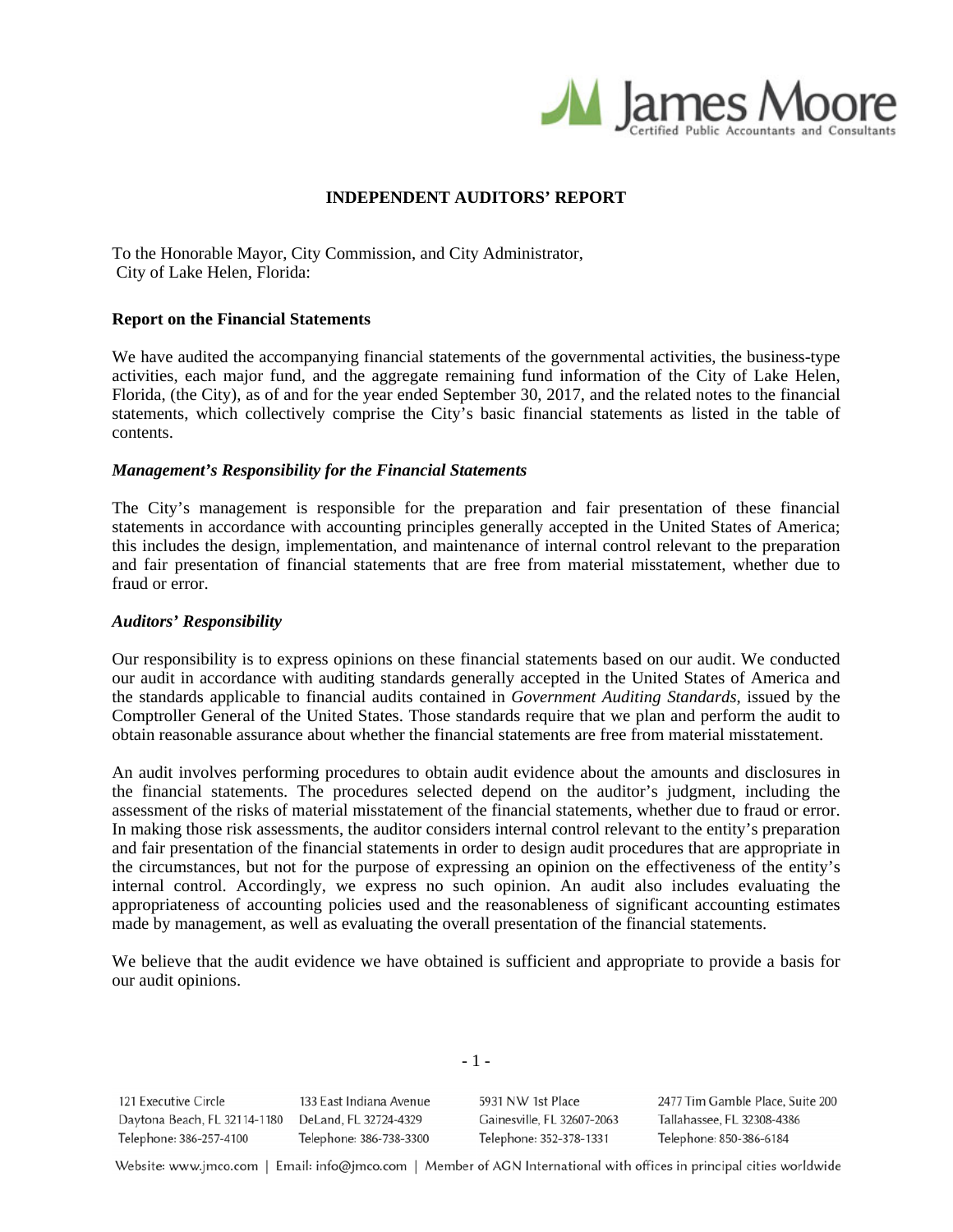#### *Opinions*

In our opinion, the financial statements referred to above present fairly, in all material respects, the respective financial position of the governmental activities, the business-type activities, each major fund, and the aggregate remaining fund information of the City, as of September 30, 2017, and the respective changes in financial position and, where applicable, cash flows thereof and the respective budgetary comparison for the General and Stormwater Management funds for the year then ended in accordance with accounting principles generally accepted in the United States of America.

## **Other Matters**

### *Required Supplementary Information*

Accounting principles generally accepted in the United States of America require that the management's discussion and analysis and required supplementary information, as listed in the table of contents, be presented to supplement the basic financial statements. Such information, although not a part of the basic financial statements, is required by the Governmental Accounting Standards Board, who considers it to be an essential part of financial reporting for placing the basic financial statements in an appropriate operational, economic, or historical context. We have applied certain limited procedures to the required supplementary information in accordance with auditing standards generally accepted in the United States of America, which consisted of inquiries of management about the methods of preparing the information and comparing the information for consistency with management's responses to our inquiries, the basic financial statements, and other knowledge we obtained during our audit of the basic financial statements. We do not express an opinion or provide any assurance on the information because the limited procedures do not provide us with sufficient evidence to express an opinion or provide any assurance.

### **Other Reporting Required by** *Government Auditing Standards*

In accordance with *Government Auditing Standards*, we have also issued our report dated April 2, 2018, on our consideration of the City's internal control over financial reporting and on our tests of its compliance with certain provisions of laws, regulations, contracts, and grant agreements and other matters. The purpose of that report is to describe the scope of our testing of internal control over financial reporting and compliance and the results of that testing, and not to provide an opinion on the internal control over financial reporting or on compliance. That report is an integral part of an audit performed in accordance with *Government Auditing Standards* in considering the City's internal control over financial reporting and compliance.

James Masse : 6., P.L.

Daytona Beach, Florida April 2, 2018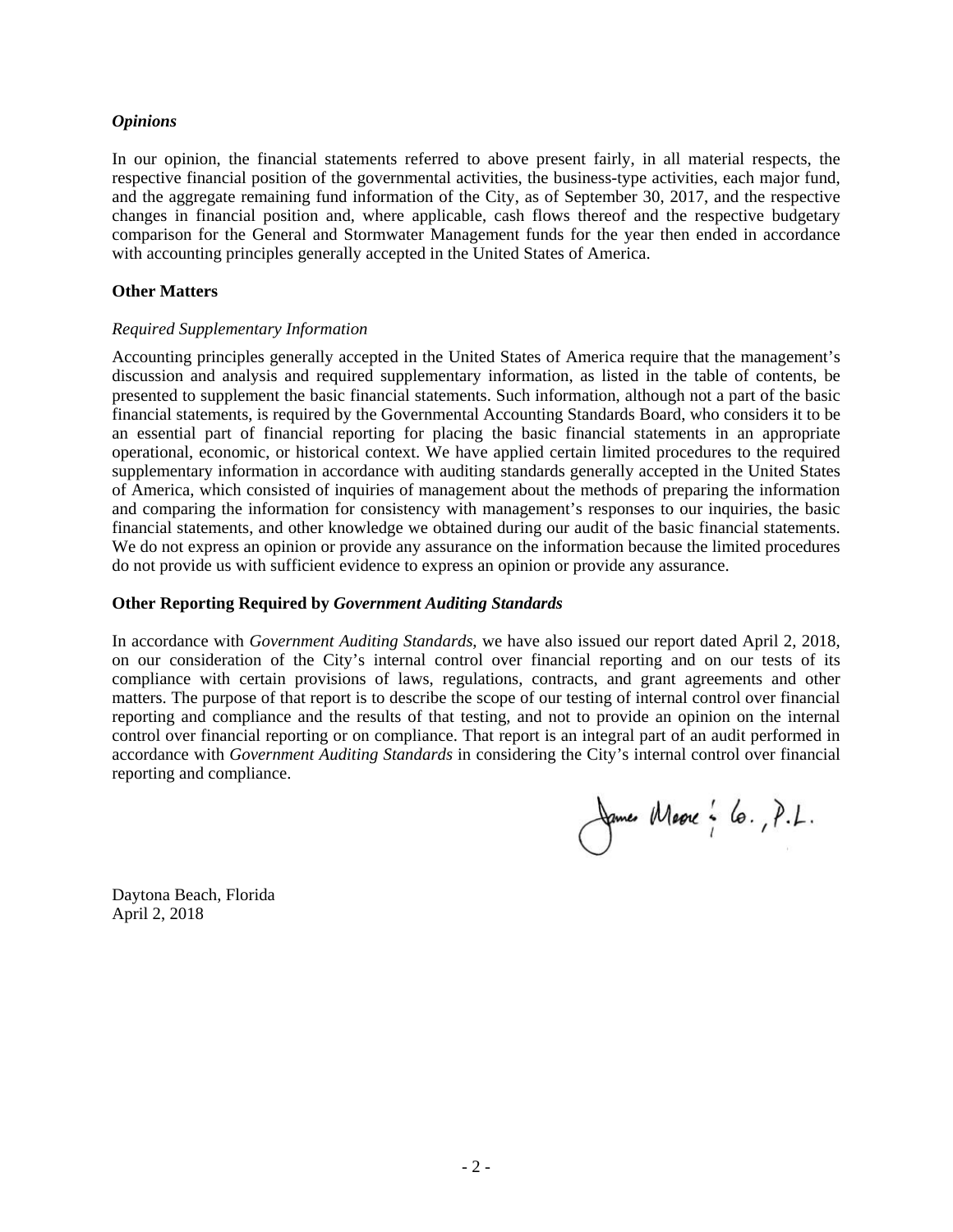# **MANAGEMENT'S DISCUSSION AND ANALYSIS**

The Finance Manager for the City of Lake Helen, Florida (hereinafter referred to as the "City") offers the readers of these basic financial statements this narrative overview and analysis of the City's financial activities for the fiscal year ended September 30, 2017. This discussion and analysis is designed to assist the reader in focusing on significant financial issues and activities and to identify any significant changes in financial position. The City encourages readers to consider the information presented here in conjunction with the financial statements, which follow this section.

# **Financial Highlights**

- The total assets of the City of Lake Helen, Florida exceeded its liabilities at the close of the most recent fiscal year by \$5,760,552 (net position). Of this amount, \$207,583 (unrestricted net position) may be used to meet the City's ongoing obligations to citizens and creditors.
- The City's total net position increased by \$55,238 in fiscal year 2017. Net position of the City's governmental activities (General, Stormwater Management and General Trust funds) decreased by \$22,242, while net position of its business type activities (Water Utility Fund) increased by \$77,480.
- The City's governmental funds reported a combined ending fund balance of \$1,166,750 at the end of the current fiscal year, which decreased by \$47,133 in comparison to the \$1,213,883 reported at the end of the prior fiscal year. Approximately \$549,808 of this amount or 47% is available for spending at the City's discretion (unassigned fund balance).
- At the end of the 2016 fiscal year, unassigned fund balance for the General Fund was \$549,808 or 23% (84 days) of the total fiscal year 2017 General Fund expenditures of \$2,386,830. This represents a decrease of \$102,321 in unassigned fund balance from the amount reported at the end of 2016.
- The City's total long-term debt obligations decreased by \$109,596 during the fiscal year, due to scheduled current-year principal maturities/reductions on these obligations. The City's combined long-term commitment for compensated absences decreased by \$353 in 2016 and totaled \$90,602 at year end while its reported other postemployment benefit obligation (OPEB) totaled \$245,706.

## **Overview of the Financial Statements**

The City's basic financial statements are comprised of three parts: 1) management's discussion and analysis, 2) the basic financial statements, including notes to the financial statements, and 3) required supplementary information, including budgetary comparisons and fiduciary fund data.

Management's discussion and analysis (MD&A) is intended to serve as an introduction to the basic financial statements and required supplementary information. The MD&A represents management's examination and analysis of the City's financial condition and performance. Summary financial statement data, key financial and operational indicators used in the strategic plan, budget, as well as other management tools were used for this analysis.

The basic financial statements include two kinds of statements that present different views of the City. The first two statements consist of entity-wide financial statements that provide both the short- and longterm financial information about the City's overall financial status, including its governmental activities and its business-type activities. These statements report information about the City using full accrual accounting methods, and an economic resources focus, as utilized by similar business activities in the private sector. Information concerning the City's assets and liabilities, both financial and capital, and short-term and long-term debt are included. Likewise, all revenues and expenses received during the year,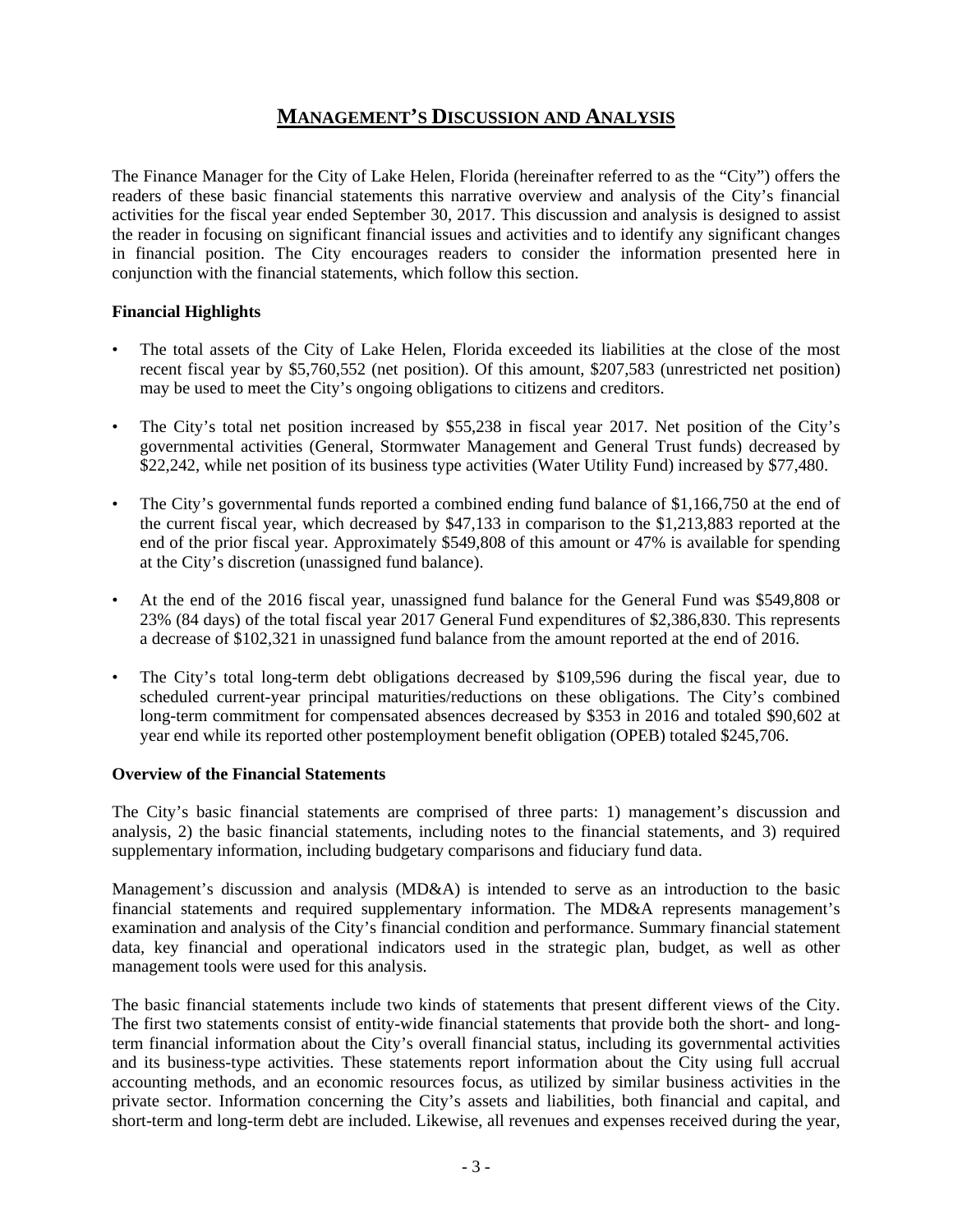regardless of when cash is received or paid are reported. However, rate-regulated accounting principles applicable to private sector utilities are not used by governmental utilities. The remaining statements are fund financial statements that focus on individual parts of the City government and report the City's operations in more detail than the government-wide financial statements. The governmental funds statements tell how general government services like public safety were financed in the short-term as well as what remains for future spending. Proprietary fund statements offer short- and long-term financial information about the activities the government operates like businesses, such as the City's water utility system. Fiduciary fund statements provide information about the financial relationships in which the City acts solely as a trustee or agent for the benefit of others (like the retirement plan for the City's police officers), to whom the resources in question belong.

The financial statements also include notes which provide required disclosures and other information that are essential to a full understanding of material data provided in the statements. The notes present information about the City's significant accounting policies, account balances and activities, material risks, obligations, commitments, contingencies and subsequent events, if any.

In addition to the basic financial statements and accompanying notes, this report also presents certain required supplementary information that further explains and supports the information in the financial statements. This section also contains budgetary comparisons for the City's governmental fund activities.

## **Government-Wide Financial Statements**

The government-wide financial statements are designed to provide readers with a broad overview of the City's finances in a manner similar to a private-sector business. The basic financial statements of the City include a statement of net position and a statement of activities, which are described as follows:

- A statement of net position presents information on all of the City's assets and liabilities at the end of its fiscal year, with the difference between the two reported as net position. Over time, increases or decreases in net position may serve as a useful indicator of whether the City's financial position is improving or deteriorating. Net position increases when revenues exceed expenses. Increases to assets without a corresponding increase to liabilities results in increased net position, which indicates an improved financial condition.
- The statement of activities presents the results of business operations over the course of the fiscal year and information as to how the City's net position changed during the year. All changes in net position are reported as soon as the underlying event giving rise to the change occurs, regardless of the timing of the related cash flows. Thus, revenues and expenses are reported in this statement for some items that will only result in cash flows in future fiscal periods (e.g., delinquent taxes and earned but unused personal leave).

Both of the government-wide financial statements distinguish functions of the City that are principally supported by taxes and intergovernmental revenues (governmental activities) from other functions that are intended to recover all or a significant portion of their costs through user fees and charges (business-type activities). The governmental activities of the City include general government services, public safety (police and building inspection), streets, storm water management, solid waste management, and recreation and leisure services. The business-type activities of the City include its water utility system.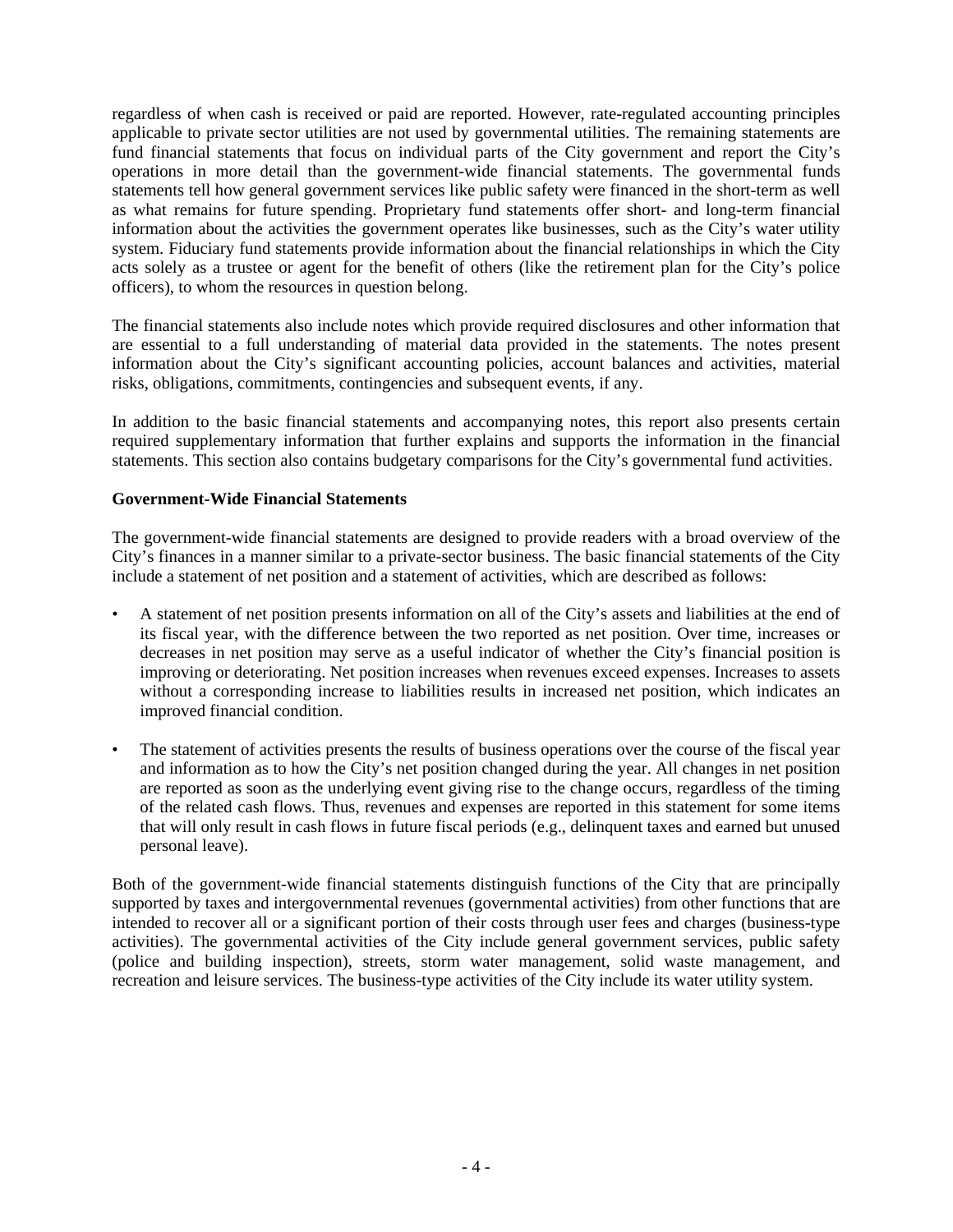### **Fund Financial Statements**

The fund financial statements provide more detailed information about the City's most significant funds not the City as a whole. A fund is a grouping of related accounts that is used to maintain control over resources that have been segregated for specific activities or objectives. The City uses fund accounting to ensure and demonstrate compliance with finance-related legal requirements. All of the funds of the City can be divided into three categories: governmental funds, proprietary funds and fiduciary funds.

*Governmental Funds*. Governmental funds are used to account for essentially the same functions reported as governmental activities in the government-wide financial statements. However, unlike the government-wide financial statements, governmental fund financial statements focus on near-term inflows and outflows of spendable resources, as well as on balances of spendable resources available at the end of the fiscal year. These funds are reported using the modified accrual accounting method, which measures cash and all other financial assets that can be readily converted into cash. Such information may be useful in evaluating a government's near-term financing requirements.

Because the focus of governmental funds is narrower than that of the government-wide financial statements, it is useful to compare the information presented for governmental funds with similar information presented for governmental activities in the government-wide financial statements. By doing so, readers may better understand the long-term impact of the government's near-term financing decisions. Both the governmental fund balance sheet and the governmental fund statement of revenues, expenditures, and changes in fund balances provide a reconciliation to facilitate this comparison between governmental funds and governmental activities. These reconciliations can be found on pages 15 and 17.

The City maintains three individual governmental funds. Information is presented separately in the governmental fund balance sheet and in the governmental fund statement of revenues, expenditures, and changes in fund balances for the general fund and general trust fund, both of which are considered to be major funds. Since only one other non-major fund exists (storm water management fund), it is separately identified and aggregated with the City's major funds.

*Proprietary Funds*. Services for which the City charges customers a fee are generally reported in proprietary funds. Proprietary fund financial statements, like the government-wide statements, provide both long- and short-term financial information. The City's single enterprise fund (water utility system) is the only item included in the business-type activities presented in the government-wide statements. Since the accounting for these operations is similar to that provided in the government-wide financial statements, the fund financial statements provide limited supplemental information in more detail, such as cash flows data. The basic proprietary fund financial statements can be found on pages 20 to 22 of this report.

## **Financial Analysis of the City as a Whole**

*Net Position*. As noted previously, net position may serve over time as a useful indicator of a government's financial position. This year, the City's combined total assets exceeded liabilities (net position) by \$5,760,552 at the end of 2017, compared to \$5,705,314 at the end of 2016. This represents a total increase of \$55,238 or 1% over the amount reported at the end of the prior fiscal year.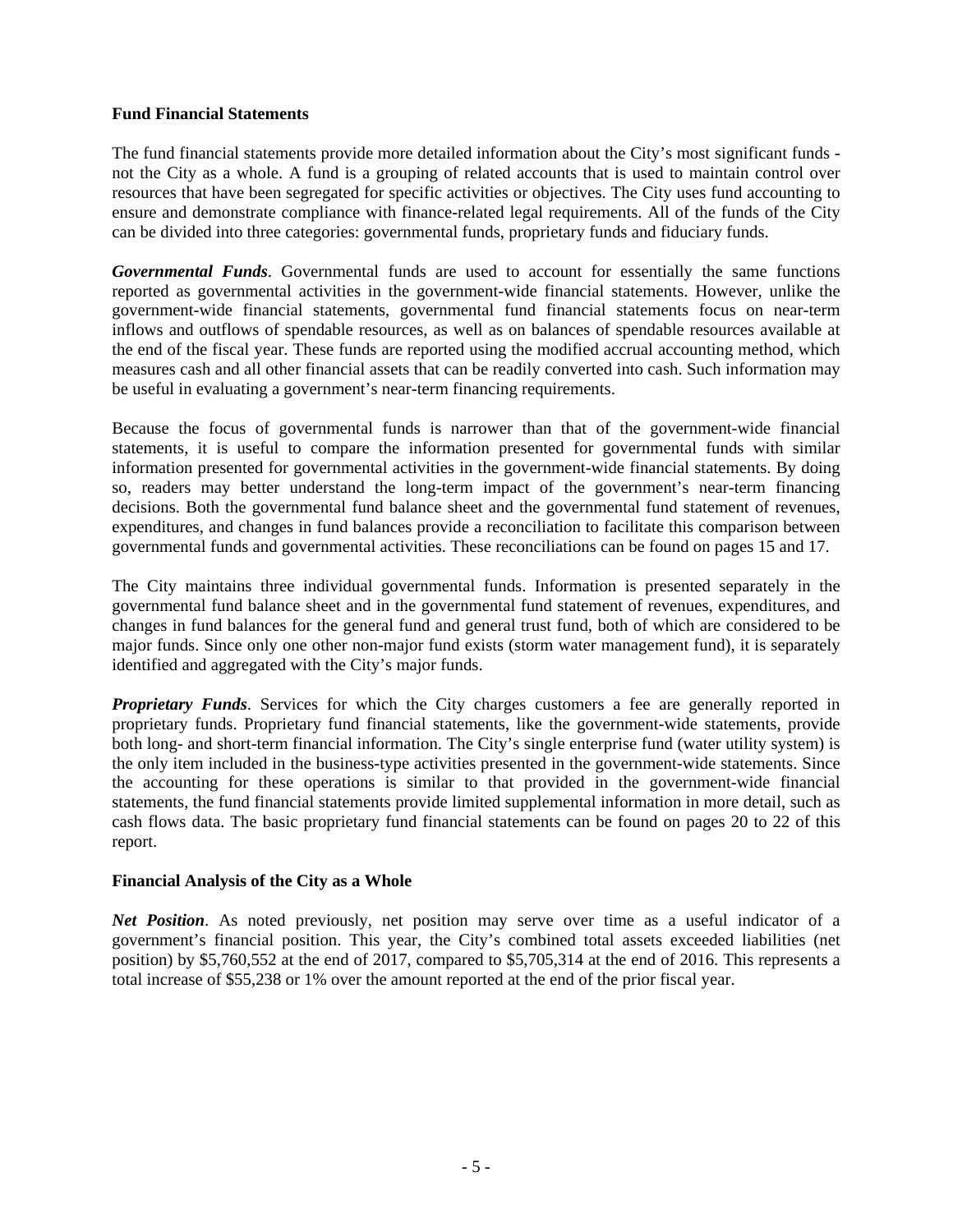The following is a summary of net position at year end:

|                                  | Governmental Activities |           | <b>Business-Type Activities</b> |           | Total     |           |  |
|----------------------------------|-------------------------|-----------|---------------------------------|-----------|-----------|-----------|--|
|                                  | 2017                    | 2016      | 2017                            | 2016      | 2017      | 2016      |  |
| Assets:                          |                         |           |                                 |           |           |           |  |
| Current and Other Net Assets     | 1,176,419               | 1,017,892 | 438,307                         | 439,766   | 1,614,726 | 1,457,658 |  |
|                                  | 666,405                 | 602,539   | 215,418                         | 216,856   | 881,823   | 819,395   |  |
|                                  | 3,151,296               | 3,127,561 | 2,047,276                       | 2,033,316 | 5,198,572 | 5,160,877 |  |
| Total Assets                     | 4,994,120               | 4,747,992 | 2,701,001                       | 2,689,938 | 7,695,121 | 7,437,930 |  |
| Deferred Outflows                | 324,657                 | 359,560   | 68,235                          | 42,684    | 392,982   | 402,244   |  |
| Liabilities:                     |                         |           |                                 |           |           |           |  |
| Long Term Debt Oustanding        |                         |           | 113,363                         | 109,596   | 113,363   | 109,596   |  |
|                                  | 1,219,895               | 1,006,298 | 885,568                         | 938,562   | 2,105,463 | 1,944,860 |  |
| Total Liabilities                | 1,219,895               | 1,006,298 | 998,931                         | 1,048,158 | 2,218,826 | 2,054,456 |  |
| Deferred Inflows                 | 88,055                  | 67,885    | 20,670                          | 12,219    | 108,725   | 80,104    |  |
| Net Position:                    |                         |           |                                 |           |           |           |  |
| Net investment in capital assets | 3,151,296               | 3,127,561 | 1,337,200                       | 1,213,644 | 4,488,496 | 4,341,205 |  |
| Restricted.                      | 856,914                 | 753,276   | 207,559                         | 206,447   | 1,064,473 | 959,723   |  |
|                                  | 2,617                   | 152,232   | 204,966                         | 252,154   | 207,583   | 404,386   |  |
|                                  | 4,010,827               | 4,033,069 | 1,749,725                       | 1,672,245 | 5,760,552 | 5,705,314 |  |

### **Net Position**  September 30, 2017 and 2016

The most significant component of the City's net position (73%) is, by far, its investment in capital assets (land, buildings and equipment), less any related debt used to acquire or construct those assets that are still outstanding. The City uses these capital assets to provide services to citizens; consequently, these assets are not available for future spending. Although the City's investment in its capital assets is reported net of related debt, it should be noted that the resources needed to repay this debt must be provided from other sources, since the capital assets themselves cannot be used to liquidate these liabilities.

An additional portion of the City's net position (18.4%) represents resources that are subject to external restrictions on how they may be used. Consequently, the remaining 3.6% of unrestricted net position, represents amounts that can be used to finance day-to-day operations without constraints established by debt covenants, enabling legislation, or other legal requirements, and totaled \$207,583 at year end, compared to \$404,386 one year earlier.

*Changes in Net Position*. While the statement of net position shows a snapshot of the City's financial position at the end of the fiscal year, the statement of changes in net position provides answers as to the nature and source of those changes. During 2017, total revenues showed an increase of \$374,690 to a total of \$3,028,248 compared to \$2,653,558 in the prior year. Approximately 19.83% of the City's revenue came from property taxes, and 35.97% of every dollar raised came from some other source. Another 31.6% came from fees charged for services, while most of the remaining revenue (12.69%) included state and federal financial assistance.

The total cost of providing routine governmental programs and services for general government increased in 2017 by \$403,043, or 75%. The costs of providing and maintaining the City's solid waste disposal system decreased in 2017 by \$30,998 or 12%, while the related costs of maintaining the combined transportation and storm water systems decreased by \$58,103 or 14%. The cost of routine programs and services for culture and recreation increased by \$72,012, or 50%. This increase was, for the most part, related to an overall increase in operating costs of the Creative Arts Café. The total costs of providing water services, excluding bad debt expense, for business-type activities increased by \$129,803 or 28% in 2017.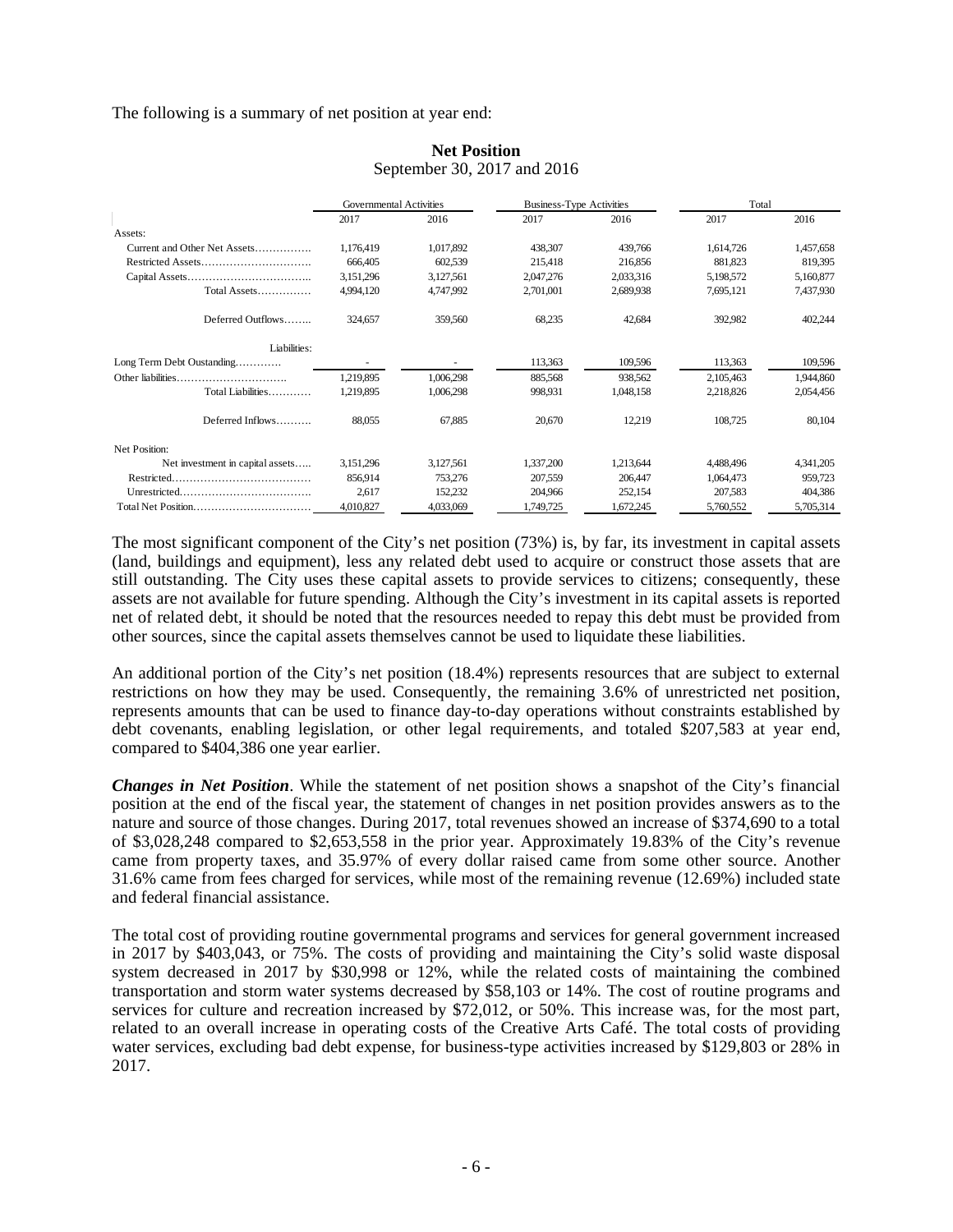The following is a summary of changes in net position at year end:

|                                     | Governmental Activities |           | <b>Business-Type Activities</b> |           | <b>Total</b> |           |  |
|-------------------------------------|-------------------------|-----------|---------------------------------|-----------|--------------|-----------|--|
|                                     | 2017                    | 2016      | 2017                            | 2016      | 2017         | 2016      |  |
| Revenues:                           |                         |           |                                 |           |              |           |  |
| Property Taxes                      | 600,484                 | 720,561   |                                 |           | 600,484      | 720,561   |  |
| Other Taxes                         | 604.514                 | 611,356   |                                 |           | 604,514      | 611,356   |  |
| Charges for Services                |                         |           | 656.925                         | 636,885   | 656.925      | 636,885   |  |
| Intergovernmental                   | 113,211                 | 104,074   |                                 |           | 113,211      | 104,074   |  |
| Other Revenues                      | 64,856                  | 42,374    | 1,628                           | 10.181    | 66,484       | 52,555    |  |
| Total Revenues                      | 1,383,065               | 1,478,365 | 658,553                         | 647,066   | 2,041,618    | 2,125,431 |  |
| Expenses                            |                         |           |                                 |           |              |           |  |
| General Government                  | 878,470                 | 523,086   |                                 |           | 878,470      | 523,086   |  |
| Public Safety                       | 414,463                 | 516,472   |                                 |           | 414,463      | 516,472   |  |
| Physical Environment                | 52,626                  | 51,104    |                                 |           | 52,626       | 51,104    |  |
| Transportation                      | (165, 157)              | 49,547    |                                 |           | (165, 157)   | 49,547    |  |
| Culture/Recreation                  | 224,905                 | 150,017   |                                 |           | 224,905      | 150,017   |  |
| Water & Sewer Utilities             |                         |           | 557,284                         | 428,377   | 557,284      | 428,377   |  |
| Interest Expense                    |                         |           | 23,789                          | 29,751    | 23,789       | 29,751    |  |
|                                     | ۰                       |           |                                 |           |              | ٠         |  |
| Total Expenses                      | 1,405,307               | 1,290,226 | 581,073                         | 458,128   | 1,986,380    | 1,748,354 |  |
| Transfers in (out)                  |                         |           |                                 |           |              |           |  |
| Change in net position              | (22,242)                | 188,139   | 77,480                          | 188.938   | 55,238       | 377,077   |  |
| Net position, beginning of the year | 4,033,069               | 3,844,930 | 1,672,245                       | 1,483,307 | 5,705,314    | 5,328,237 |  |
| Net position, end of the year       | 4,010,827               | 4,033,069 | 1,749,725                       | 1,672,245 | 5,760,552    | 5,705,314 |  |

# **Changes in Net Position**  For the Fiscal Years Ended September 30, 2017 and 2016

# **Governmental Activities**

Revenues for the City's governmental activities totaled \$2,370,695 in 2017. This represents an increase of \$364,203 more than last year's reported revenues of \$2,006,492.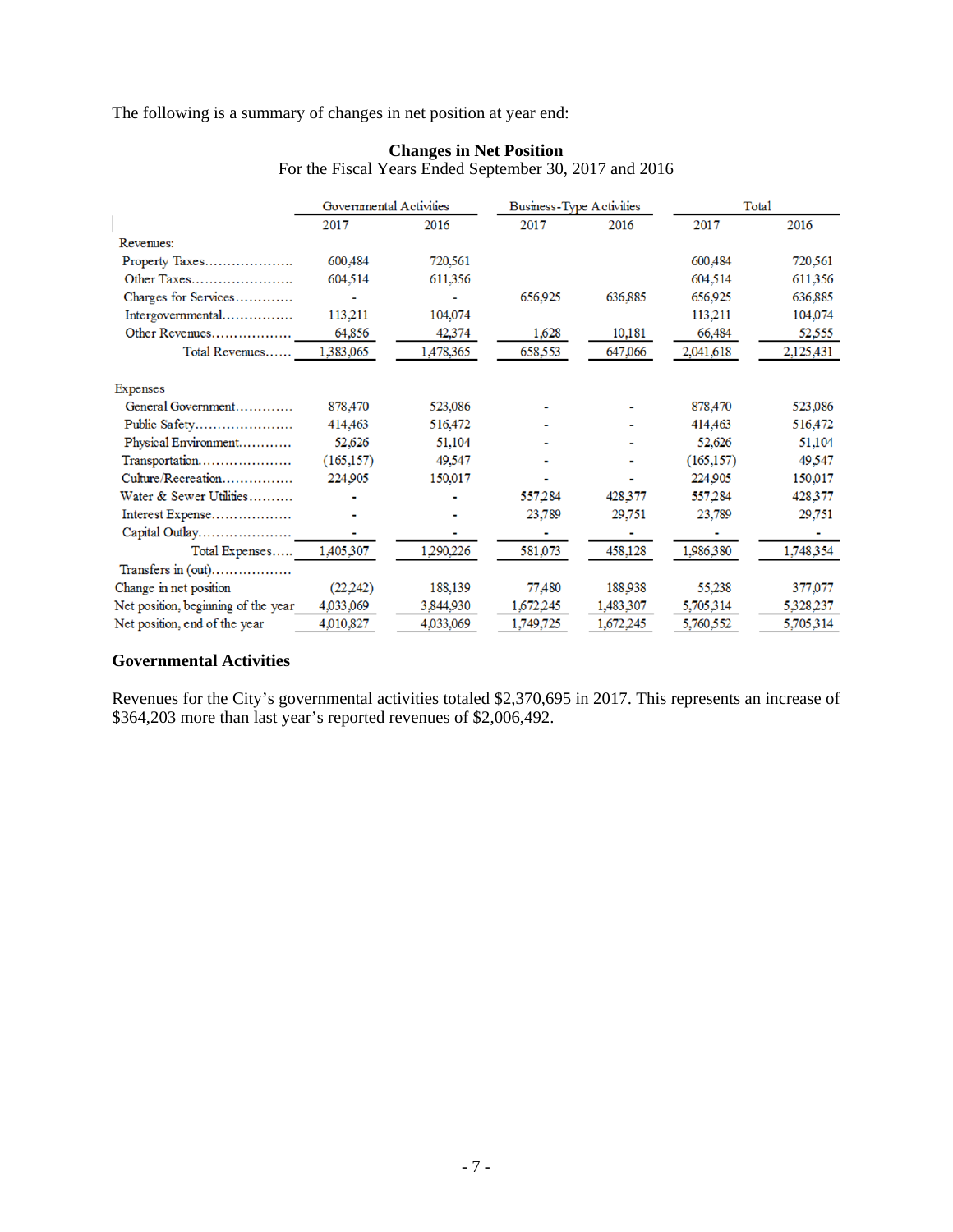The following is a summary of the City's governmental revenues - by source:



\_\_\_\_\_\_\_\_\_\_\_\_\_\_\_\_\_\_\_\_\_\_\_\_\_\_\_\_\_\_\_\_\_\_\_\_\_\_\_\_\_\_\_\_\_\_\_\_\_\_\_\_\_\_\_\_\_\_\_\_\_\_\_\_\_\_\_\_\_\_\_\_\_\_\_\_\_\_\_\_\_\_\_\_\_ **Revenues by Source – Governmental Activities** 

Governmental expenditures totaled \$2,248,826, which represents an increase of \$649,064 over the prior year's total of \$1,799,762. This increase in reported expenditures is attributable primarily to increased expenditures in general government, specifically those related to hurricane recovery efforts.

The following is a summary of the City's governmental expenses - by function:



#### \_\_\_\_\_\_\_\_\_\_\_\_\_\_\_\_\_\_\_\_\_\_\_\_\_\_\_\_\_\_\_\_\_\_\_\_\_\_\_\_\_\_\_\_\_\_\_\_\_\_\_\_\_\_\_\_\_\_\_\_\_\_\_\_\_\_\_\_\_\_\_\_\_\_\_\_\_\_\_\_\_\_\_\_\_ **Expenditures by Function – Governmental Activities**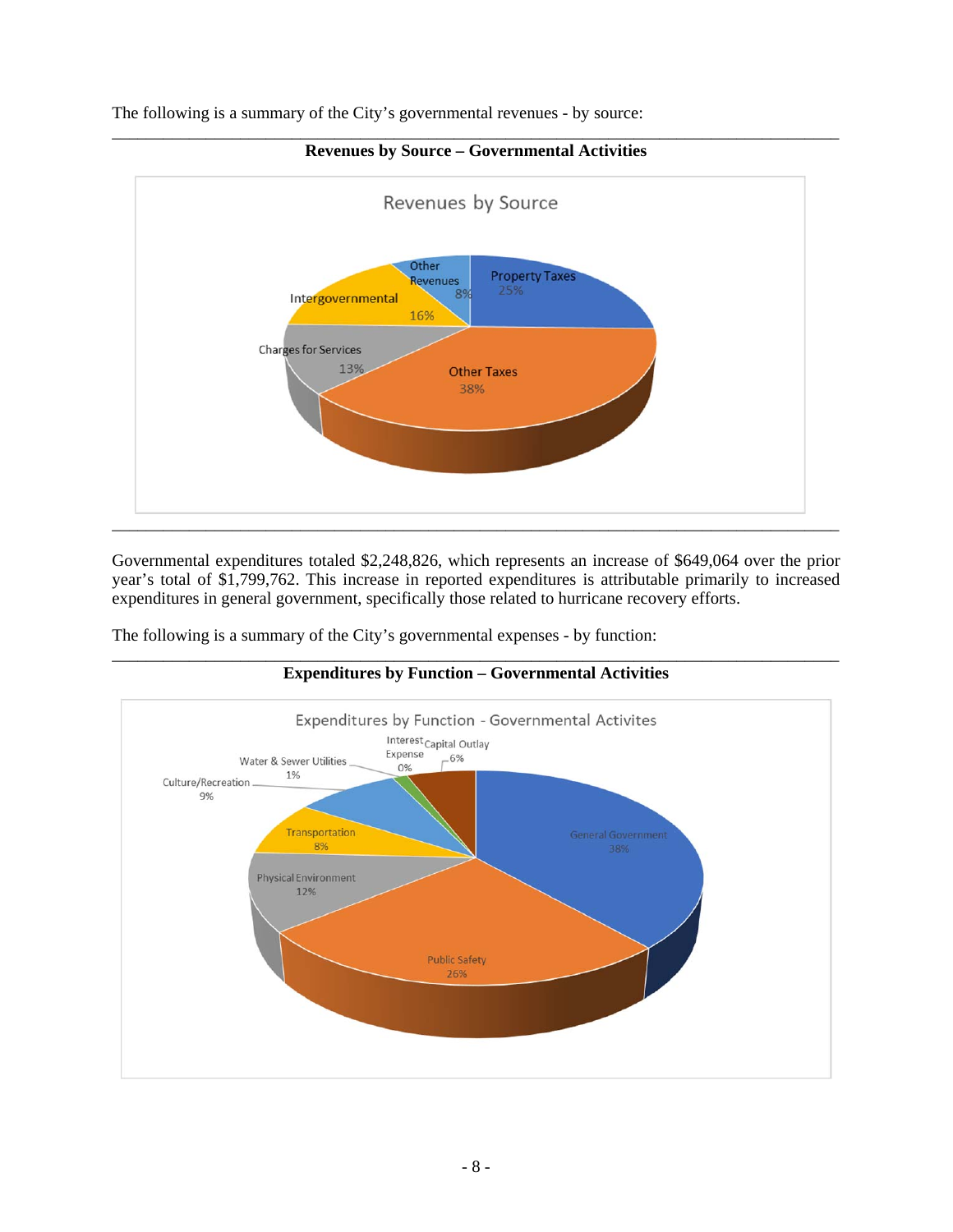## **Business-Type Activities**

The major source of operating revenues for the City's business-type activities is charges for services (potable water), which during the year increased to a total of \$657,925, or \$21,040 more than utility billings of \$636,885 in 2016. This increase was reflective of consumer water rate increases in 2017 compared to 2016, as well as the installation of new water meters, which reduced the loss of water within the utility system.

Total operating expenses of the water utility fund in 2017 and totaled \$557,284, compared to \$428,377 in 2016, an increase of 128,907.

### **Financial Analysis of the City's Funds**

As stated previously, the City uses fund accounting to ensure and demonstrate compliance with financerelated legal requirements.

*Governmental Funds*. The focus of the City's governmental funds is to provide information on near-term inflows, outflows, and balances of spendable resources. Such information is useful in assessing the City's financing requirements. In particular, unreserved fund balance may serve as a useful measure of a government's net resources available for spending at the end of the fiscal year. As the City completed the year, its governmental funds reported a combined fund balance of \$1,166,750, which was a decrease of \$47,133, or 1% compared with the amount reported last year.

The general fund is the chief operating fund of the City. As of September 30, 2016, the unassigned fund balance in the general fund totaled \$549,808. This unassigned fund balance represents approximately 22.7% (83 days/16.6 weeks) of the City's spending requirements experienced during 2017.

The Storm Water Management Fund is a special revenue fund which was established to separately account for the collection and disposition of the City's annual storm water utility fees. At the end of 2017, there was a fund balance of \$119,525, which was unchanged from the amount reported at the end of 2016.

*Proprietary Fund*. The City's proprietary fund financial statements provide the same type of information found in the government-wide financial statements, but in more detail.

Unrestricted net position of the Water Utility Fund at the end of the year amounted to \$204,966 which is an increase of \$47,188 compared with than last year's reported amount of \$252,154. Other factors concerning the finances of this fund have already been addressed in the discussion of the City's businesstype activities.

#### **General Fund Budgetary Highlights**

Actual earned revenues were \$38,376 more than the amounts originally anticipated to be received during the year in the City's General Fund. Actual expenditures incurred were \$50,967 less than originally anticipated. The result was a net difference of unanticipated revenues over unanticipated expenditures of \$89,343. Grant revenues were budgeted to be \$675,860 and \$669,210 was actually received during the year—a difference of \$6,650.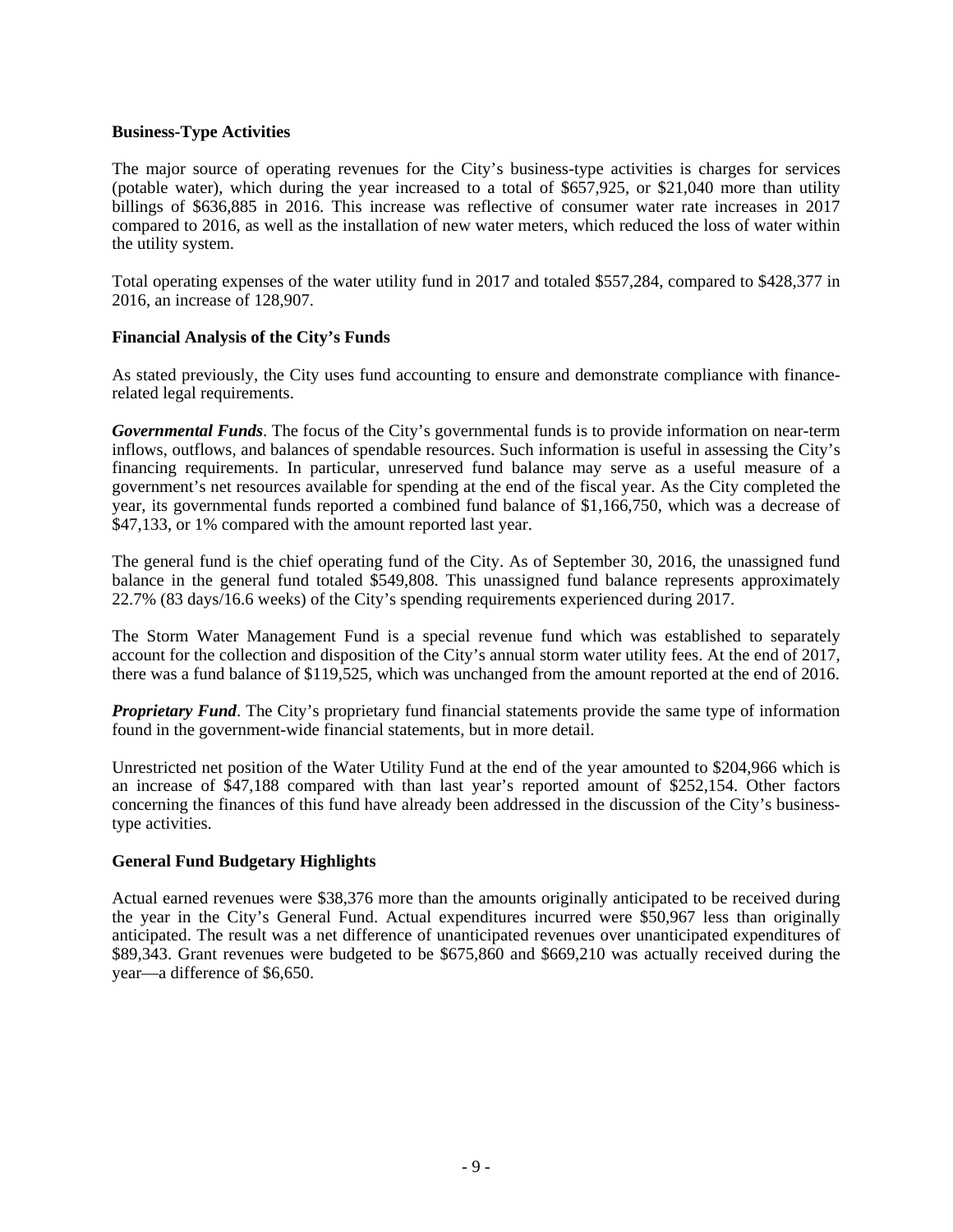### **Capital Assets and Debt Administration**

Capital Assets. At September 30, 2017, the City had over \$5 million invested in a broad range of capital assets, including land buildings, park facilities, police equipment, public works equipment and water lines. This investment in capital assets, net of depreciation, for all activities is reflected in the following schedule:

|                                | Governmental Activities |             | Business-Type Activities |             | Total       |             |  |
|--------------------------------|-------------------------|-------------|--------------------------|-------------|-------------|-------------|--|
|                                | 2017                    | 2016        | 2017                     | 2016        | 2017        | 2016        |  |
|                                | 477,857                 | 477,857     | 17.982                   | 17.982      | 495,839     | 495,839     |  |
| Construction work in progress. | 160,235                 | 21,897      |                          |             | 160,235     | 21,897      |  |
|                                | 1,585,506               | 1,684,149   |                          |             | 1,585,506   | 1,684,149   |  |
| Improvements other             |                         |             |                          |             |             |             |  |
|                                | 2,006,658               | 1,902,265   | 2,953,774                | 2,953,774   | 4,960,432   | 4,856,039   |  |
| Machinery and equipment        | 517,827                 | 531,476     | 352,604                  | 257,238     | 870.431     | 788,714     |  |
| Accumulated depreciation       | (1, 596, 788)           | (1,490,083) | (1,277,084)              | (1,195,678) | (2,873,872) | (2,685,761) |  |
|                                | 3.151.294               | 3,127,561   | 2.047.276                | 2.033.316   | 5.198.570   | 5.160.877   |  |

### **Capital Assets**  For the Fiscal Years Ended September 30, 2017 and 2016

During 2017, the City invested in \$124,438 governmental capital assets, decreased investments in business-type capital assets by \$91,884.

*Long-Term Debt*. The City has revenue note obligations payable to the State of Florida, Department of Environmental Protection Drinking Water State Revolving Fund Loan Program totaling \$710,076 at year end, compared to \$910,274 one year earlier. The proceeds of these loans, which were drawn in increments over 2011 and preceding years, were used to finance the construction of improvements to the City's potable water system. Under these agreements, the City must repay these loans with semiannual payments.

More detailed information about the City's long-term debt is presented in Note 7 to the financial statements.

### **Economic Factors and Next Year's Budgets and Rates**

Many factors are considered each year by the City Commission in its efforts to establish an operating budget, to evaluate its personnel needs, and to develop uniform user fees that are reasonable, and more importantly, capable of cost recovery. Some of the major factors considered in this process are the local economy, civilian labor force, unemployment rates, and inflation rates.

- The most recent estimates available for unemployment data in the Deltona-Daytona Beach-Ormond Beach Metropolitan Area are compiled by the Florida Department of Economic Opportunity Agency This agency estimates a countywide unemployment rate of 4% at the end of September 2017, which is .9% lower than the 4.9% rate experienced one year earlier. The low employment rate is expected to require higher starting wages in an environment of increased demand for personnel.
- Property tax revenue in fiscal year 2018 is expected to be 10% higher than the property taxes collected in fiscal year 2017. This is due to rising property values and the Commission's approval and adoption of 7.8 millage rate for the 2018 tax levy, which is the same rate it adopted for fiscal year 2017.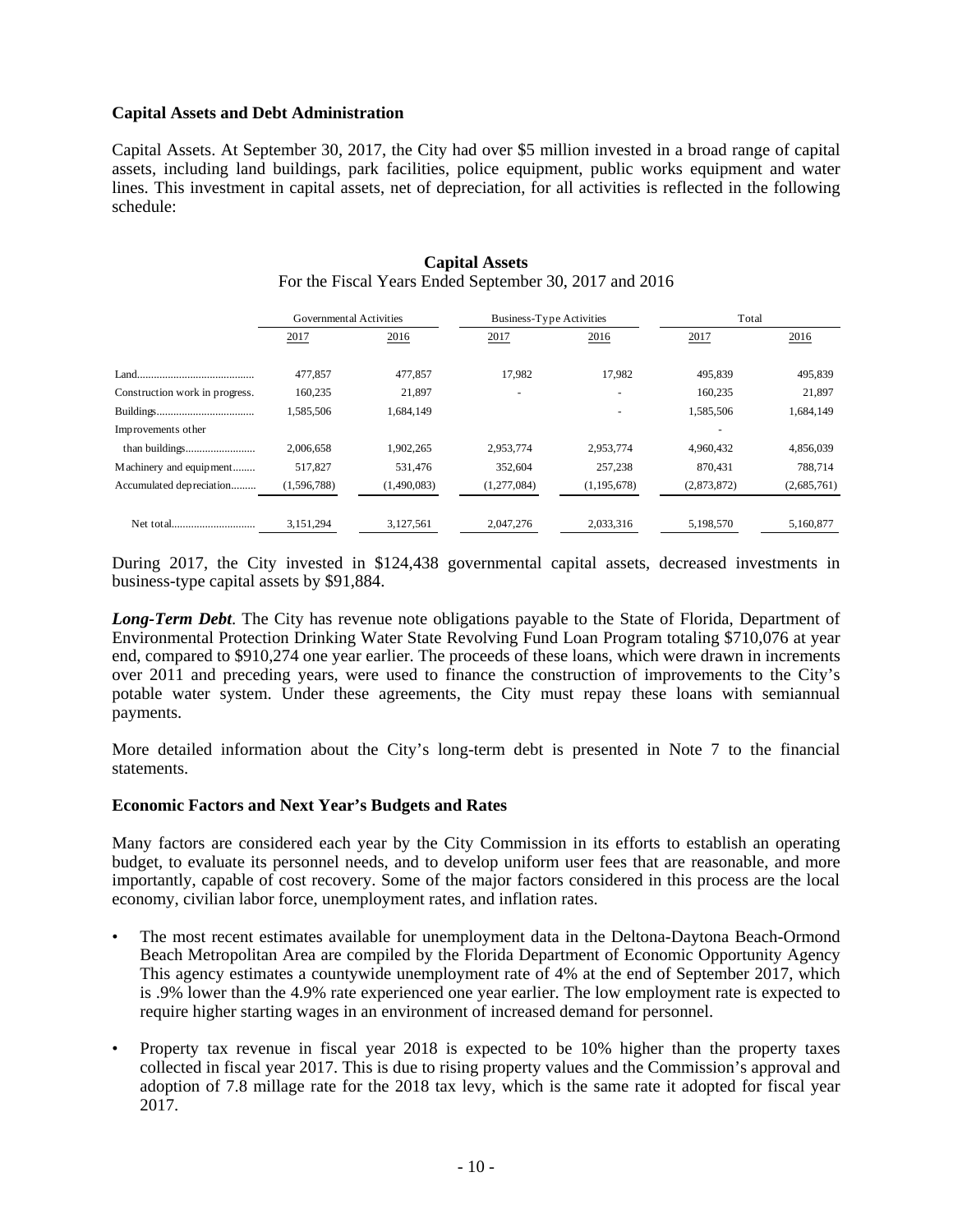- After several years of significant decreases in new home construction, resulting in a negative impact on building permit fees, the City is projecting continuing increases in building permit fee revenues for fiscal year 2017 due to increased building activity.
- The 2017-2018 budgets adopted for the General Fund, Storm Water Utility Fund, and Water Utility Fund utilized the prior year's final adopted budgets and the City's actual financial results as the baseline from which priority setting and decisions were made to formulate the new budgets. The final budget was further modified to reflect changing revenue projections and anticipated changes in expenditure trends.
- The City Commission adopted a 2018 tax levy ad-valorem millage rate of 7.800 for fiscal year 2017- 2018, which remained unchanged from the previous year.
- Inflationary trends for Volusia County are consistent with those trends experienced at the state and national levels.

### **Requests for Information**

This financial report is designed to provide our citizens, taxpayers, customers, and creditors with a general overview of the City's finances and to demonstrate the City's accountability for the money it receives. Questions concerning any of the information provided in this report, or requests for additional information should be addressed to the Office of the City Administrator, City of Lake Helen, P.O. Box 39, Lake Helen, Florida 32744-0039.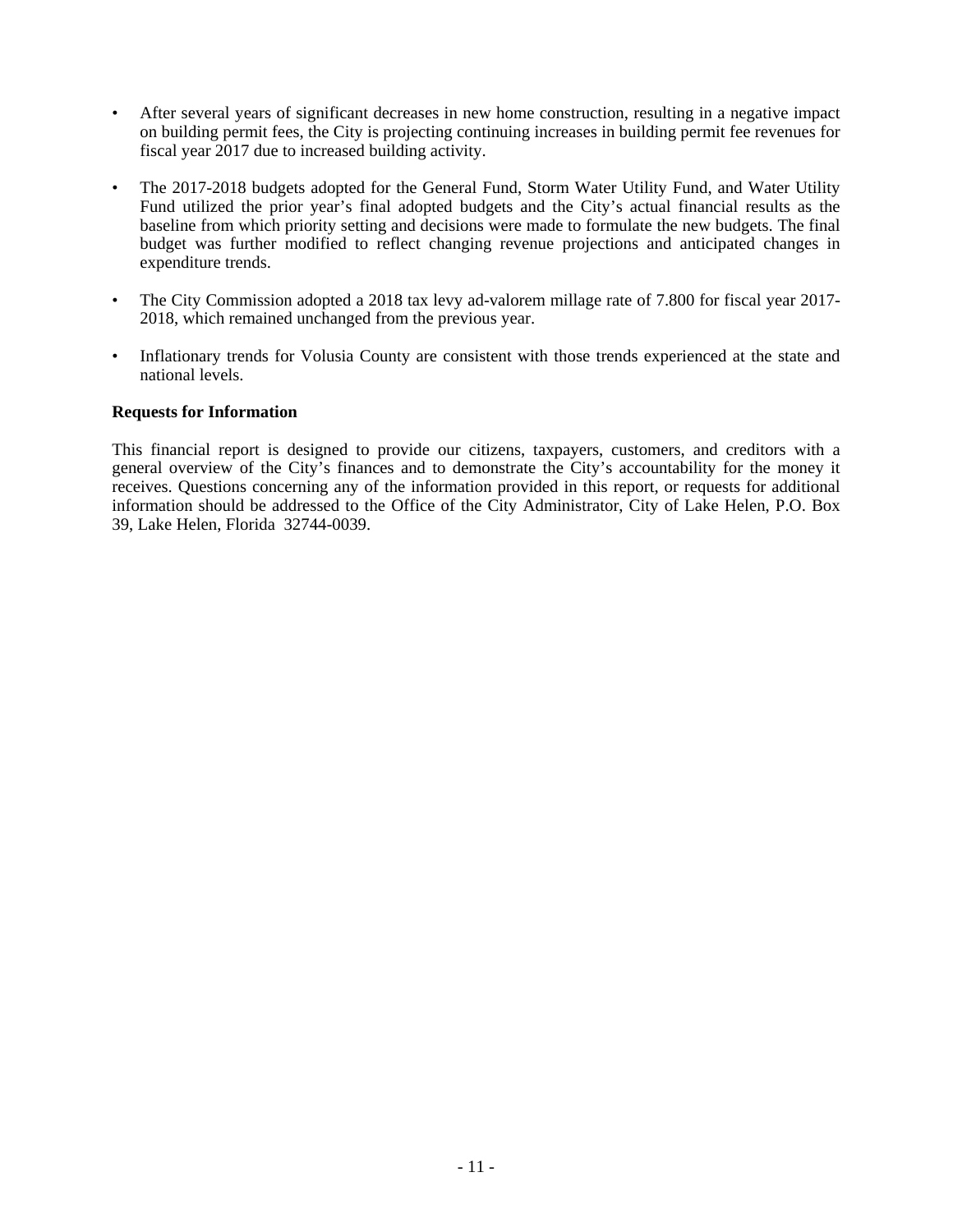#### **CITY OF LAKE HELEN, FLORIDA STATEMENT OF NET POSITION SEPTEMBER 30, 2017**

|                                                   | Governmental<br><b>Activities</b> |                 |                          | <b>Business-type</b><br><b>Activities</b> |    | Total       |
|---------------------------------------------------|-----------------------------------|-----------------|--------------------------|-------------------------------------------|----|-------------|
| <b>ASSETS</b>                                     |                                   |                 |                          |                                           |    |             |
| Cash and cash equivalents                         | \$                                | 434,773         | \$                       | 168,541                                   | \$ | 603,314     |
| Investments                                       |                                   | 127,423         |                          | 293,725                                   |    | 421,148     |
| Receivables, net                                  |                                   | 61,355          |                          | 187,655                                   |    | 249,010     |
| Internal balances                                 |                                   |                 |                          |                                           |    |             |
|                                                   |                                   | 211,614         |                          | (211, 614)                                |    |             |
| Due from other governments                        |                                   | 320,713         |                          | ÷,                                        |    | 320,713     |
| Prepaids<br>Restricted assets:                    |                                   | 20,541          |                          | L,                                        |    | 20,541      |
|                                                   |                                   |                 |                          |                                           |    |             |
| Cash and cash equivalents                         |                                   | 27,400          |                          | 215,418                                   |    | 242,818     |
| Investments                                       |                                   | 350,000         |                          |                                           |    | 350,000     |
| Net pension asset                                 |                                   | 289,005         |                          |                                           |    | 289,005     |
| Capital assets:                                   |                                   |                 |                          |                                           |    |             |
| Land                                              |                                   | 477,857         |                          | 17,982                                    |    | 495,839     |
| Buildings and improvements                        |                                   | 3,592,165       |                          | 2,953,774                                 |    | 6,545,939   |
| Equipment                                         |                                   | 517,827         |                          | 352,604                                   |    | 870,431     |
| Construction in progress                          |                                   | 160,235         |                          |                                           |    | 160,235     |
| Accumulated depreciation                          |                                   | (1,596,788)     |                          | (1,277,084)                               |    | (2,873,872) |
| Total assets                                      | \$                                | 4,994,120       | \$                       | 2,701,001                                 | \$ | 7,695,121   |
| <b>DEFERRED OUTFLOWS OF RESOURCES</b>             |                                   |                 |                          |                                           |    |             |
| Deferred outflows related to pensions             | \$                                | 324,657         | \$                       | 68,325                                    | \$ | 392,982     |
|                                                   |                                   |                 |                          |                                           |    |             |
| <b>LIABILITIES</b>                                |                                   |                 |                          |                                           |    |             |
| Accounts payable                                  | \$                                | 257,290         | \$                       |                                           | \$ | 257,290     |
| Accrued payroll and employee benefits             |                                   | 22,851          |                          |                                           |    | 22,851      |
| Customer deposits                                 |                                   | 83,841          |                          | 44,821                                    |    | 128,662     |
| Accrued interest payable                          |                                   |                 |                          | 7,859                                     |    | 7,859       |
| Noncurrent liabilities:                           |                                   |                 |                          |                                           |    |             |
| Due within one year:                              |                                   |                 |                          |                                           |    |             |
| Bonds and notes payable                           |                                   |                 |                          | 113,363                                   |    | 113,363     |
| Compensated absences                              |                                   | 10,019          |                          | 3,356                                     |    | 13,375      |
| Due in more than one year:                        |                                   |                 |                          |                                           |    |             |
| Bonds and notes payable                           |                                   |                 |                          | 596,713                                   |    | 596,713     |
| Compensated absences                              |                                   | 58,907          |                          | 17,967                                    |    | 76,874      |
| Net OPEB obligation                               |                                   | 202,213         |                          | 52,493                                    |    | 254,706     |
| Net pension liability                             |                                   | 584,774         |                          | 162,359                                   |    | 747,133     |
| <b>Total liabilities</b>                          | \$                                | 1,219,895       | $\overline{\mathcal{S}}$ | 998,931                                   | \$ | 2,218,826   |
|                                                   |                                   |                 |                          |                                           |    |             |
| DEFERRED INFLOWS OF RESOURCES                     |                                   |                 |                          |                                           |    |             |
| Deferred inflows related to pensions              | \$                                | 88,055          | \$                       | 20,670                                    | \$ | 108,725     |
| NET POSITION                                      |                                   |                 |                          |                                           |    |             |
| Net investment in capital assets                  | \$                                | 3,151,296       | S.                       | 1,337,200                                 | S  | 4,488,496   |
| Restricted for:                                   |                                   |                 |                          |                                           |    |             |
| Capital projects                                  |                                   | 35,962          |                          | 109,236                                   |    | 145,198     |
| Debt service                                      |                                   |                 |                          | 98,323                                    |    | 98,323      |
| Pensions                                          |                                   | 289,005         |                          |                                           |    | 289,005     |
| Law enforcement training                          |                                   | 7,492           |                          |                                           |    | 7,492       |
| Fire rescue services                              |                                   | 3,053           |                          |                                           |    | 3,053       |
|                                                   |                                   |                 |                          |                                           |    |             |
| Stormwater improvements<br>Permanent investment   |                                   | 135,061         |                          |                                           |    | 135,061     |
|                                                   |                                   | 350,000         |                          |                                           |    | 350,000     |
| Parks and recreation improvements<br>Unrestricted |                                   | 36,341<br>2,617 |                          | 204,966                                   |    | 36,341      |
|                                                   |                                   |                 |                          |                                           |    | 207,583     |
| Total net position                                | \$                                | 4,010,827       | \$                       | 1,749,725                                 | \$ | 5,760,552   |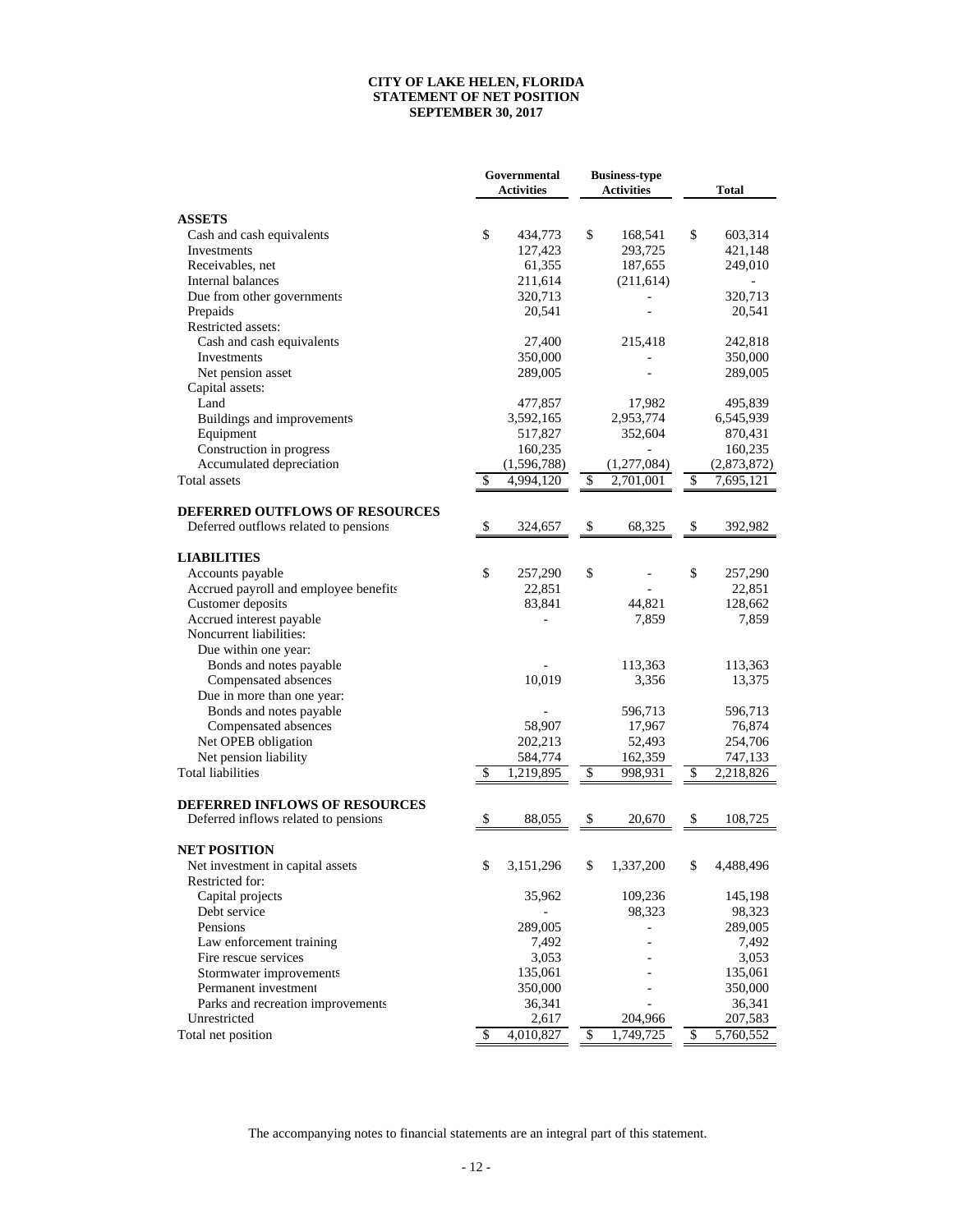#### **CITY OF LAKE HELEN, FLORIDA STATEMENT OF ACTIVITIESFOR THE YEAR ENDED SEPTEMBER 30, 2017**

|                                |    |                                      |                                       | <b>Program Revenues</b> |                                                        |        |                                                      |         | <b>Net (Expense) Revenue and</b><br><b>Changes in Net Position</b> |             |                                           |                          |    |              |
|--------------------------------|----|--------------------------------------|---------------------------------------|-------------------------|--------------------------------------------------------|--------|------------------------------------------------------|---------|--------------------------------------------------------------------|-------------|-------------------------------------------|--------------------------|----|--------------|
| <b>Functions/Programs</b>      |    | <b>Expenses</b>                      | <b>Charges for</b><br><b>Services</b> |                         | Operating<br><b>Grants</b> and<br><b>Contributions</b> |        | Capital<br><b>Grants</b> and<br><b>Contributions</b> |         | Governmental<br><b>Activities</b>                                  |             | <b>Business-type</b><br><b>Activities</b> |                          |    | <b>Total</b> |
| Governmental activities:       |    |                                      |                                       |                         |                                                        |        |                                                      |         |                                                                    |             |                                           |                          |    |              |
| General government             | \$ | 943,900                              | \$                                    | 64,630                  | \$                                                     |        | \$                                                   | 800     | \$                                                                 | (878, 470)  | \$                                        |                          | \$ | (878, 470)   |
| Public safety                  |    | 668,395                              |                                       | 253,132                 |                                                        |        |                                                      | 800     |                                                                    | (414, 463)  |                                           |                          |    | (414, 463)   |
| Physical environment           |    | 306,049                              |                                       | 253,423                 |                                                        |        |                                                      |         |                                                                    | (52,626)    |                                           |                          |    | (52, 626)    |
| Transportation                 |    | 221,554                              |                                       | 46,534                  |                                                        | 37,427 |                                                      | 302,750 |                                                                    | 165,157     |                                           |                          |    | 165,157      |
| Culture and recreation         |    | 253,039                              |                                       | 27,334                  |                                                        |        |                                                      | 800     |                                                                    | (224, 905)  |                                           |                          |    | (224, 905)   |
| Total governmental activities  |    | 2,392,937                            |                                       | 645,053                 |                                                        | 37,427 |                                                      | 305,150 |                                                                    | (1,405,307) |                                           | $\overline{\phantom{a}}$ |    | (1,405,307)  |
| Business-type activities:      |    |                                      |                                       |                         |                                                        |        |                                                      |         |                                                                    |             |                                           |                          |    |              |
| Water utility                  |    | 581,073                              |                                       | 657,553                 |                                                        |        |                                                      | 1,000   |                                                                    |             |                                           | 77,480                   |    | 77,480       |
| Total business-type activities |    | 581,073                              |                                       | 657,553                 |                                                        |        |                                                      | 1,000   |                                                                    |             |                                           | 77,480                   |    | 77,480       |
| Total primary government       |    | 2,974,010                            | \$.                                   | 1,302,606               | \$                                                     | 37,427 | \$                                                   | 306,150 |                                                                    | (1,405,307) |                                           | 77,480                   |    | (1,327,827)  |
|                                |    | General revenues:                    |                                       |                         |                                                        |        |                                                      |         |                                                                    |             |                                           |                          |    |              |
|                                |    | Property taxes                       |                                       |                         |                                                        |        |                                                      |         |                                                                    | 600,484     |                                           |                          |    | 600,484      |
|                                |    | Sales and use taxes                  |                                       |                         |                                                        |        |                                                      |         |                                                                    | 147,497     |                                           |                          |    | 147,497      |
|                                |    | Franchise and utility taxes          |                                       |                         |                                                        |        |                                                      |         |                                                                    | 169,805     |                                           |                          |    | 169,805      |
|                                |    | Public service taxes                 |                                       |                         |                                                        |        |                                                      |         |                                                                    | 259,850     |                                           |                          |    | 259,850      |
|                                |    | Other taxes                          |                                       |                         |                                                        |        |                                                      |         |                                                                    | 6,236       |                                           |                          |    | 6,236        |
|                                |    | Insurance premium taxes              |                                       |                         |                                                        |        |                                                      |         |                                                                    | 21,126      |                                           |                          |    | 21,126       |
|                                |    | State revenue sharing                |                                       |                         |                                                        |        |                                                      |         |                                                                    | 105,413     |                                           |                          |    | 105,413      |
|                                |    | Other intergovernmental revenues     |                                       |                         |                                                        |        |                                                      |         |                                                                    | 7,798       |                                           |                          |    | 7,798        |
|                                |    | Investment earnings (loss)           |                                       |                         |                                                        |        |                                                      |         |                                                                    | 8,285       |                                           |                          |    | 8,285        |
|                                |    | Miscellaneous revenues               |                                       |                         |                                                        |        |                                                      |         |                                                                    | 56,571      |                                           |                          |    | 56,571       |
|                                |    | Total general revenues and transfers |                                       |                         |                                                        |        |                                                      |         |                                                                    | 1,383,065   |                                           | $\sim$                   |    | 1,383,065    |
|                                |    | Change in net position               |                                       |                         |                                                        |        |                                                      |         |                                                                    | (22, 242)   |                                           | 77,480                   |    | 55,238       |
|                                |    | Net position - beginning             |                                       |                         |                                                        |        |                                                      |         |                                                                    | 4,033,069   |                                           | 1,672,245                |    | 5,705,314    |
|                                |    | Net position - ending                |                                       |                         |                                                        |        |                                                      |         | \$                                                                 | 4.010.827   | \$                                        | 1,749,725                | \$ | 5,760,552    |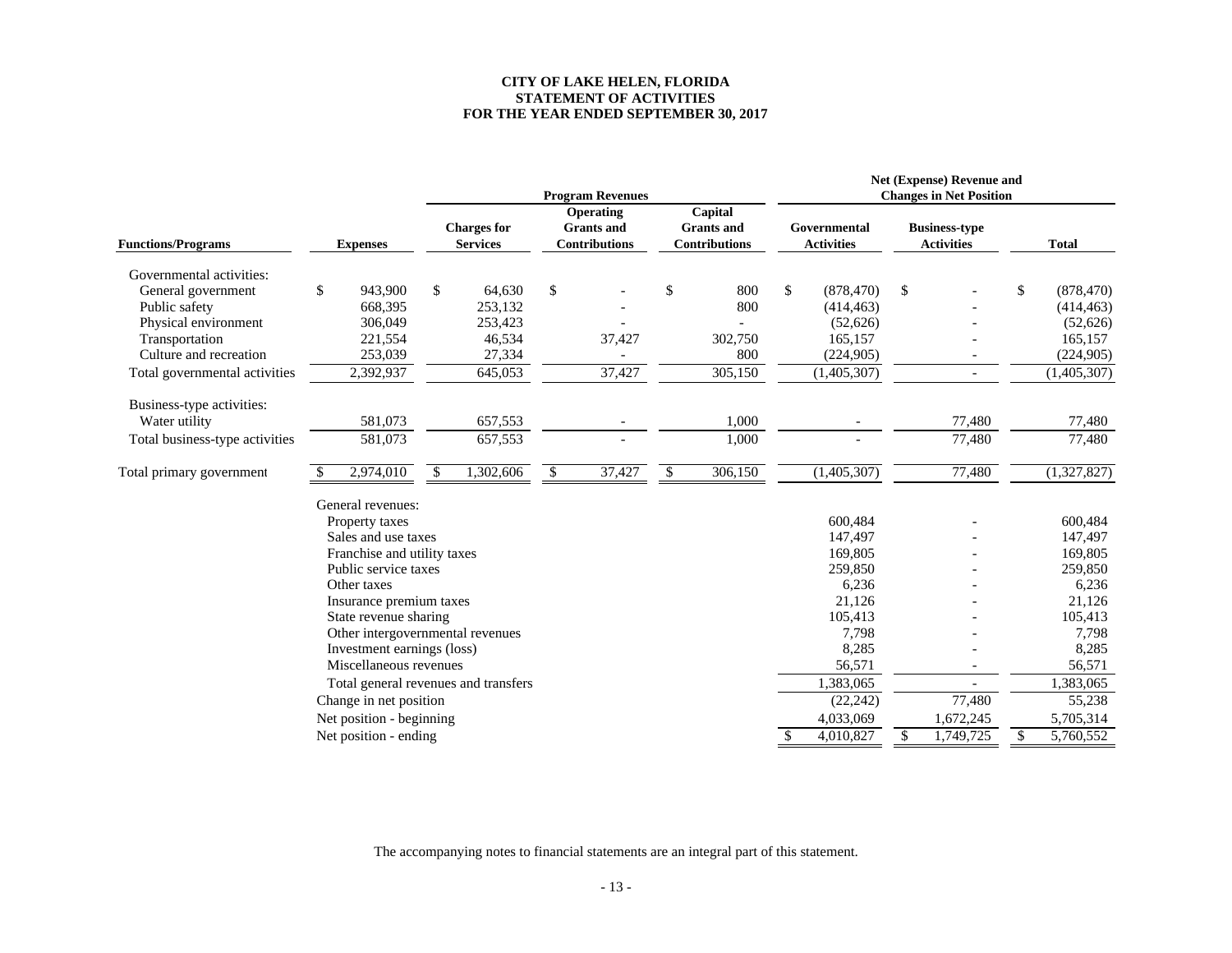#### **GOVERNMENTAL FUNDS SEPTEMBER 30, 2017 CITY OF LAKE HELEN, FLORIDA BALANCE SHEET**

|                                            |     | General   |                          | <b>Stormwater</b><br><b>Management</b> |                          | <b>General</b><br><b>Trust</b> | <b>Total</b><br>Governmental<br><b>Funds</b> |
|--------------------------------------------|-----|-----------|--------------------------|----------------------------------------|--------------------------|--------------------------------|----------------------------------------------|
| <b>ASSETS</b>                              |     |           |                          |                                        |                          |                                |                                              |
| Cash and cash equivalents                  | \$  | 317,895   | \$                       | 144,278                                | \$                       |                                | \$<br>462,173                                |
| Investments                                |     | 127,423   |                          |                                        |                          | 350,000                        | 477,423                                      |
| Receivables, net                           |     | 61,355    |                          |                                        |                          |                                | 61,355                                       |
| Due from other governments                 |     | 320,713   |                          |                                        |                          |                                | 320,713                                      |
| Due from other funds                       |     | 220,831   |                          |                                        |                          |                                | 220,831                                      |
| Prepaid items                              |     | 20,541    |                          |                                        |                          |                                | 20,541                                       |
| <b>Total</b> assets                        | \$. | 1,068,758 | $\overline{\$}$          | 144,278                                | $\overline{\mathcal{S}}$ | 350,000                        | \$<br>1,563,036                              |
| <b>LIABILITIES</b>                         |     |           |                          |                                        |                          |                                |                                              |
| Accounts payable                           | \$  | 257,290   | \$                       |                                        | \$                       |                                | \$<br>257,290                                |
| Accrued payroll and employee benefits      |     | 22,851    |                          |                                        |                          |                                | 22,851                                       |
| Customer deposits                          |     | 83,841    |                          |                                        |                          |                                | 83,841                                       |
| Due to other funds                         |     |           |                          | 9,217                                  |                          | $\overline{\phantom{a}}$       | 9,217                                        |
| <b>Total liabilities</b>                   |     | 363,982   |                          | 9,217                                  |                          | $\overline{a}$                 | 373,199                                      |
|                                            |     |           |                          |                                        |                          |                                |                                              |
| DEFERRED INFLOWS OF RESOURCES              |     |           |                          |                                        |                          |                                |                                              |
| Unavailable revenues                       |     | 23,087    |                          |                                        |                          |                                | 23,087                                       |
| <b>FUND BALANCES</b>                       |     |           |                          |                                        |                          |                                |                                              |
| Nonspendable:                              |     |           |                          |                                        |                          |                                |                                              |
| Prepaid items                              |     | 20,541    |                          |                                        |                          |                                | 20,541                                       |
| Permanent fund                             |     |           |                          |                                        |                          | 350,000                        | 350,000                                      |
| Restricted for:                            |     |           |                          |                                        |                          |                                |                                              |
| Capital projects                           |     | 35,962    |                          |                                        |                          |                                | 35,962                                       |
| Law enforcement training                   |     | 7,492     |                          |                                        |                          |                                | 7,492                                        |
| Recreation and park improvements           |     | 36,341    |                          |                                        |                          |                                | 36,341                                       |
| Fire rescue services                       |     | 3,053     |                          |                                        |                          |                                | 3,053                                        |
| Committed to:                              |     |           |                          |                                        |                          |                                |                                              |
| Stormwater improvements                    |     |           |                          | 135,061                                |                          |                                | 135,061                                      |
| Assigned to:                               |     |           |                          |                                        |                          |                                |                                              |
| Subsequent year's budget                   |     | 28,492    |                          |                                        |                          |                                | 28,492                                       |
| Unassigned                                 |     | 549,808   |                          |                                        |                          |                                | 549,808                                      |
| Total fund balances                        |     | 681,689   |                          | 135,061                                |                          | 350,000                        | $\overline{1,}166,750$                       |
| <b>Total liabilities, deferred inflows</b> |     |           |                          |                                        |                          |                                |                                              |
| of resource, and fund balances             | \$  | 1,068,758 | $\overline{\mathcal{S}}$ | 144,278                                | \$                       | 350,000                        | \$<br>1,563,036                              |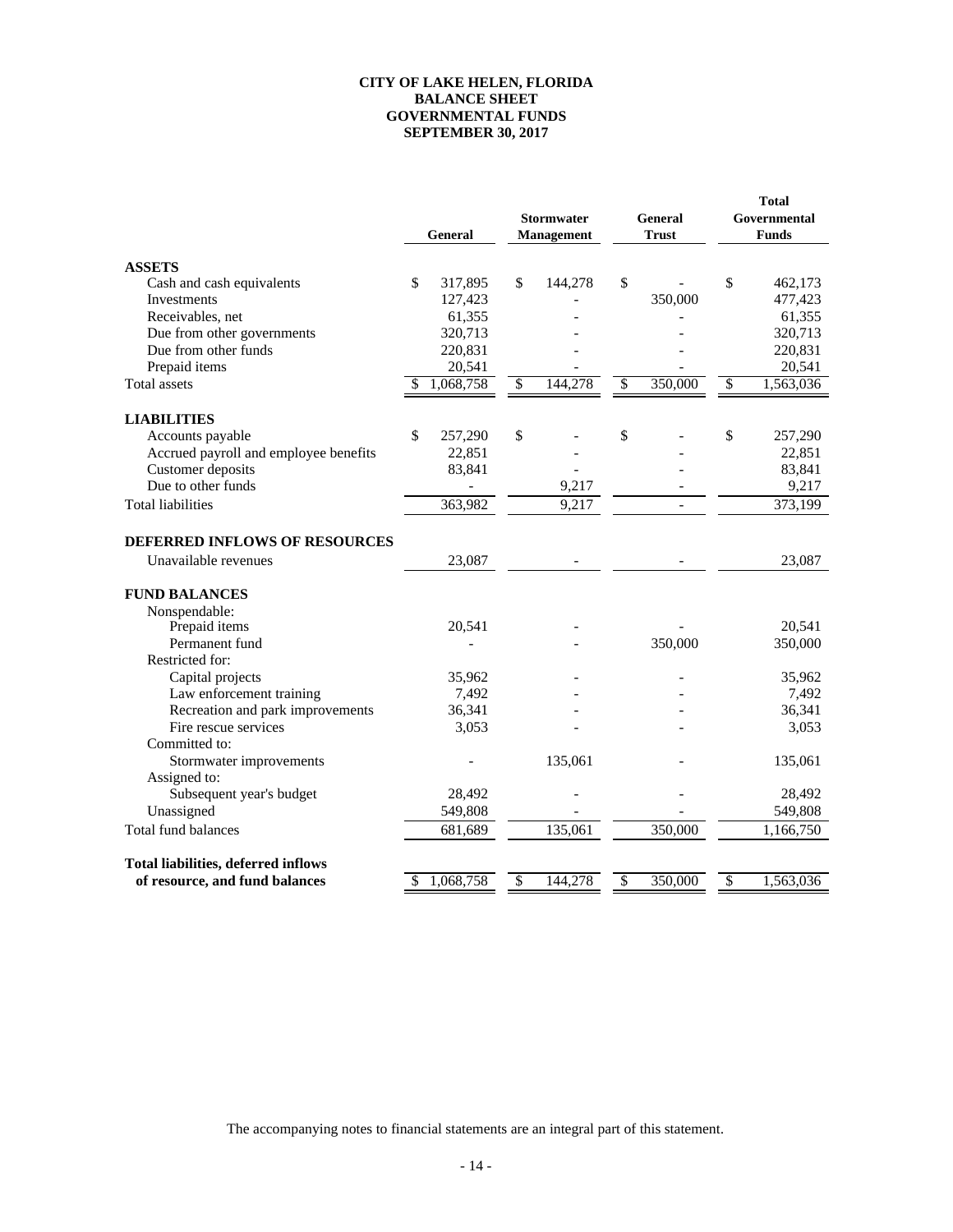#### **TO THE STATEMENT OF NET POSITION SEPTEMBER 30, 2017 CITY OF LAKE HELEN, FLORIDA RECONCILIATION OF THE BALANCE SHEET OF GOVERNMENTAL FUNDS**

| Fund balances - total governmental funds                                                             |             | \$<br>1,166,750 |
|------------------------------------------------------------------------------------------------------|-------------|-----------------|
| Amounts reported for governmental activities in the statement of net position are different because: |             |                 |
| Capital assets used in governmental activities are not financial resources and,                      |             |                 |
| therefore, are not reported in the funds                                                             |             |                 |
| Total governmental capital assets                                                                    | 4,748,084   |                 |
| Less: accumulated depreciation                                                                       | (1,596,788) | 3,151,296       |
| On the governmental fund statements, a net pension liability (asset) is not recorded until an        |             |                 |
| amount is due and payable and the pension plan's fiduciary net position is not sufficient            |             |                 |
| for payment of those benefits (no such liability exists at the end of the current fiscal             |             |                 |
| year). On the statement of net position, the City's net pension liability (asset) of the defined     |             |                 |
| benefit pension plans is reported as a noncurrent liability (asset). Additionally, deferred          |             |                 |
| outflows and deferred inflows related to pensions are also reported.                                 |             |                 |
| Net pension liability                                                                                | (584, 774)  |                 |
| Net pension asset                                                                                    | 289,005     |                 |
| Deferred outflows related to pensions                                                                | 324,657     |                 |
| Deferred inflows related to pensions                                                                 | (88,055)    | (59,167)        |
| Because some property taxes and other revenues will not be collected for several                     |             |                 |
| months after the close of the City's fiscal year end, they are not considered as                     |             |                 |
| "available" revenues in the governmental funds, and therefore, reported as deferred                  |             |                 |
| inflows of unavailable revenues. In the statement of net position, which is presented                |             |                 |
| on an accrual basis, no deferral is reported since the revenue is fully recognized in                |             |                 |
| the statement of activities.                                                                         |             | 23,087          |
|                                                                                                      |             |                 |
| Long-term liabilities, including bonds payable and notes payable, are not due and                    |             |                 |
| payable in the current period and, therefore, are not reported in the funds. These                   |             |                 |
| liabilities and other long-term liabilities consist of the following:                                |             |                 |
| Net OPEB obligation                                                                                  | (202, 213)  |                 |
| Compensated absences                                                                                 | (68,926)    | (271, 139)      |
| Net position of governmental activities                                                              |             | 4,010,827       |
|                                                                                                      |             |                 |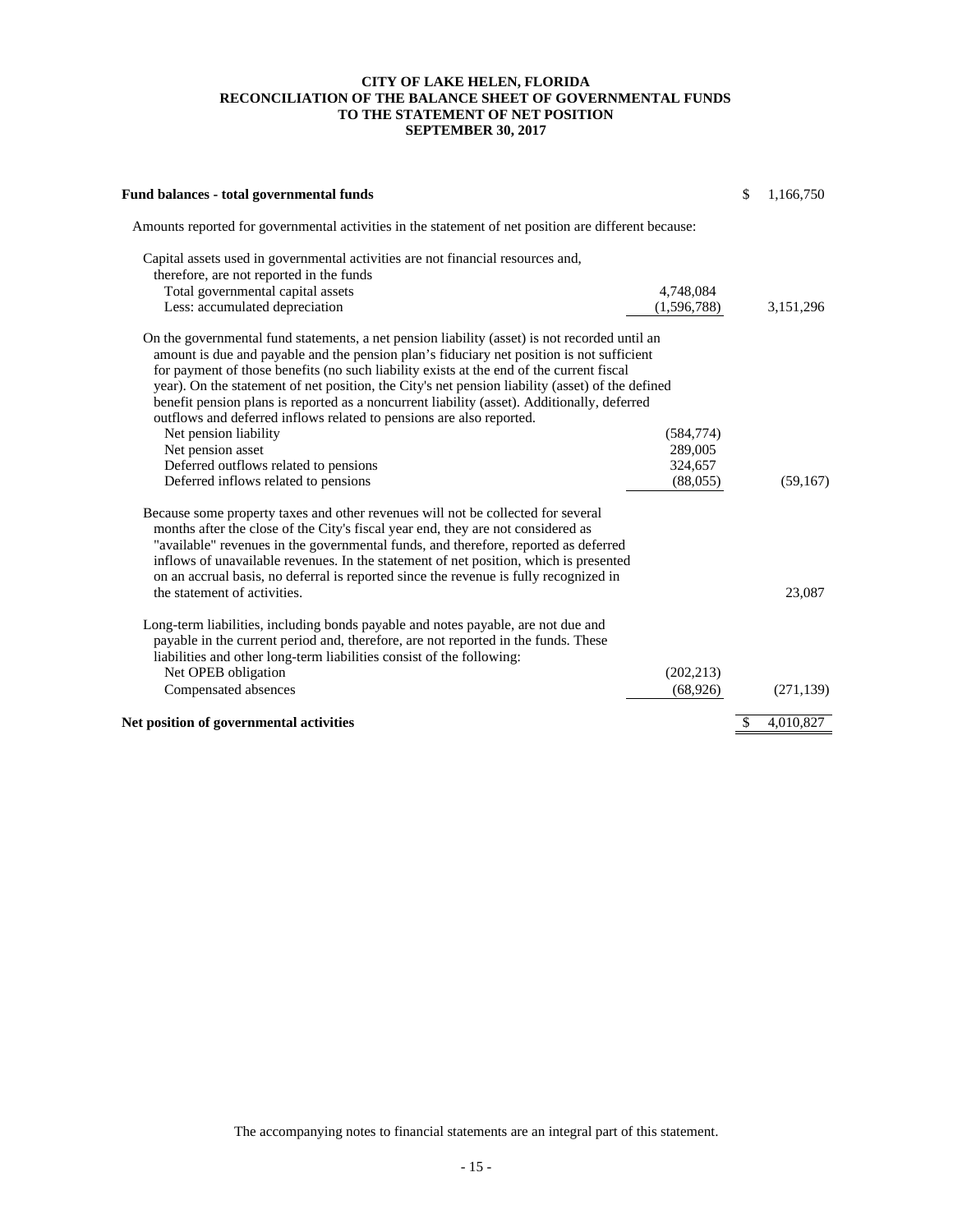#### **CITY OF LAKE HELEN, FLORIDA STATEMENT OF REVENUES, EXPENDITURES AND CHANGES IN FUND BALANCE GOVERNMENTAL FUNDS FOR THE YEAR ENDED SEPTEMBER 30, 2017**

|                                  |                 | <b>Stormwater</b> | General       | <b>Total</b><br>Governmental |
|----------------------------------|-----------------|-------------------|---------------|------------------------------|
|                                  | <b>General</b>  | <b>Management</b> | <b>Trust</b>  | <b>Funds</b>                 |
| <b>Revenues</b>                  |                 |                   |               |                              |
| Taxes                            | \$<br>1,487,215 | \$                | \$            | 1,487,215<br>S               |
| Licenses and permits             | 71,937          | 480               |               | 72,417                       |
| Intergovernmental                | 384,226         |                   |               | 384,226                      |
| Charges for services             | 254,458         | 46,054            |               | 300,512                      |
| Fines and forfeitures            | 30.014          |                   |               | 30,014                       |
| Impact fees                      | 4,600           |                   |               | 4,600                        |
| Investment income                | 8,285           |                   |               | 8,285                        |
| Miscellaneous                    | 83,426          |                   |               | 83,426                       |
| Total revenues                   | 2,324,161       | 46,534            |               | 2,370,695                    |
| <b>Expenditures</b>              |                 |                   |               |                              |
| Current:                         |                 |                   |               |                              |
| General government               | 941,650         |                   |               | 941,650                      |
| Public safety                    | 627,471         |                   |               | 627,471                      |
| Public works                     | 201,971         |                   |               | 201,971                      |
| Parks and recreation             | 215,230         |                   |               | 215,230                      |
| Physical environment             | 256.419         | 30,998            |               | 287,417                      |
| Capital outlay                   | 144,089         |                   |               | 144,089                      |
| Total expenditures               | 2,386,830       | 30,998            |               | 2,417,828                    |
| Net change in fund balances      | (62, 669)       | 15,536            |               | (47, 133)                    |
| Fund balances, beginning of year | 744,358         | 119,525           | 350,000       | 1,213,883                    |
| Fund balances, end of year       | 681,689         | 135,061<br>S      | 350,000<br>\$ | 1,166,750<br>S               |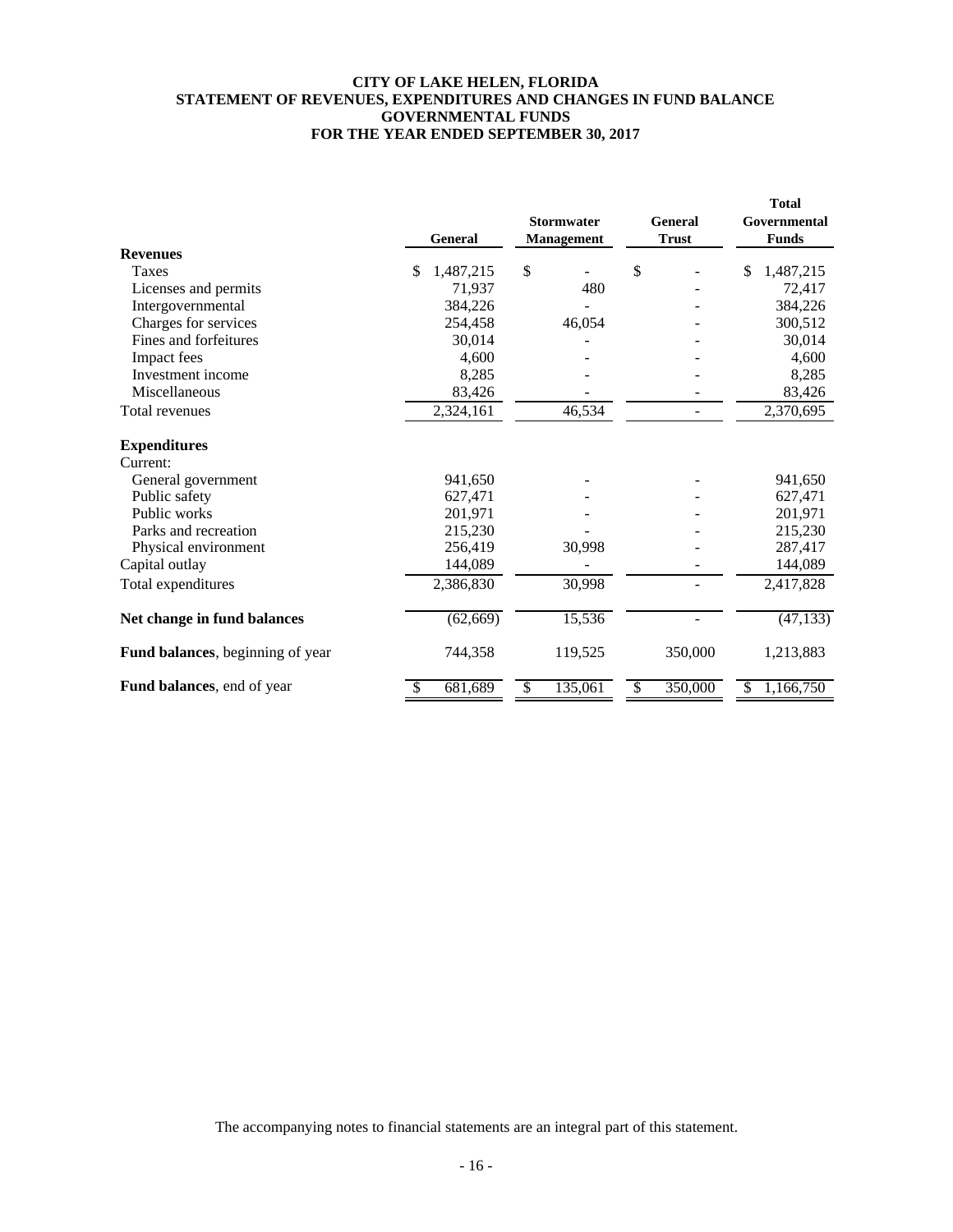#### **CITY OF LAKE HELEN, FLORIDA RECONCILIATION OF THE STATEMENT OF REVENUES, EXPENDITURES, TO THE STATEMENT OF ACTIVITIES FOR THE YEAR ENDED SEPTEMBER 30, 2017 AND CHANGES IN FUND BALANCES OF GOVERNMENTAL FUNDS**

| Net change in fund balances - total governmental funds                                                                                                                                                                                                                                                                                                                                                                                       | \$<br>(47, 133)       |
|----------------------------------------------------------------------------------------------------------------------------------------------------------------------------------------------------------------------------------------------------------------------------------------------------------------------------------------------------------------------------------------------------------------------------------------------|-----------------------|
| Differences in amounts reported for governmental activities in the statement of activities are:                                                                                                                                                                                                                                                                                                                                              |                       |
| Governmental funds report capital outlays as expenditures. However, in the statement of<br>activities, the cost of those assets is depreciated over their estimated useful lives.<br>Capital outlay expenditures<br>Depreciation expense                                                                                                                                                                                                     | 144,089<br>(120, 354) |
| Revenues in the statement of activities that do not provide current financial resources are not<br>reported as revenues in the fund statements:<br>Change in deferred inflows related to delinquent taxes receivable                                                                                                                                                                                                                         | 5,977                 |
| Governmental funds report contributions to defined benefit pension plans as expenditures.<br>However, in the statement of activities, the amount contributed to defined benefit pension plans<br>reduces future net pension liability. Also included in pension expense in the statement of activities<br>are amounts required to be amortized.<br>Change in net pension liability (asset) and deferred inflows/outflows related to pensions | (1,752)               |
| Under the modified accrual basis of accounting used in the governmental funds, expenditures<br>are not recognized for transactions that are not normally paid with expendable available<br>financial resources. In the statement of activities, however, which is presented on the accrual<br>basis, expenses and liabilities are reported regardless of when financial resources are available.<br>These adjustments are as follows:        |                       |
| Change in net OPEB obligation<br>Change in compensated absences liability                                                                                                                                                                                                                                                                                                                                                                    | (2,714)<br>(355)      |
| Change in net position of governmental activities                                                                                                                                                                                                                                                                                                                                                                                            | (22, 242)             |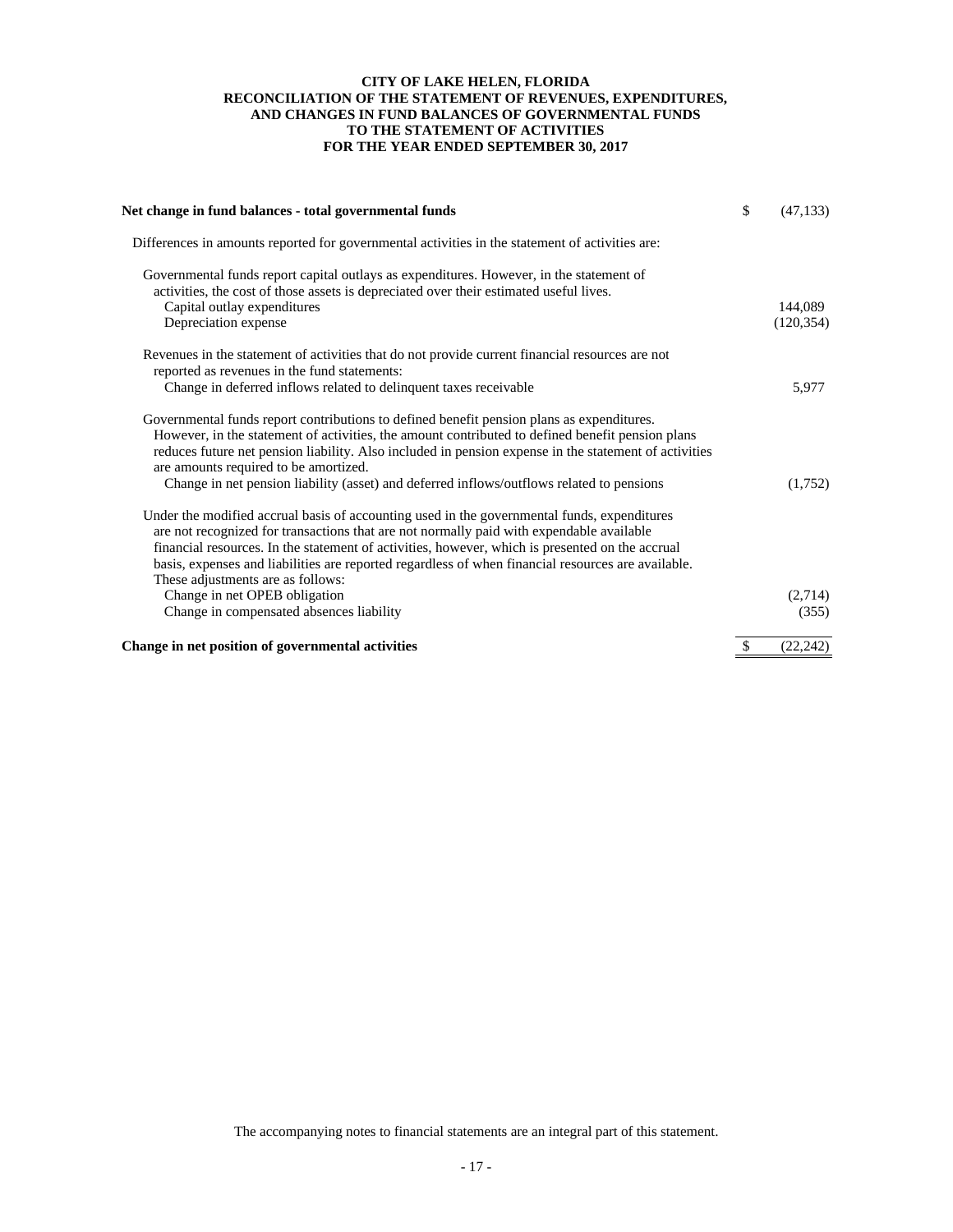#### **CITY OF LAKE HELEN, FLORIDA STATEMENT OF REVENUES, EXPENDITURES AND CHANGES IN FUND BALANCE BUDGET AND ACTUAL - GENERAL FUND FOR THE YEAR ENDED SEPTEMBER 30, 2017**

|                                  |                 | <b>Budgeted Amounts</b> |                 | Variance with<br><b>Final Budget -</b> |  |  |
|----------------------------------|-----------------|-------------------------|-----------------|----------------------------------------|--|--|
|                                  |                 |                         |                 | <b>Positive</b>                        |  |  |
|                                  | Original        | Final                   | <b>Actual</b>   | (Negative)                             |  |  |
| <b>REVENUES</b>                  |                 |                         |                 |                                        |  |  |
| <b>Taxes</b>                     | 1,489,484<br>\$ | \$<br>1,489,484         | \$<br>1,487,215 | \$<br>(2,269)                          |  |  |
| Licenses and permits             | 52,130          | 52,130                  | 71,937          | 19,807                                 |  |  |
| Intergovernmental                | 184,221         | 402,971                 | 384,226         | (18, 745)                              |  |  |
| Charges for services             | 265,838         | 265,838                 | 254,458         | (11, 380)                              |  |  |
| Fines and forfeitures            | 36,952          | 36,952                  | 30,014          | (6,938)                                |  |  |
| Impact fees                      | 4,450           | 4,450                   | 4,600           | 150                                    |  |  |
| Interest revenues                | 300             | 300                     | 8,285           | 7,985                                  |  |  |
| Miscellaneous                    | 33,660          | 33,660                  | 83,426          | 49,766                                 |  |  |
| Total revenues                   | 2,067,035       | 2,285,785               | 2,324,161       | 38,376                                 |  |  |
| <b>Expenditures</b>              |                 |                         |                 |                                        |  |  |
| Current:                         |                 |                         |                 |                                        |  |  |
| <b>General Government:</b>       |                 |                         |                 |                                        |  |  |
| Legislative                      | 48,238          | 48,238                  | 30,663          | 17,575                                 |  |  |
| Executive                        | 105,683         | 105,683                 | 97,488          | 8,195                                  |  |  |
| Administration                   | 59,474          | 71,834                  | 84,139          | (12, 305)                              |  |  |
| Legal                            | 43,931          | 52,500                  | 60,150          | (7,650)                                |  |  |
| Grants & special projects        | 413,785         | 675,860                 | 669,210         | 6,650                                  |  |  |
| Public Safety:                   |                 |                         |                 |                                        |  |  |
| Fire                             | 230,000         | 230,000                 | 220,000         | 10,000                                 |  |  |
| Police                           | 404,729         | 406,165                 | 407,471         | (1,306)                                |  |  |
| Public works                     | 194,426         | 194,426                 | 201,971         | (7, 545)                               |  |  |
| Parks and recreation             | 141,522         | 207,154                 | 215,230         | (8,076)                                |  |  |
| Physical environment             | 256,420         | 256,420                 | 256,419         | 1                                      |  |  |
| Capital outlay                   | 181,417         | 189,517                 | 144,089         | 45,428                                 |  |  |
| Total expenditures               | 2,079,625       | 2,437,797               | 2,386,830       | 50,967                                 |  |  |
| Net change in fund balances      | (12,590)        | (152, 012)              | (62, 669)       | 89,343                                 |  |  |
| Fund balances, beginning of year | 744,358         | 744,358                 | 744,358         |                                        |  |  |
| Fund balances, end of year       | \$<br>731,768   | \$<br>592,346           | \$<br>681,689   | $\$$<br>89,343                         |  |  |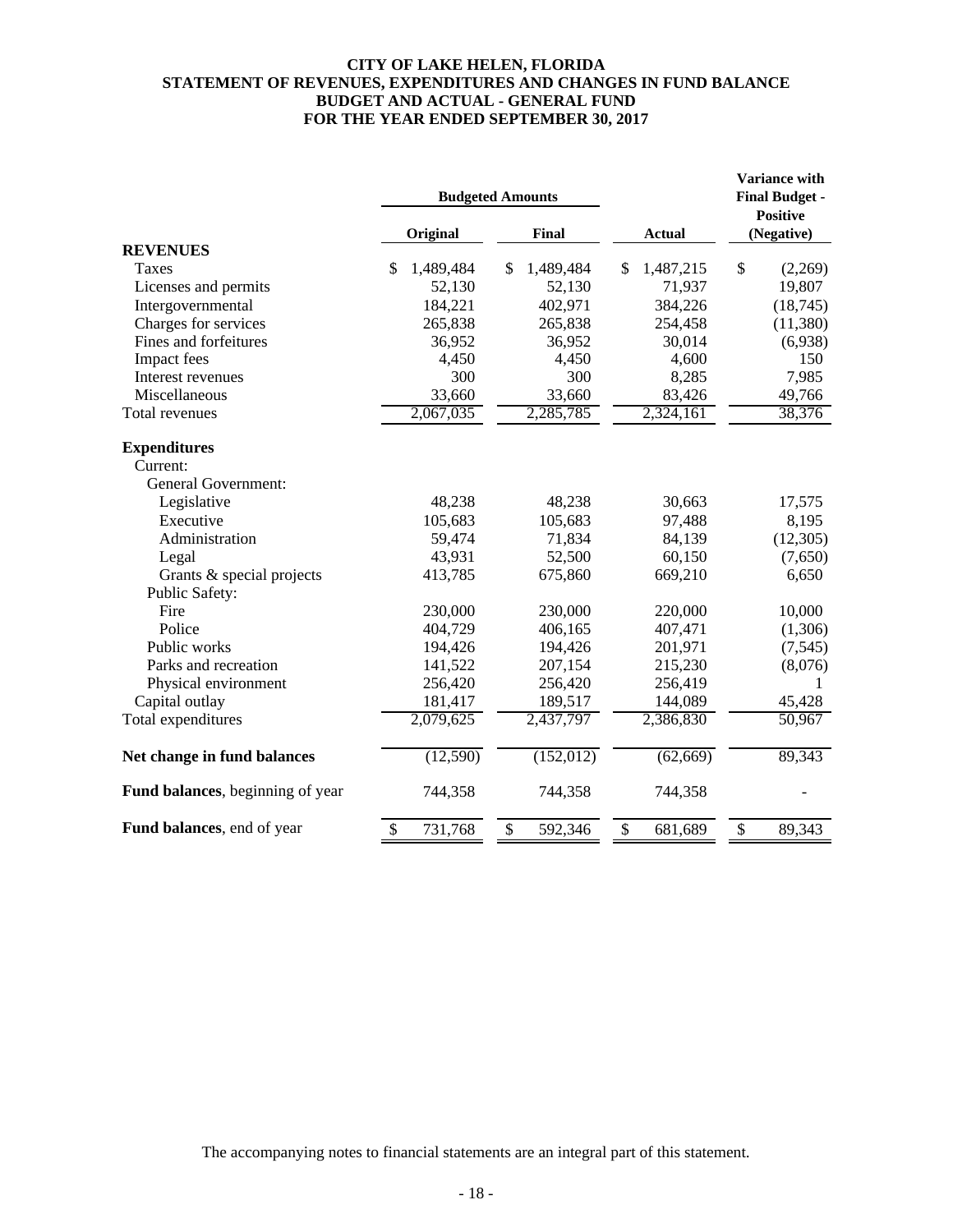# **CITY OF LAKE HELEN, FLORIDA STATEMENT OF REVENUES, EXPENDITURES AND CHANGES IN FUND BALANCE BUDGET AND ACTUAL - STORMWATER MANAGEMENT FOR THE YEAR ENDED SEPTEMBER 30, 2017**

|                                             | <b>Budgeted Amounts</b> |    |              |               | <b>Variance with</b><br><b>Final Budget -</b><br><b>Positive</b> |
|---------------------------------------------|-------------------------|----|--------------|---------------|------------------------------------------------------------------|
|                                             | Original                |    | <b>Final</b> | <b>Actual</b> | (Negative)                                                       |
| <b>REVENUES</b>                             |                         |    |              |               |                                                                  |
| Licenses and permits                        | \$                      | \$ |              | \$<br>480     | \$<br>480                                                        |
| Charges for services                        | 47,445                  |    | 47,445       | 46,054        | (1,391)                                                          |
| Total revenues                              | 47,445                  |    | 47,445       | 46,534        | (911)                                                            |
| <b>Expenditures</b>                         |                         |    |              |               |                                                                  |
| Current:                                    |                         |    |              |               |                                                                  |
| Physical environment                        | 125,061                 |    | 125,061      | 30,998        | 94,063                                                           |
| Total expenditures                          | 125,061                 |    | 125,061      | 30,998        | 94,063                                                           |
| <b>Excess (deficiency) of revenues over</b> |                         |    |              |               |                                                                  |
| expenditures                                | (77, 616)               |    | (77, 616)    | 15,536        | 93,152                                                           |
| Fund balances, beginning of year            | 119,525                 |    | 119,525      | 119,525       |                                                                  |
| Fund balances, end of year                  | 41,909                  | S  | 41,909       | 135,061       | 93,152                                                           |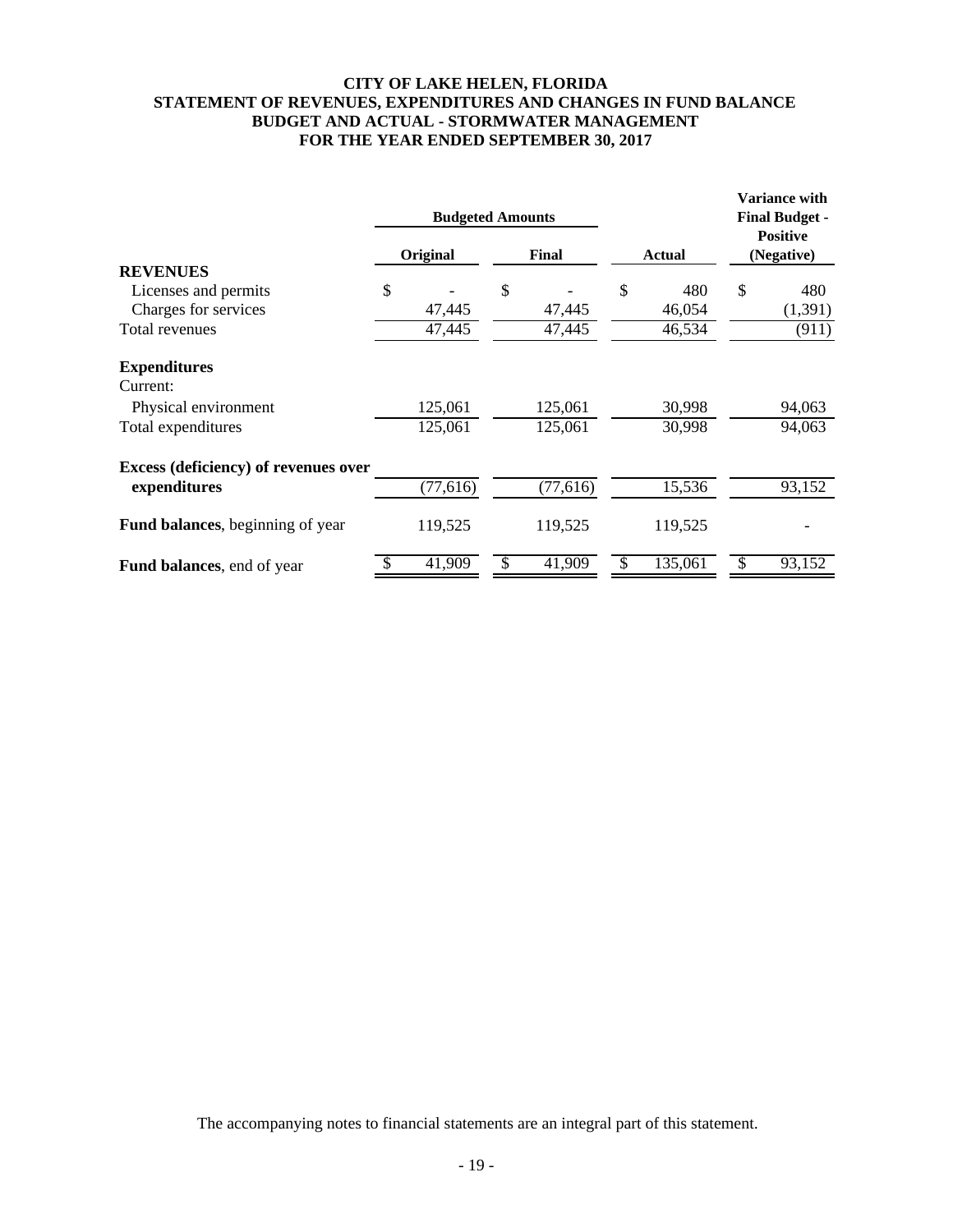#### **CITY OF LAKE HELEN, FLORIDA STATEMENT OF NET POSITION PROPRIETARY FUNDS SEPTEMBER 30, 2017**

|                                                                              |              | Water<br><b>Utility</b> |
|------------------------------------------------------------------------------|--------------|-------------------------|
| <b>ASSETS</b>                                                                |              |                         |
| Current assets:                                                              |              |                         |
| Cash and cash equivalents                                                    | \$           | 168,541                 |
| Restricted cash                                                              |              | 7,859                   |
| Investments                                                                  |              | 293,725                 |
| Accounts receivable, net                                                     |              | 187,655                 |
| Total current assets                                                         |              | 657,780                 |
| Noncurrent assets:                                                           |              |                         |
| Restricted cash                                                              |              | 207,559                 |
| Capital assets:                                                              |              |                         |
| Land                                                                         |              | 17,982                  |
| Buildings and improvements                                                   |              | 2,953,774               |
| Equipment                                                                    |              | 352,604                 |
| Accumulated depreciation                                                     |              | (1,277,084)             |
| Total noncurrent assets                                                      |              | 2,254,835               |
| Total assets                                                                 | \$           | 2,912,615               |
| <b>DEFERRED OUTFLOWS OF RESOURCES</b>                                        |              |                         |
| Deferred outflows related to pensions                                        | <sup>2</sup> | 68,325                  |
|                                                                              |              |                         |
| <b>LIABILITIES</b>                                                           |              |                         |
| Current liabilities:                                                         |              |                         |
| Deposits                                                                     | \$           | 44,821                  |
| Due to other funds                                                           |              | 211,614                 |
| Compensated absences                                                         |              | 3,356                   |
| Payable from restricted assets:                                              |              |                         |
| Current maturities on long-term debt                                         |              | 113,363<br>7,859        |
| Accrued interest payable<br>Total current liabilities                        |              | 381,013                 |
|                                                                              |              |                         |
| Noncurrent liabilities:                                                      |              |                         |
| Notes payable                                                                |              | 596,713                 |
| Net OPEB obligation                                                          |              | 52,493                  |
| Compensated absences                                                         |              | 17,967                  |
| Net pension liability                                                        |              | 162,359                 |
| Total noncurrent liabilities                                                 |              | 829,532                 |
| <b>Total liabilities</b>                                                     | \$           | 1,210,545               |
|                                                                              |              |                         |
| <b>DEFERRED INFLOWS OF RESOURCES</b><br>Deferred inflows related to pensions | \$           | 20,670                  |
|                                                                              |              |                         |
| <b>NET POSITION</b>                                                          |              |                         |
| Net investment in capital assets                                             | \$           | 1,337,200               |
| Restricted for:                                                              |              |                         |
| Debt service                                                                 |              | 98,323                  |
| Utility expansion<br>Unrestricted                                            |              | 109,236<br>204,966      |
| Total net position                                                           | \$           | 1,749,725               |
|                                                                              |              |                         |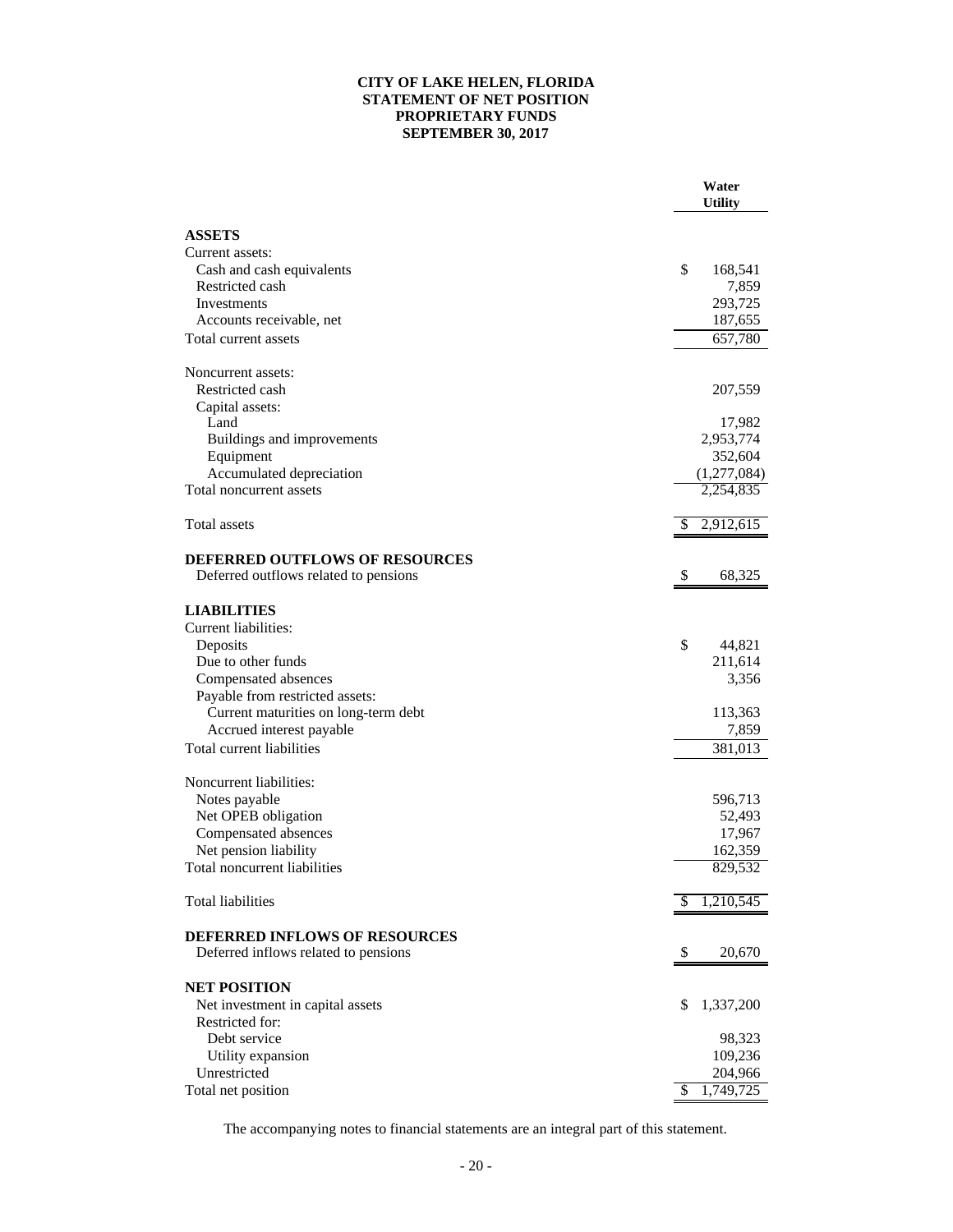# **CITY OF LAKE HELEN, FLORIDA STATEMENT OF REVENUE, EXPENSES, AND CHANGES IN NET POSITION PROPRIETARY FUNDS FOR THE YEAR ENDED SEPTEMBER 30, 2017**

|                                                          |              | Water<br><b>Utility</b> |
|----------------------------------------------------------|--------------|-------------------------|
| <b>Operating revenues</b>                                |              |                         |
| Charges for services                                     | $\mathbb{S}$ | 656,925                 |
| Miscellaneous income                                     |              | 628                     |
| Total operating revenues                                 |              | 657,553                 |
| <b>Operating expenses</b>                                |              |                         |
| Personnel services                                       |              | 247,558                 |
| Contractual services                                     |              | 107,251                 |
| Repairs and maintenance                                  |              | 26,947                  |
| Supplies                                                 |              | 71,754                  |
| <b>Utilities</b>                                         |              | 22,368                  |
| Depreciation                                             |              | 81,406                  |
| Total operating expenses                                 |              | 557,284                 |
| <b>Operating income (loss)</b>                           |              | 100,269                 |
| Nonoperating revenues (expenses)                         |              |                         |
| Interest and amortization expense                        |              | (23,789)                |
| Income (loss) before capital contributions and transfers |              | 76,480                  |
| Capital contributions                                    |              | 1,000                   |
| Change in net position                                   |              | 77,480                  |
| Net position, beginning of year                          |              | 1,672,245               |
| Net position, end of year                                | \$           | 1,749,725               |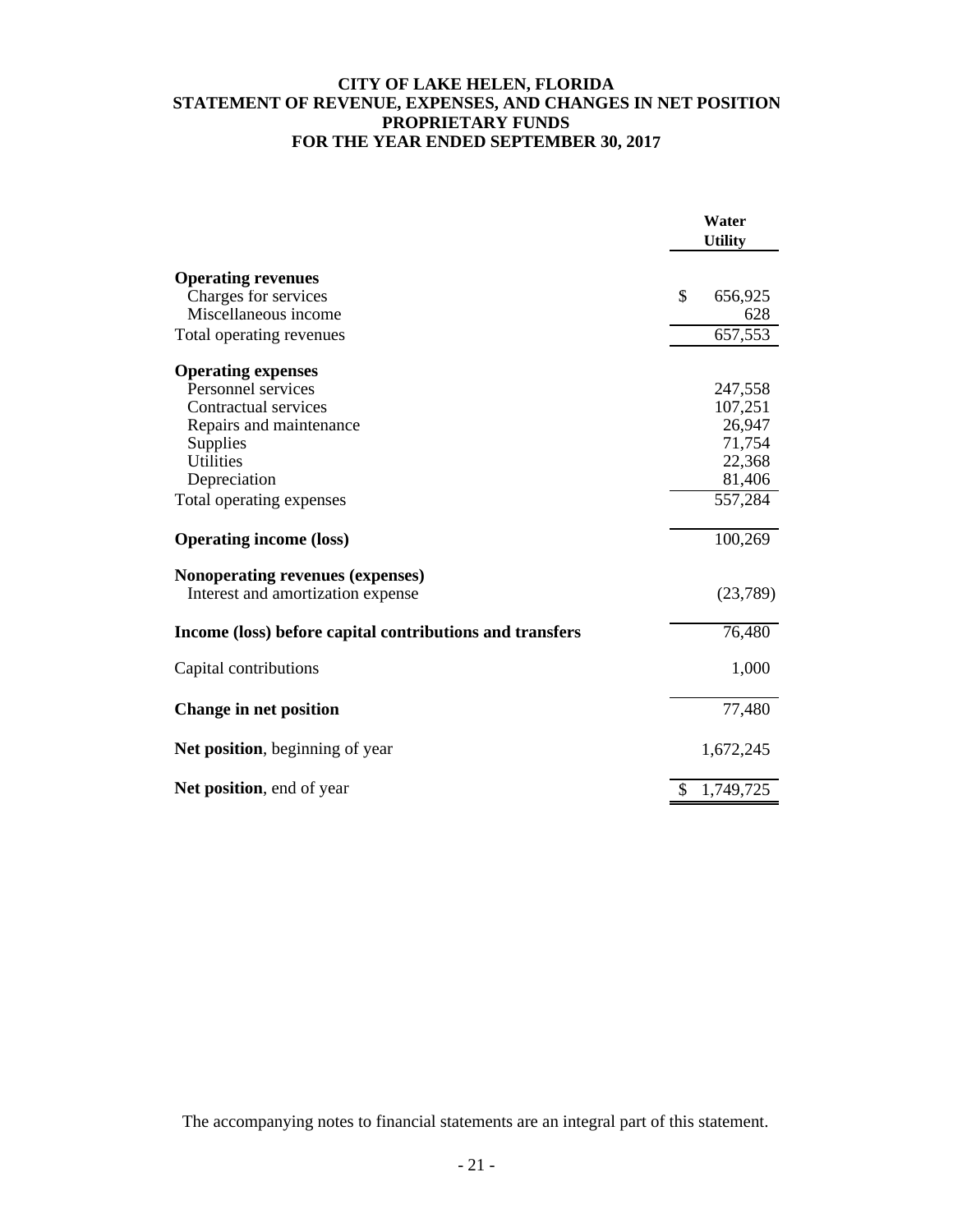# **CITY OF LAKE HELEN, FLORIDA STATEMENT OF CASH FLOWS PROPRIETARY FUNDS FOR THE YEAR ENDED SEPTEMBER 30, 2017**

|                                                             |                          | Water<br><b>Utility</b> |
|-------------------------------------------------------------|--------------------------|-------------------------|
| <b>Cash flows from operating activities</b>                 |                          |                         |
| Cash received from customers                                | \$                       | 648,912                 |
| Cash paid to employees                                      |                          | (202,761)               |
| Cash paid to suppliers                                      |                          | (228, 320)              |
| Net cash provided by operating activities                   |                          | 217,831                 |
| Cash flows from noncapital financing activities             |                          |                         |
| Interfund loans                                             |                          | 206,095                 |
| Cash flows from capital and related<br>financing activities |                          |                         |
| Impact fees and capital contributions                       |                          | 1,000                   |
| Acquisition and construction of capital assets              |                          | (95,366)                |
| Principal payments of long-term debt                        |                          | (109, 596)              |
| Interest paid                                               |                          | (26,339)                |
| Net cash used in capital and related financing activities   |                          | (230, 301)              |
| <b>Cash flows from investing activities</b>                 |                          |                         |
| Purchases of investments                                    |                          | (293, 725)              |
| Net change in cash and cash equivalents                     |                          | (100, 100)              |
| Cash and cash equivalents, beginning of year                |                          | 484,059                 |
| Cash and cash equivalents, end of year                      | \$                       | 383,959                 |
| Reconciliation of operating income to net                   |                          |                         |
| cash provided by (used in) operating activities:            |                          |                         |
| Operating income (loss)                                     | \$                       | 100,269                 |
| Adjustments to reconcile net operating income               |                          |                         |
| to net cash provided by (used in) operating activities:     |                          |                         |
| Depreciation                                                |                          | 81,406                  |
| Changes in assets and liabilities:                          |                          |                         |
| Accounts receivable                                         |                          | (9,573)                 |
| Deposits                                                    |                          | 932                     |
| Compensated absences                                        |                          | (708)                   |
| Net pension liability                                       |                          | 38,652                  |
| Net OPEB obligation                                         |                          | 6,853                   |
| Net cash provided by (used in) operating activities         | \$                       | 217,831                 |
| Cash and cash equivalents classified as:                    |                          |                         |
| Unrestricted                                                | \$                       | 168,541                 |
| Restricted                                                  |                          | 215,418                 |
| Total cash and cash equivalents                             | $\overline{\mathcal{S}}$ | 383,959                 |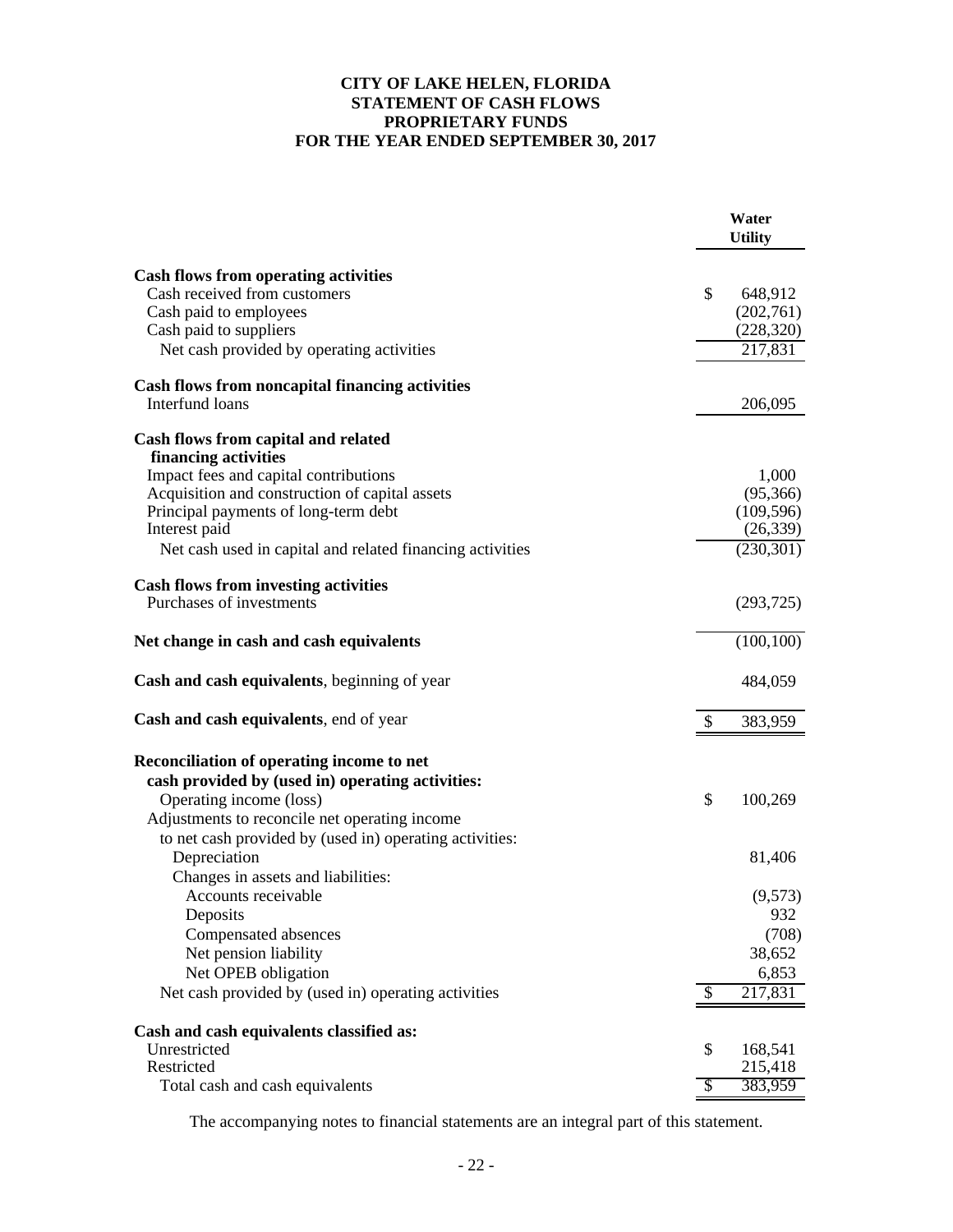# **CITY OF LAKE HELEN, FLORIDA STATEMENT OF FIDUCIARY NET POSITION FIDUCIARY FUNDS SEPTEMBER 30, 2017**

|                                        | <b>Municipal</b><br><b>Police</b><br>Officers'<br><b>Retirement</b><br><b>Trust Fund</b> |
|----------------------------------------|------------------------------------------------------------------------------------------|
| <b>ASSETS</b>                          |                                                                                          |
| Cash and cash equivalents with trustee | \$<br>5,218                                                                              |
| Investments, at fair value             |                                                                                          |
| Mutual and pooled funds                | 1,299,342                                                                                |
| Total assets                           | 1,304,560<br>\$                                                                          |
| <b>NET POSITION</b>                    |                                                                                          |
| Held in trust for pension benefits     | 1,304,560                                                                                |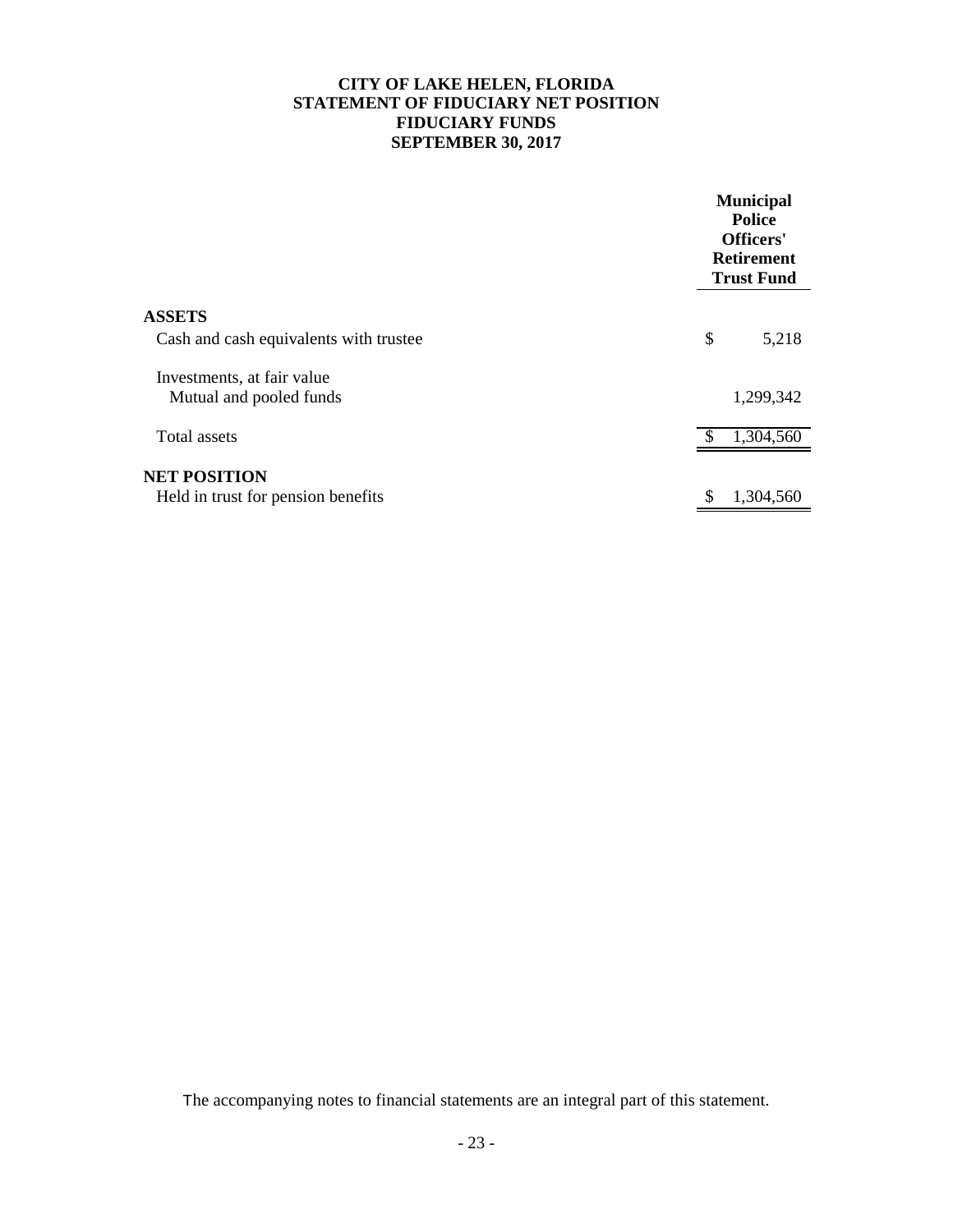## **CITY OF LAKE HELEN, FLORIDA STATEMENT OF CHANGES IN FIDUCIARY NET POSITION FIDUCIARY FUNDS FOR THE YEAR ENDED SEPTEMBER 30, 2017**

|                                                                    |               | <b>Municipal</b><br><b>Police</b><br>Officers'<br><b>Retirement</b><br><b>Trust Fund</b> |
|--------------------------------------------------------------------|---------------|------------------------------------------------------------------------------------------|
| <b>Additions</b>                                                   |               |                                                                                          |
| Contributions:                                                     |               |                                                                                          |
| Employer                                                           | $\mathcal{S}$ |                                                                                          |
| Plan members                                                       |               | 1,229                                                                                    |
| State - insurance premium taxes                                    |               | 21,127                                                                                   |
| <b>Total contributions</b>                                         |               | 22,356                                                                                   |
| Investment earnings:                                               |               |                                                                                          |
| Net appreciation (depreciation) in fair value of investments       |               | 154,813                                                                                  |
| Total additions                                                    |               | 177,169                                                                                  |
|                                                                    |               |                                                                                          |
| <b>Deductions</b>                                                  |               |                                                                                          |
| Benefit payments                                                   |               | 42,112                                                                                   |
| Administrative expenses                                            |               | 6,757                                                                                    |
| <b>Total deductions</b>                                            |               | 48,869                                                                                   |
| <b>Change in net position</b>                                      |               | 128,300                                                                                  |
| Net position held in trust for pension benefits, beginning of year |               | 1,176,260                                                                                |
| Net position held in trust for pension benefits, end of year       | \$            | 1,304,560                                                                                |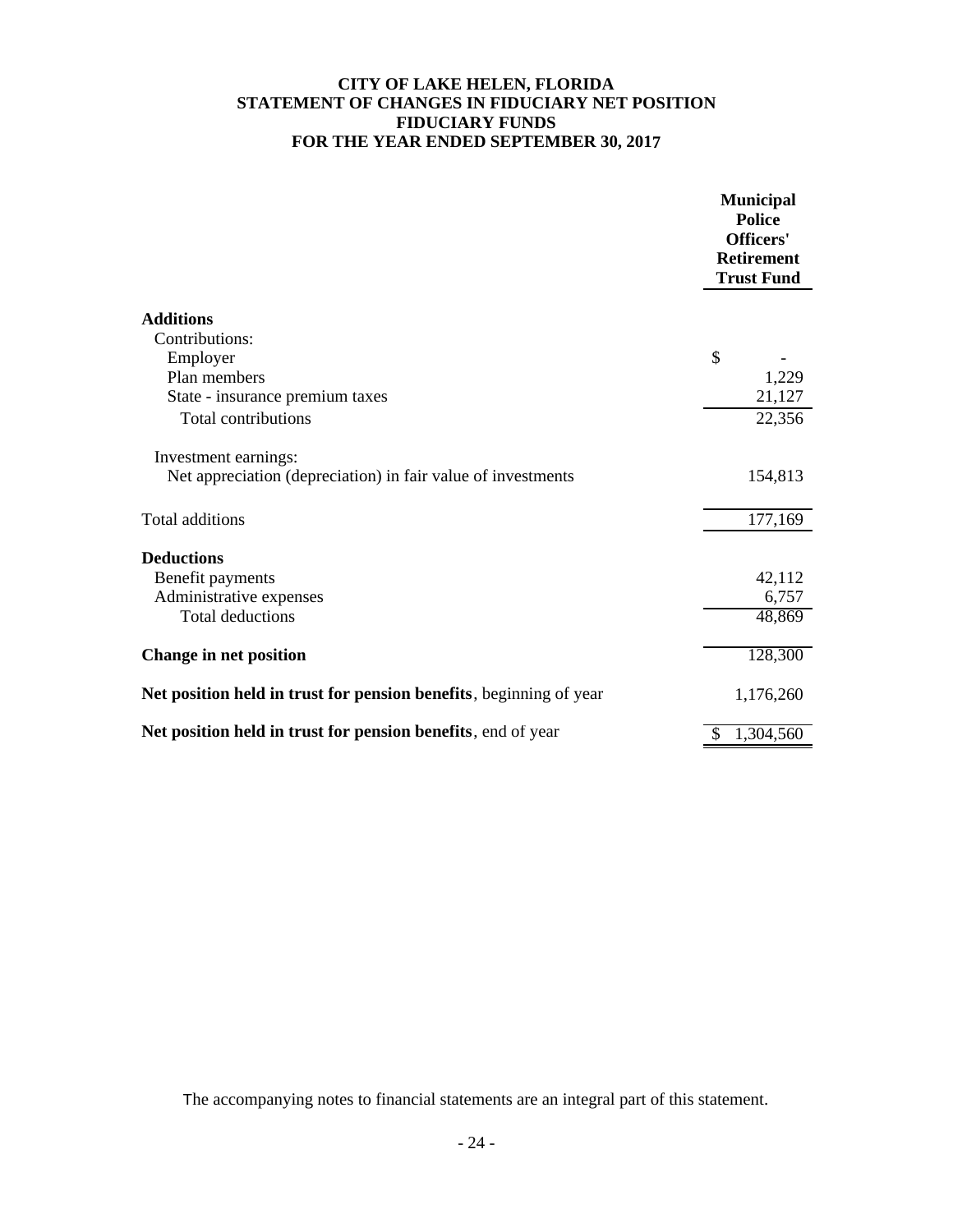### (1) **Summary of Significant Accounting Policies:**

The financial statements of the City of Lake Helen, Florida (the City), have been prepared in accordance with accounting principles generally accepted in the United States of America as applicable to governmental units. The Governmental Accounting Standards Board (GASB) is the accepted body for promulgating governmental accounting and financial reporting principles. The following is a summary of the City's significant accounting policies:

(a) **Reporting entity**—The City is a municipal corporation created by the Laws of Florida, located in Volusia County. The City was originally incorporated under the general Laws of Florida in October, 1888, and adopted its first charter in April 1945, under the provisions of Senate Bill No. 627 and the Municipal Home Rule Power Act, F.S. Chapter 166. The legislative branch of the City is composed of an elected five-member City Commission consisting of the Mayor and four commissioners. The City Commission is governed by the City Charter and by state and local laws and regulations. The City Commission is responsible for the establishment and adoption of policy. The execution of such policy is the responsibility of the Commission-appointed City Administrator.

The accompanying financial statements present the financial position, results of operations, and cash flows of the applicable funds governed by the City Commission of the City, the reporting entity of government for which the City Commission is considered to be financially accountable. In evaluating the City as a reporting entity, management has addressed all potential component units that may or may not fall within the City's oversight and control, and thus, be included in the City's financial statements. No such entities or component units have been identified.

(b) **Government-wide and fund financial statements**—The basic financial statements include both government-wide (based on the City as a whole) and fund financial statements. Both the government-wide and fund financial statements (within the basic financial statements) categorize primary activities as either governmental or business type. In the government-wide statement of net position, both the governmental and business-type activities columns are presented on a consolidated basis and are reflected, on a full accrual, economic resource basis, which incorporates long term assets and receivables as well as long term debt and obligations.

The government-wide statement of activities reflects both the gross and net costs per functional category (public safety, public works, etc.), which are otherwise being supported by general government revenues (property, sales taxes, certain intergovernmental revenues, etc.). The statement of activities reduces gross expenses (including depreciation) by the related program revenues, operating and capital grants. The program revenues must be directly associated with the function or a business-type activity. The operating grants include operating-specific and discretionary (either operating or capital) grants while the capital grants column reflects capital-specific grants.

The net cost (by function or business-type activity) is normally covered by general revenue (property, sales or gas taxes, intergovernmental revenues, interest income, etc.). This governmentwide focus is more on the sustainability of the City as an entity and the change in aggregate financial position resulting from the activities of the fiscal period. The fund financial statements emphasize the major funds in either the governmental or business-type categories.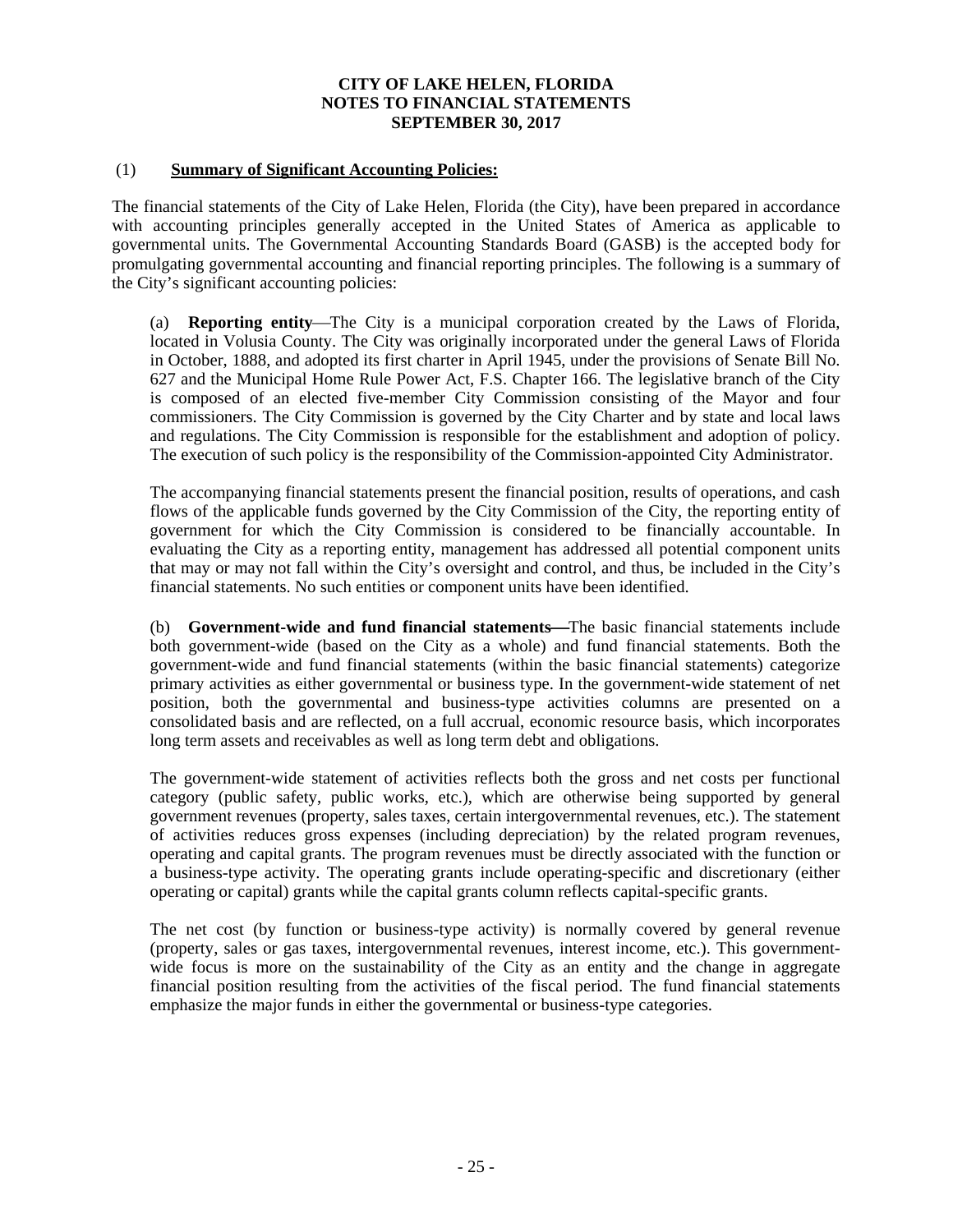### (1) **Summary of Significant Accounting Policies:** (Continued)

The governmental funds' major fund statements in the fund financial statements are presented on a current financial resource and modified accrual basis of accounting. This is the manner in which these funds are normally budgeted. This presentation is deemed most appropriate to demonstrate legal compliance and demonstrate how the City's actual experience conforms to the budgeted fiscal plan. Since the governmental fund statements are presented on a different measurement focus and basis of accounting than the government-wide statements' governmental column, a reconciliation is presented on the page following the Governmental Funds – Balance Sheet and the Governmental Funds – Statement of Revenues, Expenditures, and Changes in Fund Balances, which briefly explains the adjustment necessary to transform the fund based financial statements into the governmental column of the government-wide presentation.

The City's fiduciary fund is presented in the fund financial statements by type (pension). Since, by definition, these assets are being held for the benefit of a third party (other local governments, private parties, pension participants, etc.) and cannot be used to address activities or obligations of the government, these funds are not incorporated into the government-wide statements.

As a general rule the effect of interfund City activities has been eliminated from the governmentwide financial statements.

(c) **Measurement focus and basis of accounting**—The government-wide financial statements are reported using the e*conomic resources measurement focus* and the *accrual basis of accounting*, as are the proprietary fund and fiduciary fund financial statements. Revenues are recorded when earned and expenses are recorded when a liability is incurred, regardless of the timing of related cash flows. Property taxes are recognized as revenues in the year for which they are levied. Grants and similar items are recognized as revenue as soon as all eligibility requirements imposed by the provider have been met.

Governmental fund financial statements are reported using *the current financial resources measurement focus* and the *modified accrual basis of accounting*. Revenues are recognized as soon as they are both measurable and available. Revenues are considered to be available when they are collectible within the current period or soon enough thereafter to pay liabilities of the current period. For this purpose, the government considers revenues to be available if they are collected within 60 days of the end of the current fiscal period.

Expenditures generally are recorded when a liability is incurred, as under accrual accounting. However, debt service expenditures, as well as expenditures related to compensated absences and pensions, are recorded only when payment is due.

Taxes, intergovernmental revenue, licenses and permits, charges for services, and interest associated with the current fiscal period are all considered to be susceptible to accrual and so have been recognized as revenues of the current fiscal period. All other revenue items are considered to be measurable and available only when cash is received by the government.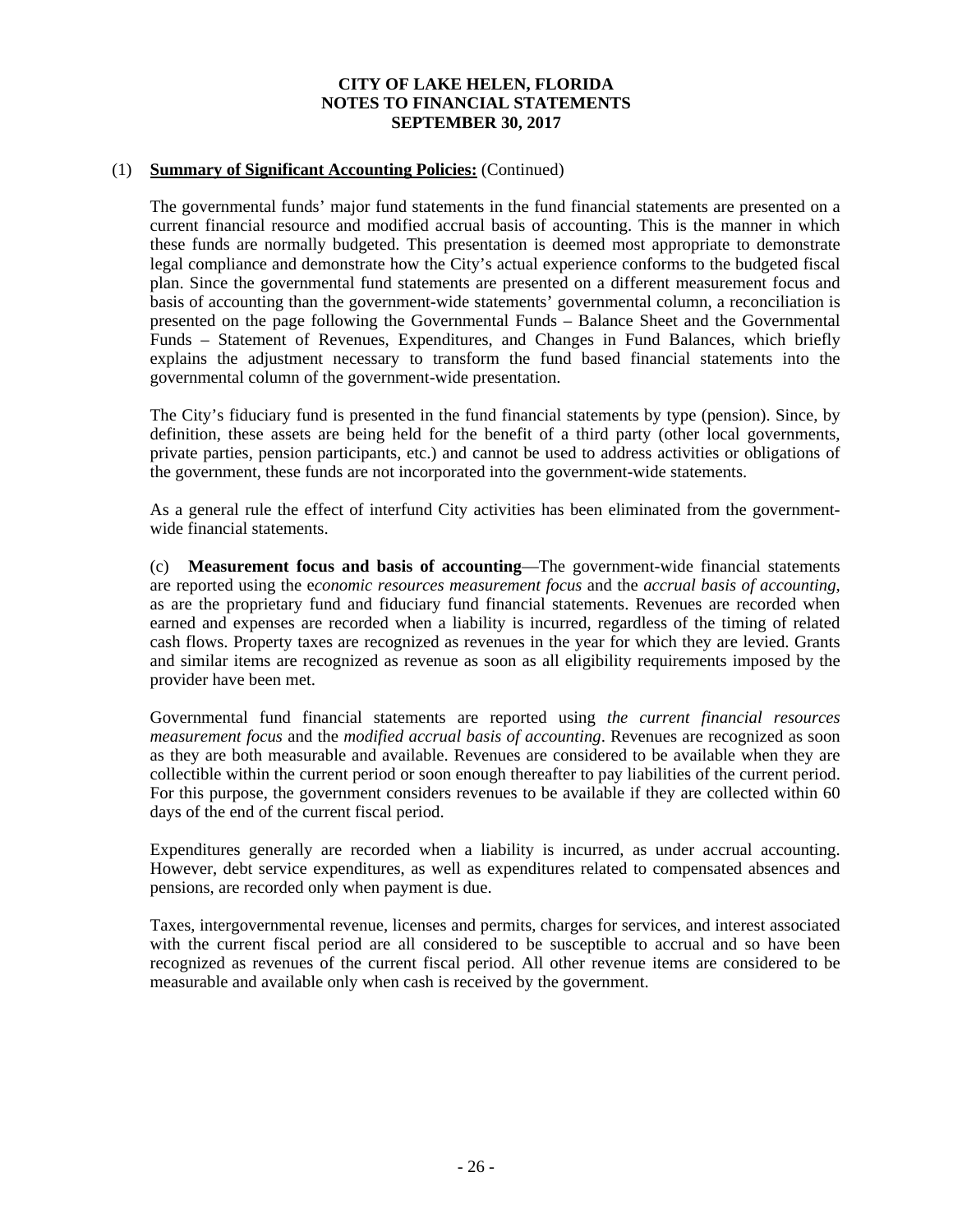### (1) **Summary of Significant Accounting Policies:** (Continued)

(d) **Financial statement presentation**—The financial transactions of the City are recorded in individual funds. Each fund is accounted for by providing a separate set of self-balancing accounts that comprises its assets, deferred outflows, liabilities, deferred inflows, fund equity, revenues and expenditures/expenses. The various funds are reported by generic classification within the financial statements.

The GASB Codification sets forth minimum criteria (percentage of the assets, liabilities, revenues or expenditures/expenses of either fund category or the governmental and enterprise combined) for the determination of major funds.

The City reports the following major governmental funds:

The *General Fund* accounts for all financial transactions not accounted for in other funds. The majority of current operating expenditures of the City other than proprietary fund activities are financed through revenues received by the General Fund.

The *Stormwater Management Special Revenue Fund* is a special revenue fund which accounts for the financial resources related to the development and maintenance of the City's stormwater management system.

The *General Trust Permanent Fund* is a permanent fund which accounts for the financial resources related to the investment of proceeds from the sale of the City's electric distribution system in 1981.

The City reports the following major proprietary fund:

The *Water Utility Fund* accounts for the financial activities of the City's potable water utility system, including the pumping, treatment, and distribution systems.

Additionally, the City reports the following fiduciary fund:

The *Municipal Police Officers' Retirement Trust Fund* accounts for the financial activities of the Police Officers' Retirement Trust Fund, which accumulates financial resources to pay pension benefits to qualified police officers.

(e) **Budgets and budgetary accounting**—Annual budgets for all governmental and proprietary funds were adopted in compliance with Florida law. The basis on which the budgets are prepared is consistent with the basis of accounting utilized by the various fund types. The governmental funds' budgets are prepared on the modified accrual basis of accounting. The proprietary funds' budgets are prepared on a full accrual basis of accounting. The City uses the following procedures in establishing the budgetary data reflected in the accompanying financial statements:

- i. On or before July  $15<sup>th</sup>$ , the City Administrator submits a preliminary budget to the City Commission for the ensuing fiscal year.
- ii. Budget workshop sessions are scheduled by the City Commission, as needed.
- iii. A general summary of the budget and notice of public hearing is published in a local newspaper.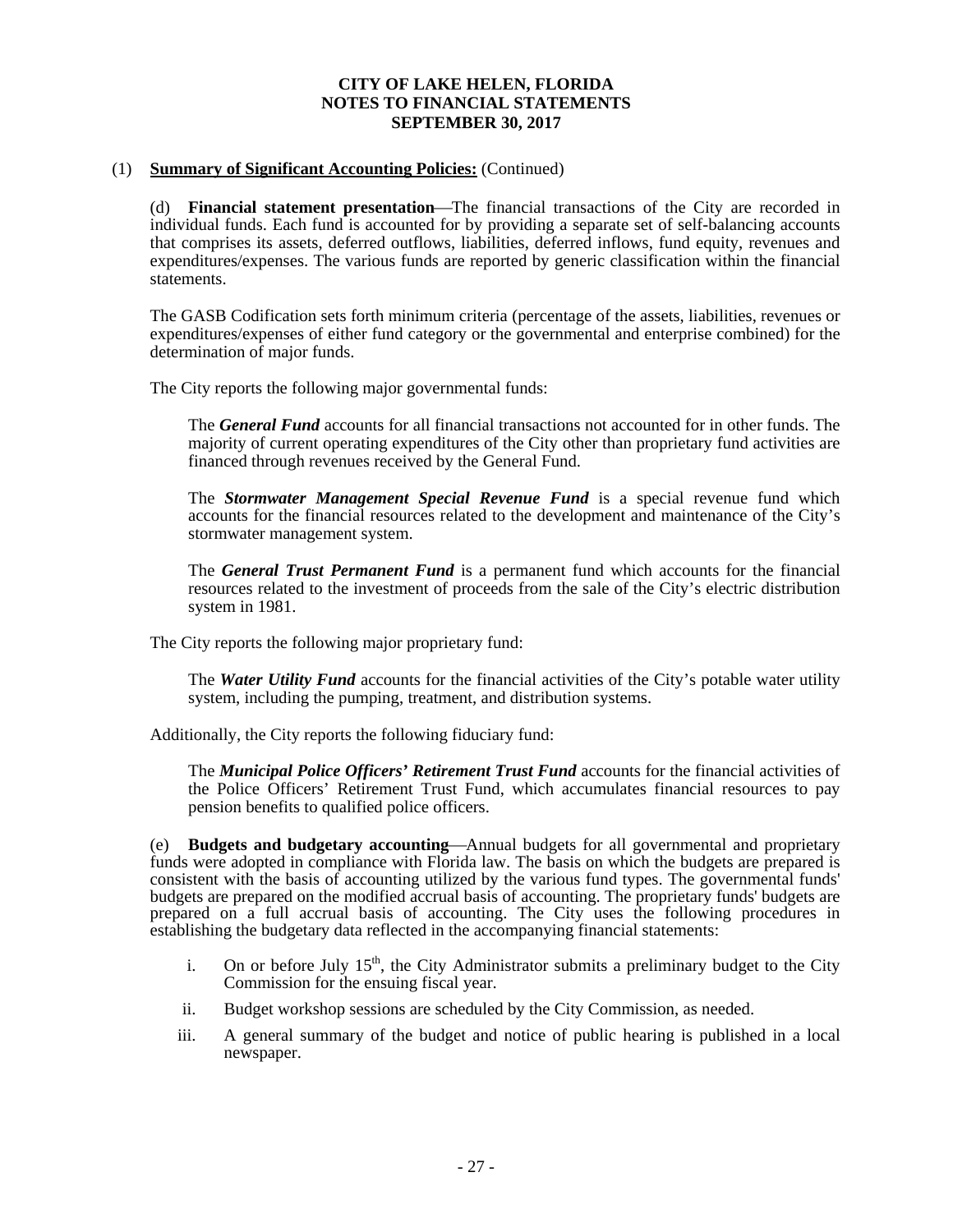### (1) **Summary of Significant Accounting Policies:** (Continued)

- iv. Prior to October  $1<sup>st</sup>$ , the budget is legally enacted through passage of an ordinance.
- v. The City Commission, by ordinance, may make supplemental appropriations in excess of those estimated for the year up to the amount of available revenue. Prior to the end of the fiscal year, supplemental appropriations are made for unanticipated spending requirements by the Commission.
- vi. The City Commission must approve all inter-departmental budget amendments and/or appropriations transfers. Budgetary control is exercised at the fund level.
- vii. Every appropriation lapses at the close of the fiscal year.

The budgets for governmental funds that were either adopted or amended during the year by the City Commission were prepared using the modified accrual basis of accounting in accordance with generally accepted accounting principles. The general and stormwater management funds have legally adopted budgets. The water utility fund has a legally adopted annual budget.

(f) **Use of estimates**Management uses estimates and assumptions in preparing financial statements in accordance with generally accepted accounting principles. Those estimates and assumptions affect the reported amounts of assets and liabilities, the disclosure of contingent assets and liabilities, and the reported revenue and expenses. Actual results could vary from the estimates assumed in preparing the financial statements.

 $(g)$  **Deposits and investments**—The City's cash and cash equivalents are considered to be cash on hand, demand deposits, and short-term investments with original maturities of three months or less from the date of acquisition.

Investments are recorded at fair value in accordance with GASB Statement No. 72, *Fair Value Measurement and Application*. Accordingly, the change in fair value of investments is recognized as an increase or decrease to investment assets and investment income.

(h) **Receivables and payables**—Activity between funds that are representative of lending/borrowing arrangements outstanding at the end of the fiscal year are referred to as either "due to/from other funds" (i.e., the current portion of interfund loans) or "advances to/from other funds" (i.e., the non-current portion of interfund loans). All other outstanding balances between funds are reported as "due to/from other funds." Any residual balances outstanding between the governmental activities and business-type activities are reported in the government-wide financial statements as "internal balances."

All trade and property tax receivables are reported net of an allowance for uncollectible accounts, which is based upon management's analysis of historical trends. Utility operating sales are generally recognized on the basis of cycle billings rendered quarterly. Unbilled accounts receivable are accrued by the City at year-end to recognize the sales revenues earned through the end of the fiscal year. All unpaid property taxes receivable at year end are at least 180 days past due, at which time the applicable property is subject to lien, and penalties and interest are assessed.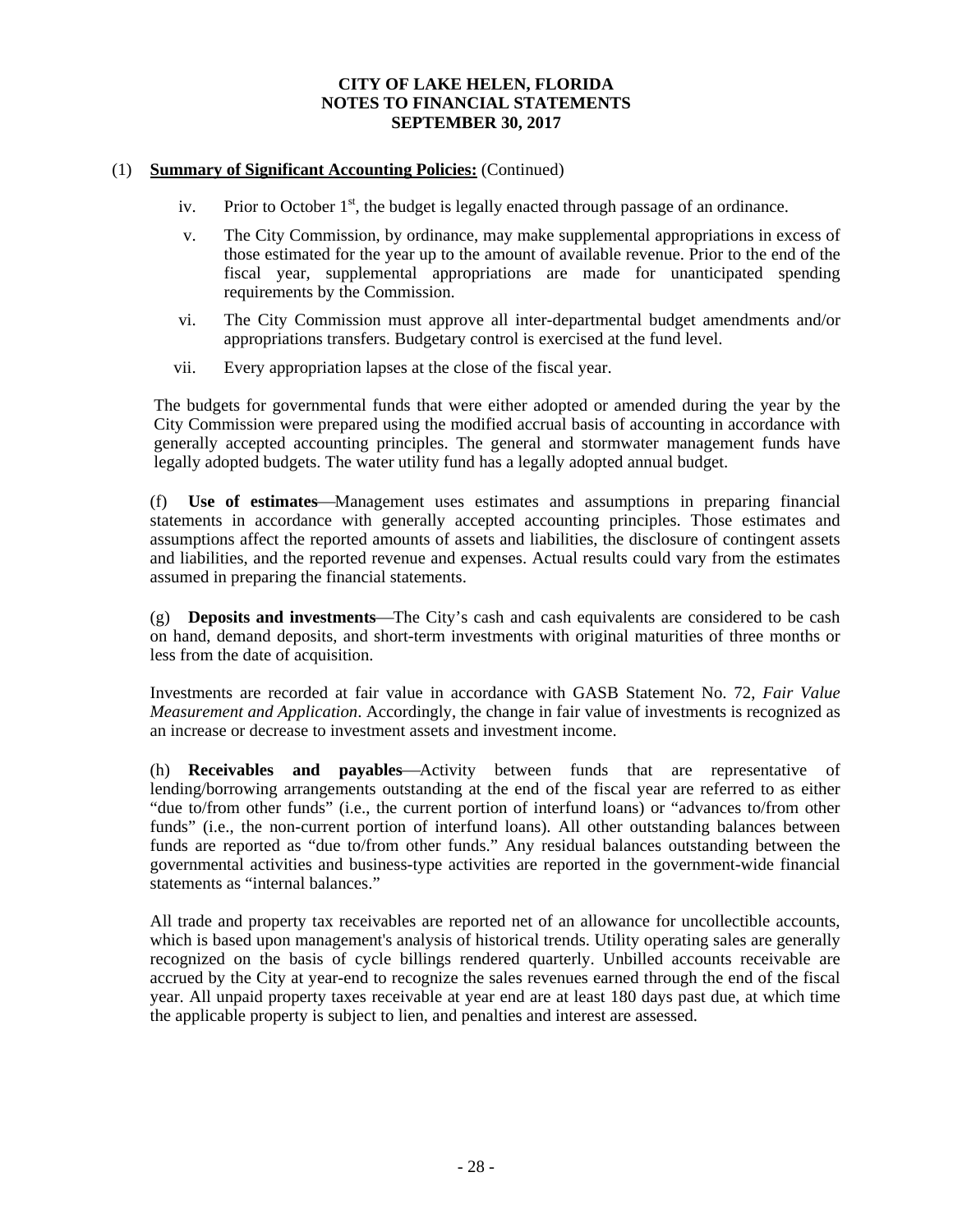#### (1) **Summary of Significant Accounting Policies:** (Continued)

(i) **Capital assets**—Capital assets include property, plant, equipment and infrastructure assets. The terms general capital assets and general infrastructure assets relate only to the assets associated with governmental activities, whereas the terms capital assets and infrastructure assets relate to all such assets belonging to the City.

Capital assets are defined by the City as assets with an initial individual cost of \$1,000 or more and an estimated useful life of more than one year. Infrastructure assets must exceed \$5,000 or more before the assets are capitalized. Such assets are recorded at historical cost, if purchased or constructed. Contributed assets, including donations and easements or other intangible rights of use, are recorded at acquisition value as of the date received. Additions, improvements and other capital outlays that significantly extend the useful life of an asset are only capitalized if they meet the dollar threshold above for capitalization. Maintenance and repairs of capital assets are charged to operating expenses.

Depreciation is reported for the primary government using the straight-line method calculated on a service-life basis to amortize the cost of the asset over their estimated economic useful lives, which are as follows:

| <b>Assets</b>                                | <b>Years</b>                       |
|----------------------------------------------|------------------------------------|
| Buildings and improvements<br>Utility plants | $15 - 40$ years<br>$25 - 50$ years |
| Infrastructure                               | $15 - 50$ years                    |
| Equipment                                    | $2 - 25$ years                     |

(j) **Compensated absences**—City policy permits employees to accumulate a limited amount of earned, but unused annual and personal leave, up to maximums of 240 and 360 hours, respectively. These benefits are payable at 100% and 25%, respectively, to employees upon separation from service. All leave pay is accrued when incurred in the government-wide and proprietary fund financial statements. A liability for these amounts is reported in accordance with the GASB Codification. Such liability will be liquidated by the general and water funds as it becomes due.

(k) **Long-term obligations**—In the government-wide financial statements and proprietary fund financial statements, long-term debt obligations are reported as liabilities in the applicable governmental activities, business-type activities, or proprietary fund type statement of net position. Debt issuance costs are expensed when paid.

(1) **Deferred outflows/inflows of resources**—In addition to assets, the statement of financial position will, if required, report a separate section for deferred outflows of resources. This separate financial statement element, deferred outflows of resources, represents a consumption of net position that applies to a future period(s) and so will not be recognized as an outflow of resources (expense/expenditure) until then. Currently, the only item in this category consisted of deferred amounts related to pension, as discussed further in Note (9).

In addition to liabilities, the statement of financial position will sometimes report a separate section for deferred inflows of resources. This separate financial statement element, deferred inflows of resources, represents an acquisition of net position or fund balance that applies to future period(s) and so will not be recognized as an inflow of resources (revenue) until that time. Currently, the two items in this category are unavailable revenues, which will be recognized as inflows of resources in the period that the amounts become available, and deferred inflows of resources related to pensions, as discussed further in Note (9).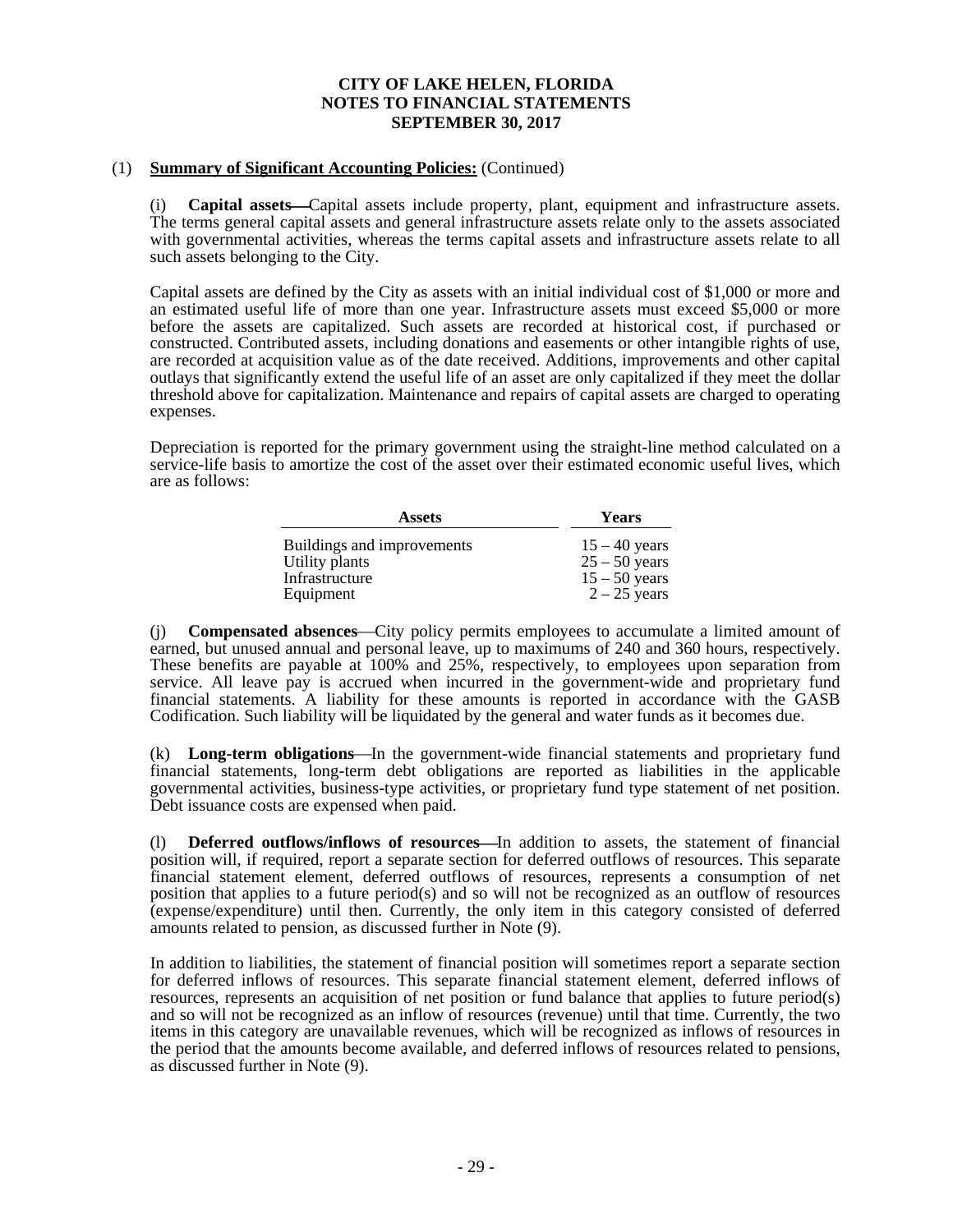#### (1) **Summary of Significant Accounting Policies:** (Continued)

(m) **Fund equity—In** the fund financial statements, governmental funds report fund balance classifications that comprise a hierarchy based primarily on the extent to which the City is bound to honor constraints on the specific purposes for which amounts in those funds can be spent. Those classifications are as follows:

*Nonspendable* – The nonspendable fund balance classification includes amounts that cannot be spent because they are either (a) not in spendable form or (b) legally or contractually required to be maintained intact. The "not in spendable form" criterion includes items that are not expected to be converted to cash such as inventories and prepaid amounts. It also includes the long-term amount of loans and notes receivable, as well as the fund balance of the permanent fund which was restricted in perpetuity by referendum.

*Restricted* – Fund balance is reported as restricted when constraints placed on the use of resources are either externally imposed by creditors (such as through debt covenants), grantors, contributors, or laws or regulations of other governments or imposed by law through constitutional provisions or enabling legislation (i.e. when the government assesses, levies, charges, or otherwise mandates payment of resources (from external resource providers) and includes a legally enforceable requirement that those resources be used only for the specific purposes stipulated in the legislation.

*Committed* – Fund balance amounts that can only be used for specific purposes pursuant to constraints imposed by ordinance of the City Commission are reported as committed fund balance. Those committed amounts cannot be used for any other purpose unless the City removes or changes the specified use by taking the same type of action it employed to previously commit those amounts.

*Assigned* – Fund balance amounts that are constrained by the government's intent to be used for specific purposes, but are neither restricted nor committed, are reported as assigned fund balance, except for stabilization arrangements. Assignments can be made by the City Commission or the City Administrator.

*Unassigned* – Unassigned fund balance is the residual classification for the general fund. This classification represents fund balance that has not been assigned to other funds and that has not been restricted, committed, or assigned to specific purposes within the general fund.

For spendable resources, is the City's policy to use its resources in the following order as needed to fund expenses: restricted, committed, assigned, unrestricted.

(n) **Net position flow assumption—Sometimes the City will fund outlays for a particular purpose** from both restricted and unrestricted resources. In order to determine amounts reported as restricted and unrestricted net position, it is the City's policy to consider restricted net position to have been used before unrestricted net position is applied.

(o) **Implementation of new accounting standards**—At September 30, 2017 and for the year then ended, the City has not implemented any significant new standards.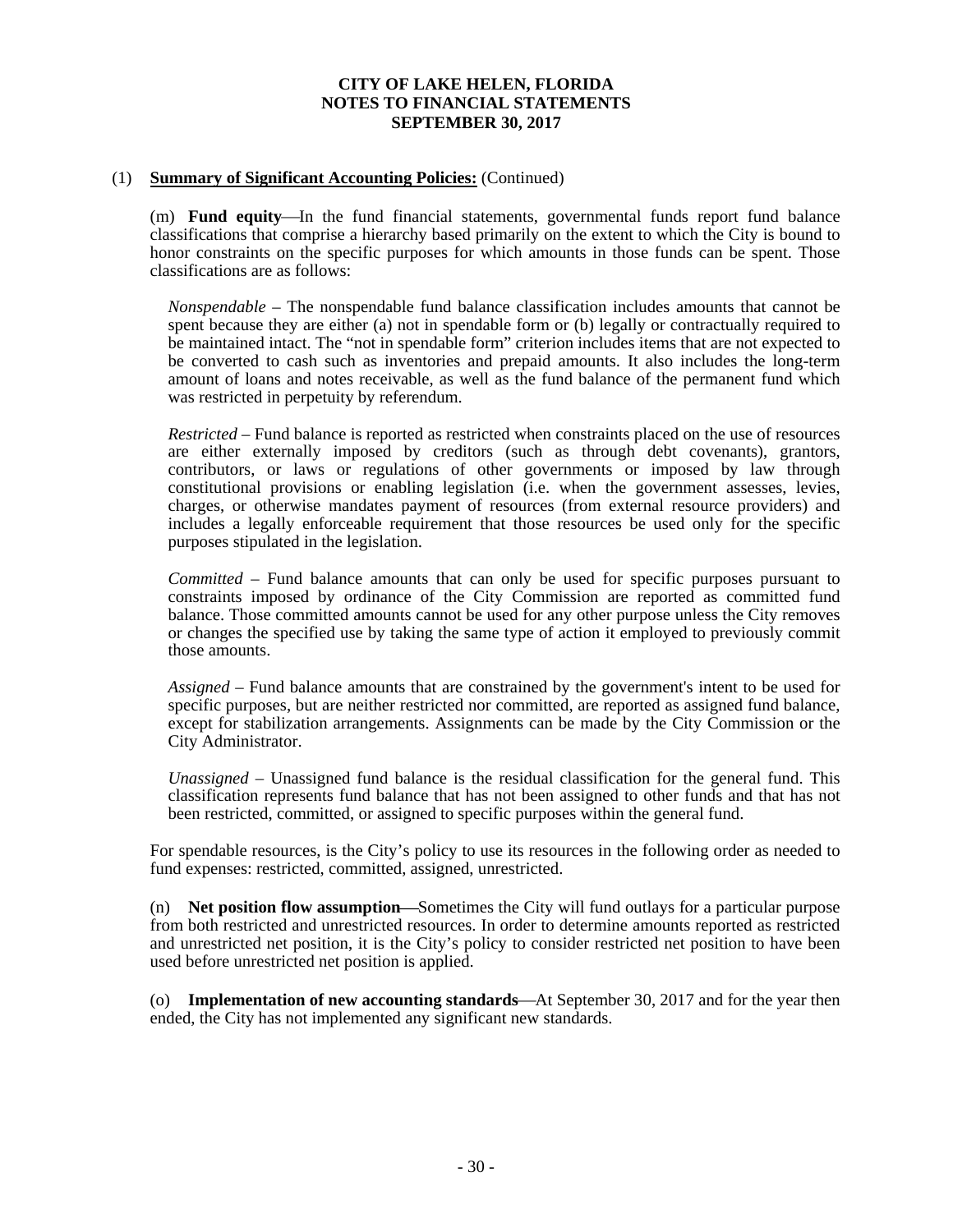### (2) **Reconciliation of Government-Wide and Fund Financial Statement:**

(a) **Explanation of certain differences between the governmental fund balance sheet and the government-wide statement of net position—Following the governmental fund balance sheet is a** reconciliation between fund balance – total governmental funds and net position – governmental activities as reported in the government-wide statement of net position. A detailed explanation of these differences is provided in this reconciliation.

(b) **Explanation of certain differences between the governmental fund statement of revenues, expenditures, and changes in fund balances and the government-wide statement of activities** Following the governmental fund statement of revenues, expenditures, and changes in fund balances, there is a reconciliation between net changes in fund balances - total governmental funds and changes in net position of governmental activities as reported in the government-wide statement of activities. A detailed explanation of these differences is provided in this reconciliation.

### (3) **Property Tax Calendar:**

Under Florida law, the assessment of all properties and collection of all county, municipal and school board property taxes are consolidated in the offices of the County Property Appraiser. State laws regulating tax assessment are designed to ensure a consistent property valuation method statewide and permit municipalities to levy property taxes at a rate of up to 10 mills. For the fiscal year ended September 30, 2017, the millage rate assessed by the City was 7.8000 per \$1,000.

All property is assessed according to its fair market value on January 1 of each year. Each assessment roll is submitted to the Executive Director of the State Department of Revenue for review to determine if the rolls meet all of the appropriate requirements of State statutes.

The current year taxes for the fiscal year, beginning October 1, are billed in the month of November and are due no later than March 31. On April 1, all unpaid amounts become delinquent and are subject to interest and penalties.

Discounts are allowed for early payment at the rate of 4% in the month of November, 3% in the month of December, 2% in the month of January, 1% in the month of February, and without discount in March.

The City recognizes property tax revenues on an accrual basis. Delinquent taxes on real property bear interest of 18% per year. On or prior to June 1 following the tax year, certificates are sold for all delinquent taxes on real property. After sale, tax certificates bear interest of 18% per year or any lower rate bid by the buyer. Application for a tax deed on any unredeemed tax certificates may be made by the certificate holder after a period of two years. The City tax calendar is as follows:

| <b>Valuation Date:</b>               | January 1, 2016  |
|--------------------------------------|------------------|
| Preliminary Tax Roll Date:           | July 1, 2016     |
| <b>Commission Tax Rate Hearings:</b> | September 2016   |
| Levy Date:                           | November 1, 2016 |
| Due Date:                            | March 31, 2017   |
| Lien Date:                           | June 1, 2017     |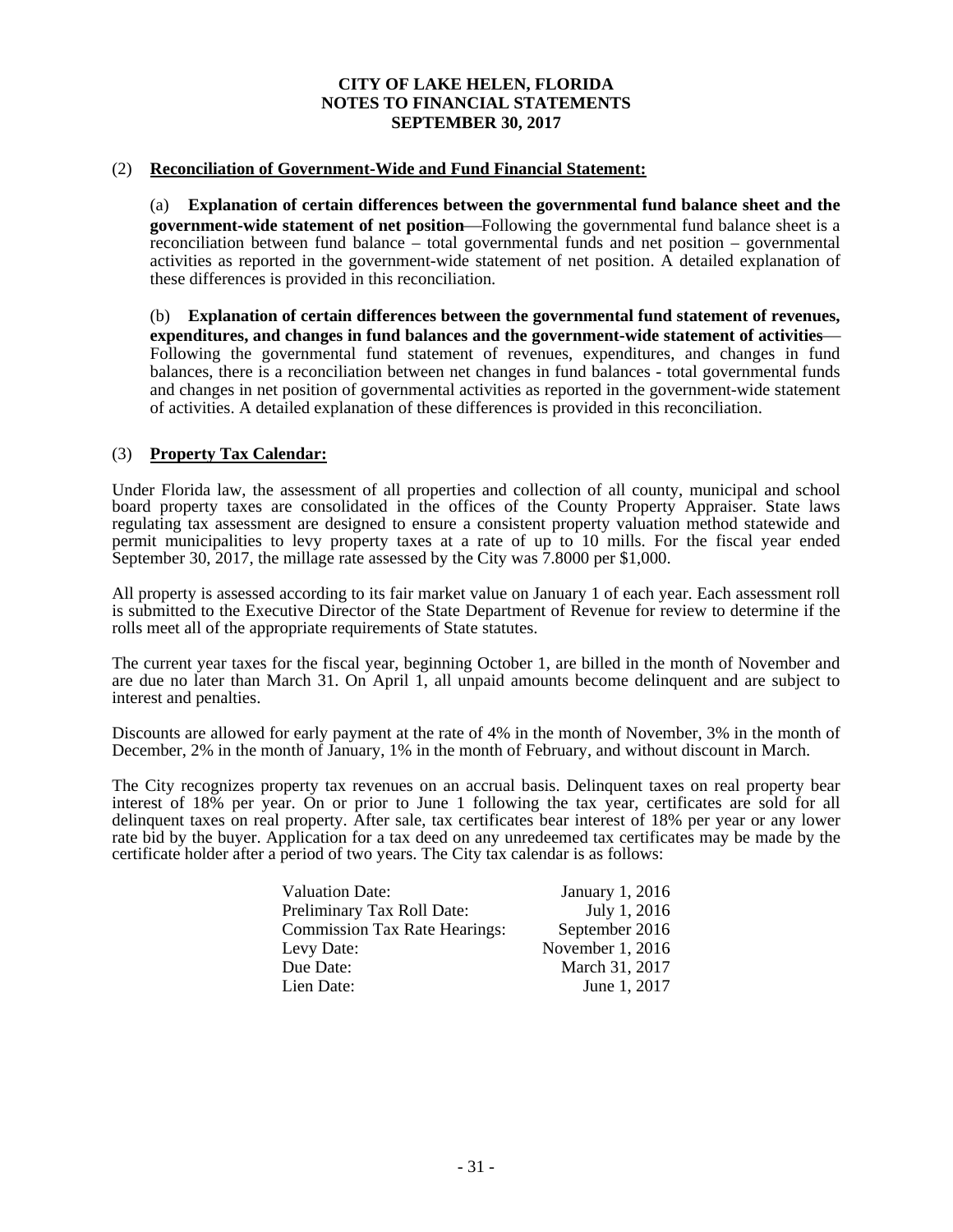#### (4) **Deposits and Investments:**

The City, for accounting and investment purposes, maintains a pooled noninterest-bearing banking account for substantially all City funds. Additional accounts are held for various other purposes, or to segregate cash balances for amounts which are restricted or held on behalf of others.

State statutes authorize the City to invest excess funds in time deposits, obligations of, or obligations the principal and interest of which are unconditionally guaranteed by, the United States Government, commercial paper, corporate bonds, repurchase agreements and/or the State Board of Administration (SBA) Local-Government Surplus Trust Fund Investment Pool or other investment vehicles authorized by local ordinance.

As of September 30, 2017, all City deposits were covered by private bank acquired insurance, Securities Investor Protection Corporation (SIPC) insurance, private broker/dealer acquired insurance, Federal Depository Insurance Corporation (FDIC) insurance, and/or the State of Florida collateral pool established under the Florida Security for Public Deposits Act (the Act). The Act established guidelines for qualification and participation by banks and savings associations, procedures for administration of the collateral requirements and characteristics of eligible collateral. Under the Act, the qualified depository must pledge at least 50% of the average daily balance for each month of all public deposits in excess of any applicable deposit insurance. Additional collateral, up to 125% may be required if deemed necessary.

Obligations pledged to secure deposits must be delivered to the State Treasurer, or with the approval of the State Treasurer to a bank, savings association, or trust company provided a power of attorney is delivered to the Treasurer. Under the Act, the City is authorized to deposit funds only in Qualified Public Depositories.

The City is a member of Florida PRIME, the Local Government Surplus Funds Trust Fund Investment Pool (the Pool), that is administered by the State Board of Administration of Florida (SBA). This pool is a "2a-7 like" pool, which has the characteristics of a money market fund. Therefore, the fair value of investments held at the State Board of Administration Pool is the same as the fair value of the pooled shares. The Regulatory Oversight of the Local Government Surplus Funds Trust fund is governed by Ch. 19-7 of the Florida Administrative Code, which identifies the Rules for the State Board of Administration. These rules provide guidance and establish the general procedure for the administration of the Local Government Surplus Funds Trust Fund. The Local Government Surplus Trust Fund is not a registrant with the Securities and Exchange Commission (SEC); however, the Board has adopted operating procedure consistent with the requirements for a 2a-7 fund. As of September 30, 2017, the investment pool had a weighted average of 51 days to maturity and was rated AAAm by Standard & Poor's.

The City held no assets or investments carried at fair value at September 30, 2017, and subject to the required disclosures of GASB 72.

#### *City Investment Portfolio*

As of September 30, 2017, the City's governmental and business-type investment portfolio is composed of the following investments:

|                                        |            | <b>Maturities (in Years)</b> |    |                       |  |                               |                               |  |
|----------------------------------------|------------|------------------------------|----|-----------------------|--|-------------------------------|-------------------------------|--|
| <b>Investment Type</b>                 | (S&P)      | Carrying<br><b>Value</b>     |    | <b>Less Than 1</b>    |  | $1-5$                         | Over 5                        |  |
| Cash and cash equivalents<br>SBA funds | NR<br>AAAm | 846.132<br>771,148           | \$ | 846,132 \$<br>771.148 |  | -<br>$\overline{\phantom{0}}$ | ٠<br>$\overline{\phantom{a}}$ |  |
| <b>Total Portfolio</b>                 |            | 1,617,280                    | \$ | 1,617,280             |  | -                             | $\overline{\phantom{a}}$      |  |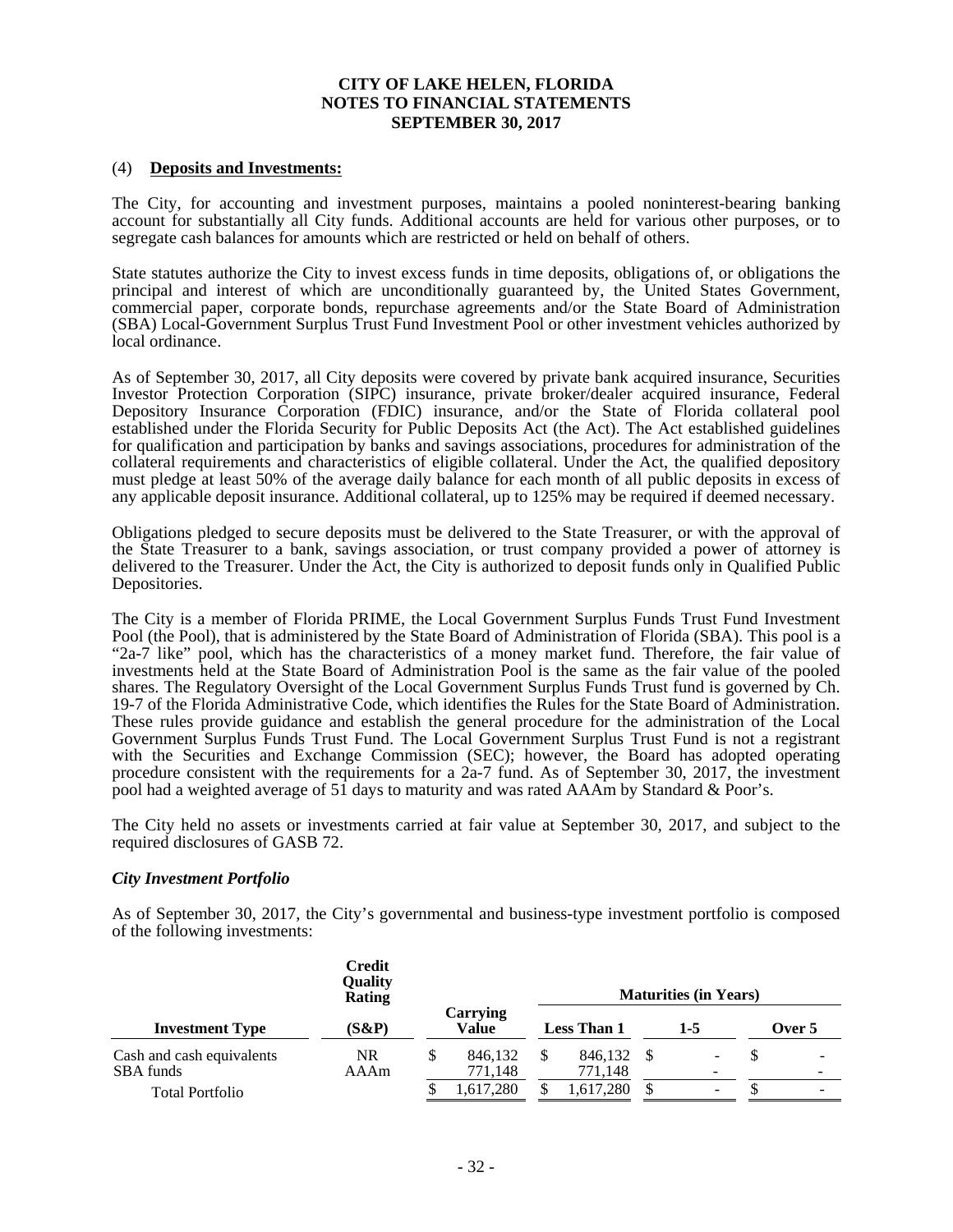#### (4) **Deposits and Investments:** (Continued)

*Interest Rate Risk:* The City limits its exposure to fair value losses arising from increases in interest rates by limiting the investment of its operating funds in investments with maturities of less than one year. Substantially all of the City's surplus funds are invested in the Local Government Surplus Trust Fund. Investments held in the City's Police pension trust fund are generally held to maturity to provide a stable investment interest rate platform which is vital to the projection of actuarial pension costs in the future. Interest rate risk exists when there is a possibility that changes in interest rates could adversely affect an investment's fair value. The City's bank deposits are held in noninterest-bearing accounts.

*Credit Risk:* Credit risk is the risk that a debt issuer or other counter-party to an investment will not fulfill its obligations. The City's portfolio is held entirely with public depositories and is invested in SBA funds, as described above.

*Concentration of Credit Risk:* In addition to describing the credit risk of investments in the portfolio, governmental entities will need to disclose the concentration of credit risk with a single issuer, if 5 or more percent of the total assets of the portfolio are invested with one issuer. The City's policy limits certain type of investments to no more than 5% of the total portfolio. Investments issued or explicitly guaranteed by the U.S. government and investments in mutual funds, external investment pools and other pooled investments are excluded from the concentration of credit risk disclosure requirements.

*Custodial Credit Risk*: All demand deposits are held with qualified public depositories, as defined above. In the case of investments, this is the risk that, in the event of the failure of the counterparty, the City will not be able to recover the value of its investments or collateral securities that are in the possession of an outside party. As of September 30, 2017, the City's investment of \$771,148 in SBA funds are backed by the full faith and credit of the State of Florida, or explicitly guaranteed by the State of Florida.

#### *Municipal Police Officers' Retirement Trust Fund Investment Portfolio*

The Municipal Police Officers' Retirement Trust Fund has adopted an investment policy which authorizes the pension manager to invest in equities, fixed income investments, money market funds, and pooled funds.

The Plan is subject to using fair value measurement guidelines established by GASB Statement No. 72. These guidelines recognize a three-tiered fair value hierarchy, as follows:

- Level 1: Quoted prices for identical investments in active markets;
- *Level 2:* Observable inputs other than quoted market prices; and,
- *Level 3:* Unobservable inputs.

The following chart shows the Municipal Police Officers' Retirement Trust Fund cash and investment accounts by investment portfolios and their respective maturities (in years) and fair value measurement levels:

| <b>Investment Type</b>            |   | Carrying<br>Value | Weighted<br>Average<br><b>Maturity</b><br>(years) | <b>Credit</b><br>Rating<br>(Fitch) | <b>Fair Value</b><br><b>Hierarchy</b><br><b>Classification</b> |
|-----------------------------------|---|-------------------|---------------------------------------------------|------------------------------------|----------------------------------------------------------------|
| Pooled Funds – Fixed Income       | S | 204.816           | 5.90                                              | AAf/S4                             | Level 2                                                        |
| Pooled Funds – Fixed Income Funds |   | 301,353           | 6.84                                              | <b>NR</b>                          | Level 3                                                        |
| Pooled Funds – Equities           |   | 793,173           | N/A                                               | <b>NR</b>                          | Level 2                                                        |
| Cash                              |   | 5,218             | N/A                                               | <b>NR</b>                          | N/A                                                            |
| <b>Total Portfolio</b>            |   | \$1,304,560       |                                                   |                                    |                                                                |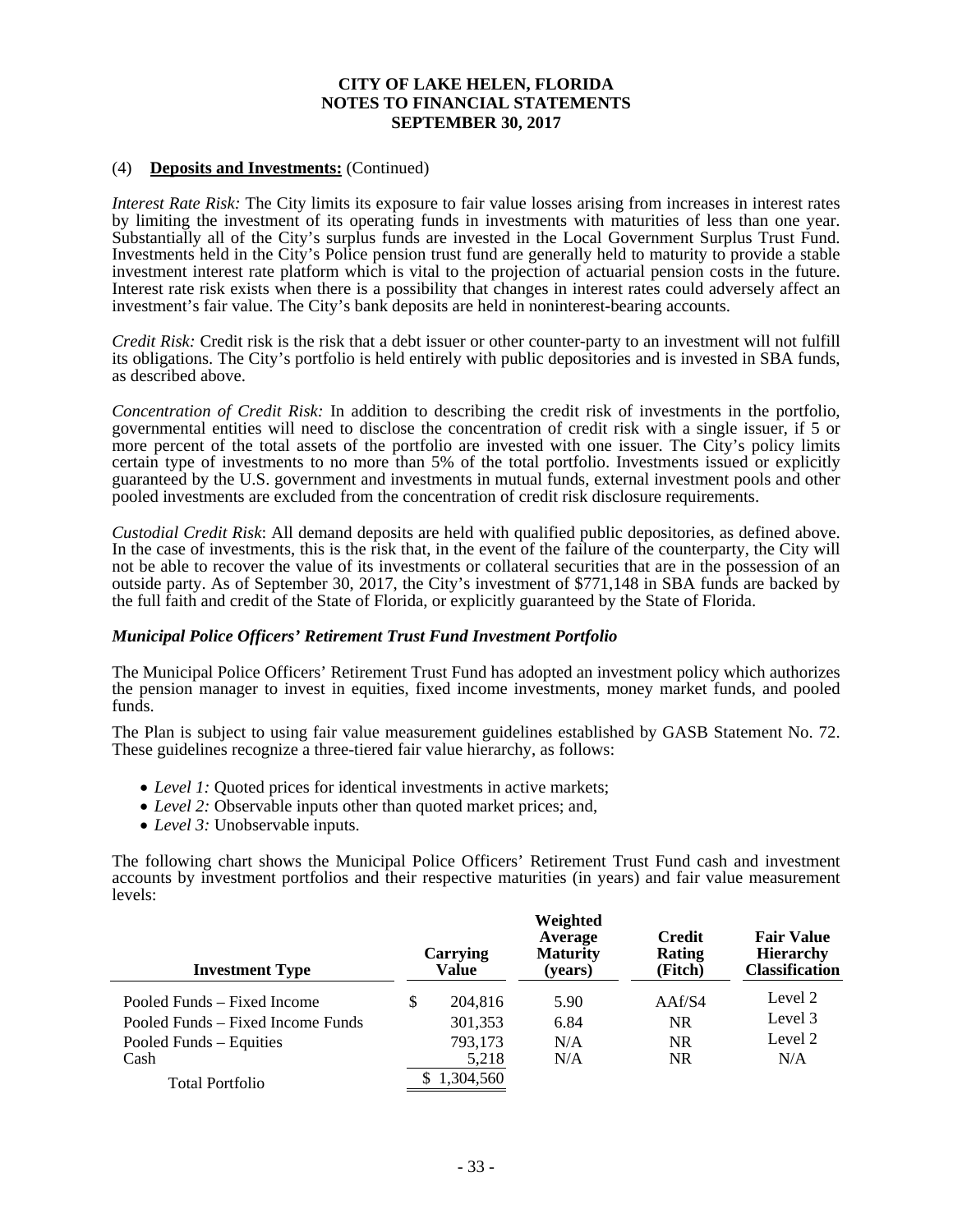#### (4) **Deposits and Investments:** (Continued)

*Interest Rate Risk:* Interest rate risk is the risk that changes in interest rates will adversely affect the fair value of investments. Generally, the longer the time to maturity, the greater the exposure to interest rate risk. The established performance objectives of the Pension Plan require investment maturities to provide sufficient liquidity to pay obligations as they become due. At September 30, 2017, all investments were held in cash or other assets that could be liquidated at any time.

*Credit Risk:* Credit risk is the risk that a debt issuer or other counter-party to an investment will not fulfill its obligations. The Pension Plan utilizes portfolio diversification in order to limit investments to the highest rated securities as rated by nationally recognized rating agencies. All investments are rated within the investment policy guidelines at September 30, 2017.

*Concentration of Credit Risk:* Concentration of credit risk is the risk of loss attributed to the magnitude of an investment in a single issuer. The Police Pension trust fund policy does not allow more than five (5) percent of its assets in the common stock, capital stock, or convertible securities of any one issuing company. At September 30, 2017, the investment portfolios met these limitations.

*Custodial Credit Risk*: Custodial credit risk is the risk that the City may not recover cash and investments held by another party in the event of financial failure. Custodial credit risk is limited since investments are held in independent custodial safekeeping accounts or mutual funds.

*Foreign Currency Risk*: Foreign currency risk is the risk that changes in exchange rates will adversely affect the fair value of an investment. At September 30, 2017, the investment portfolio had no foreign investments.

#### (5) **Accounts Receivable:**

The City's receivables consist of the following at September 30, 2017:

|                                                       | <b>Receivable</b> |         | <b>Allowance for</b><br><b>Doubtful</b><br><b>Accounts</b> | <b>Net</b><br>Receivable |   |         |
|-------------------------------------------------------|-------------------|---------|------------------------------------------------------------|--------------------------|---|---------|
| Governmental Activities:<br>General Fund              |                   |         |                                                            |                          |   |         |
| Accounts receivable                                   | \$                | 38,268  | -S                                                         |                          | S | 38,268  |
| Taxes receivable                                      |                   | 23,087  |                                                            |                          |   | 23,087  |
| Totals – Governmental Type Activities                 |                   | 61,355  |                                                            |                          |   | 61,355  |
| <b>Business-Type Activities</b><br>Water Utility Fund |                   |         |                                                            |                          |   |         |
| Accounts receivable                                   |                   | 189,003 |                                                            | (1,348)                  |   | 187,655 |
| Totals – Business-Type Activities                     |                   | 189,003 |                                                            | (1,348)                  |   | 187,655 |
| Totals                                                |                   | 250,358 | \$.                                                        | (1, 348)                 |   | 249,010 |

In addition to accounts receivable, the City also recorded \$320,713 in due from other governments at September 30, 2017. Approximately \$273,000 of these amounts relates to Federal and State reimbursements related to Hurricane Matthew and Hurricane Irma, both of which impacted the City in fiscal year 2017. These amounts reflect management's best estimate of recoveries based on costs incurred and approved project worksheets, and are subject to change pending adjustments made by the respective Federal and/or State agencies.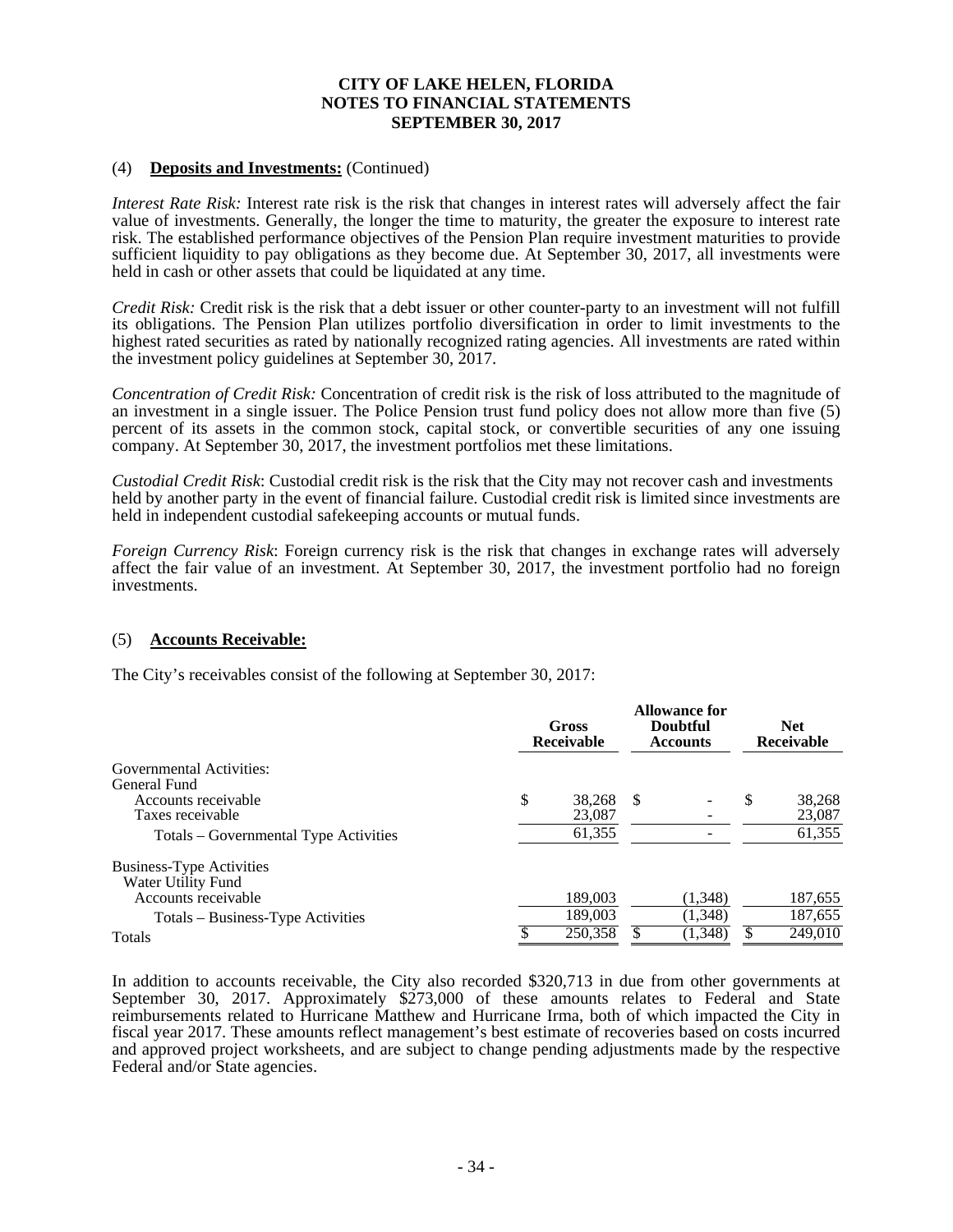# (6) **Capital Assets:**

Capital asset activity for the fiscal year ended September 30, 2017, is as follows:

|                                              | <b>Beginning</b><br><b>Balance</b> |               | <b>Increases</b> | <b>Decreases</b> |           |    | <b>Ending</b><br><b>Balance</b> |  |
|----------------------------------------------|------------------------------------|---------------|------------------|------------------|-----------|----|---------------------------------|--|
| Governmental activities:                     |                                    |               |                  |                  |           |    |                                 |  |
| Capital assets, not being depreciated –      |                                    |               |                  |                  |           |    |                                 |  |
| Land                                         | \$                                 | 477,857       | \$               | \$               |           |    | 477,857                         |  |
| Construction in progress                     |                                    | 21,897        | 138,338          |                  |           |    | 160,235                         |  |
| Total capital assets, not being depreciated  |                                    | 499,754       | 138,338          |                  |           |    | 638,092                         |  |
| Capital assets, being depreciated -          |                                    |               |                  |                  |           |    |                                 |  |
| Buildings and improvements                   |                                    | 3,586,414     | 5,751            |                  |           |    | 3,592,165                       |  |
| Equipment                                    |                                    | 531,476       |                  |                  | (13, 649) |    | 517,827                         |  |
| Total capital assets, being depreciated      |                                    | 4,117,890     | 5,751            |                  | (13, 649) |    | 4,109,992                       |  |
| Less: accumulated depreciation               |                                    | (1,490,083)   | (120, 354)       |                  | 13,649    |    | (1, 596, 788)                   |  |
| Total capital assets, being depreciated, net |                                    | 2,627,807     | (114, 603)       |                  |           |    | 2,513,204                       |  |
| Governmental activities capital assets, net  | \$                                 | 3,127,561     | \$<br>23,735     | <sup>\$</sup>    |           |    | 3,151,296                       |  |
| Business-type activities:                    |                                    |               |                  |                  |           |    |                                 |  |
| Capital assets, not being depreciated $-$    |                                    |               |                  |                  |           |    |                                 |  |
| Land                                         | S.                                 | 17,982        | \$               |                  |           |    | 17,982                          |  |
| Total capital assets, not being depreciated  |                                    | 17,982        |                  |                  |           |    | 17,982                          |  |
| Capital assets, being depreciated -          |                                    |               |                  |                  |           |    |                                 |  |
| Buildings and improvements                   |                                    | 2,953,774     |                  |                  |           |    | 2,953,774                       |  |
| Equipment                                    |                                    | 257,238       | 95,366           |                  |           |    | 352,604                         |  |
| Total capital assets, being depreciated      |                                    | 3,211,012     | 95,366           |                  |           |    | 3,306,378                       |  |
| Less: accumulated depreciation               |                                    | (1, 195, 678) | (81, 406)        |                  |           |    | (1,277,084)                     |  |
| Business-type activities capital assets, net | \$                                 | 2,033,316     | \$<br>13,960     | \$               |           | \$ | 2,047,276                       |  |

Depreciation expense was charged to functions/programs as follows:

| \$  | 24,798  |
|-----|---------|
|     | 19,532  |
|     | 18,632  |
|     | 19,583  |
|     | 37,809  |
|     | 120,354 |
|     |         |
| S   | 81,406  |
| \$. | 81,406  |
|     |         |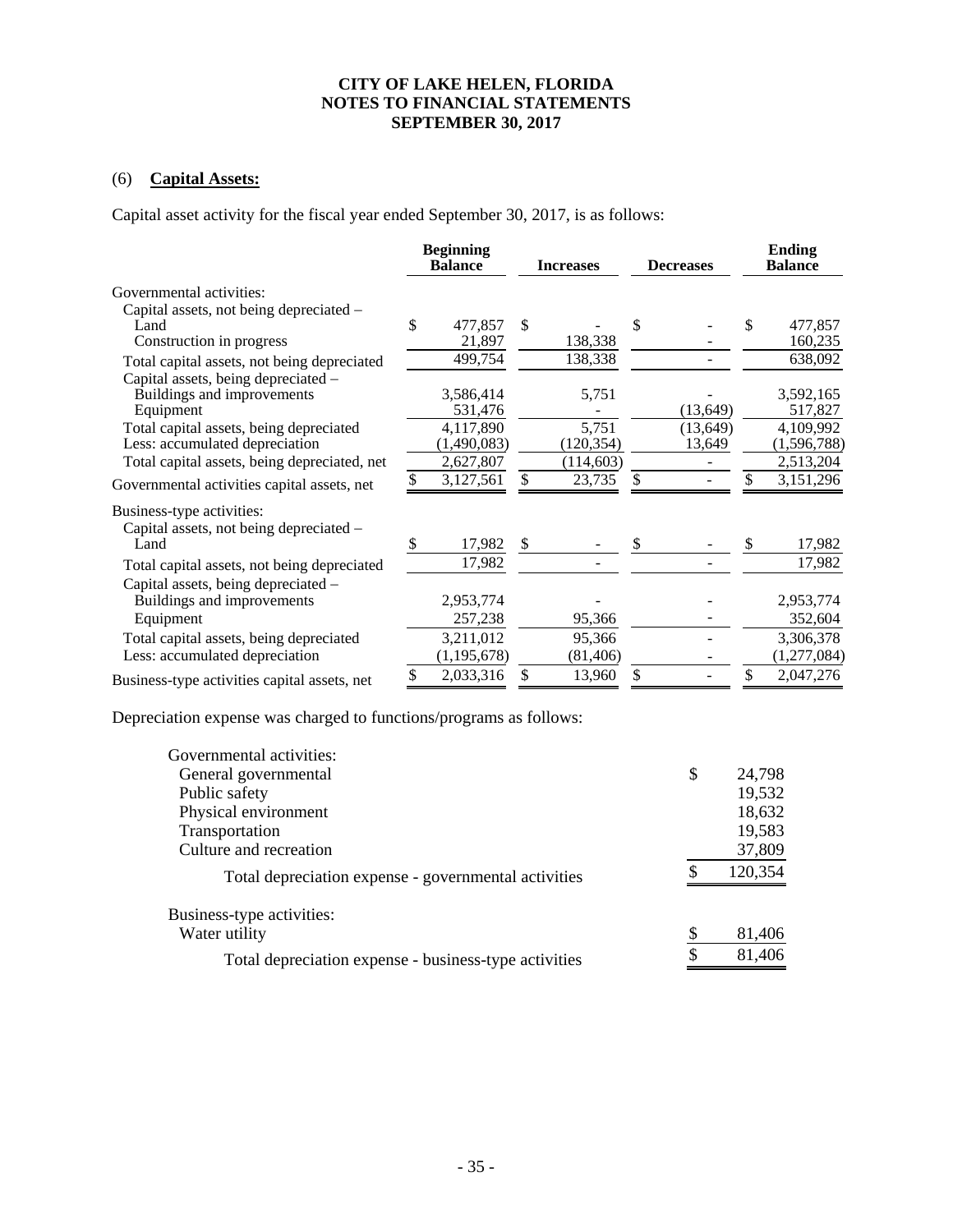# (7) **Long-Term Debt:**

For the fiscal year ended September 30, 2017, a summary of the long-term liability transactions for the City is as follows:

|                                  | <b>Beginning</b><br><b>Balance</b> |      | <b>Additions</b> |    | <b>Deletions</b> |     | Ending<br><b>Balance</b> |    | Due Within<br><b>One Year</b> |
|----------------------------------|------------------------------------|------|------------------|----|------------------|-----|--------------------------|----|-------------------------------|
| <b>Governmental activities:</b>  | 68.571                             | \$   | 40,075           | S  | (39.720)         | S   | 68.926                   | \$ | 10,019                        |
| Compensated absences             |                                    |      |                  |    |                  |     |                          |    |                               |
| <b>Business-type activities:</b> |                                    |      |                  |    |                  |     |                          |    |                               |
| State revolving fund loans       | \$<br>819.672                      | - \$ |                  | \$ | (109, 596)       | \$. | 710,076                  | S  | 113,363                       |
| Compensated absences             | 22,031                             |      | 13.424           |    | (14, 132)        |     | 21,323                   |    | 3,356                         |
| Business-type activities -       | 841,703                            | \$   | 13,208           |    | (110, 881)       | S   | 731,399                  | S  | 116,719                       |
| Total long-term liabilities      |                                    |      |                  |    |                  |     |                          |    |                               |

Annual debt service requirements to maturity for the City's state revolving fund loans are as follows:

| <b>Year Ending</b><br>September 30 | Principal |         |    |        | <b>Interest</b> |         |  | Total |  |
|------------------------------------|-----------|---------|----|--------|-----------------|---------|--|-------|--|
| 2018                               | \$        | 113,363 | \$ | 22,571 | S               | 135,934 |  |       |  |
| 2019                               |           | 117,262 |    | 18,673 |                 | 135,935 |  |       |  |
| 2020                               |           | 121,296 |    | 14,640 |                 | 135,936 |  |       |  |
| 2021                               |           | 125,468 |    | 10,466 |                 | 135,934 |  |       |  |
| 2022                               |           | 129,787 |    | 6,148  |                 | 135,935 |  |       |  |
| 2023-2027                          |           | 77,516  |    | 9,428  |                 | 86,944  |  |       |  |
| 2028-2032                          |           | 25,384  |    | 698    |                 | 26,082  |  |       |  |
| Total                              | ¢         | 710,076 | \$ | 82.624 | S               | 792,700 |  |       |  |

Notes payable in the City's business-type activities at September 30, 2017, are comprised of the following obligations:

| State Revolving Fund note payable, dated June 14, 2000, due in semiannual<br>payments of \$59,273, including interest at 3.05% to 3.57% through April<br>15, 2022. Repayment of loan balance is secured by a pledge of Water<br>Utility revenues. | S | 539,512 |
|---------------------------------------------------------------------------------------------------------------------------------------------------------------------------------------------------------------------------------------------------|---|---------|
| State Revolving Fund note payable, dated June 5, 2008, due in semiannual<br>payments of \$8,694, including interest at 2.57% to 2.77% through March<br>15, 2029. Repayment of loan balance is secured by a pledge of Water                        |   |         |
| Utility revenues.                                                                                                                                                                                                                                 |   | 170,564 |
| Total long-term debt, business-type activities                                                                                                                                                                                                    |   | 710,076 |

The state revolving fund notes payable are secured by pledged water utility revenues. The City was in compliance with all applicable debt covenants as of and for the year ended September 30, 2017.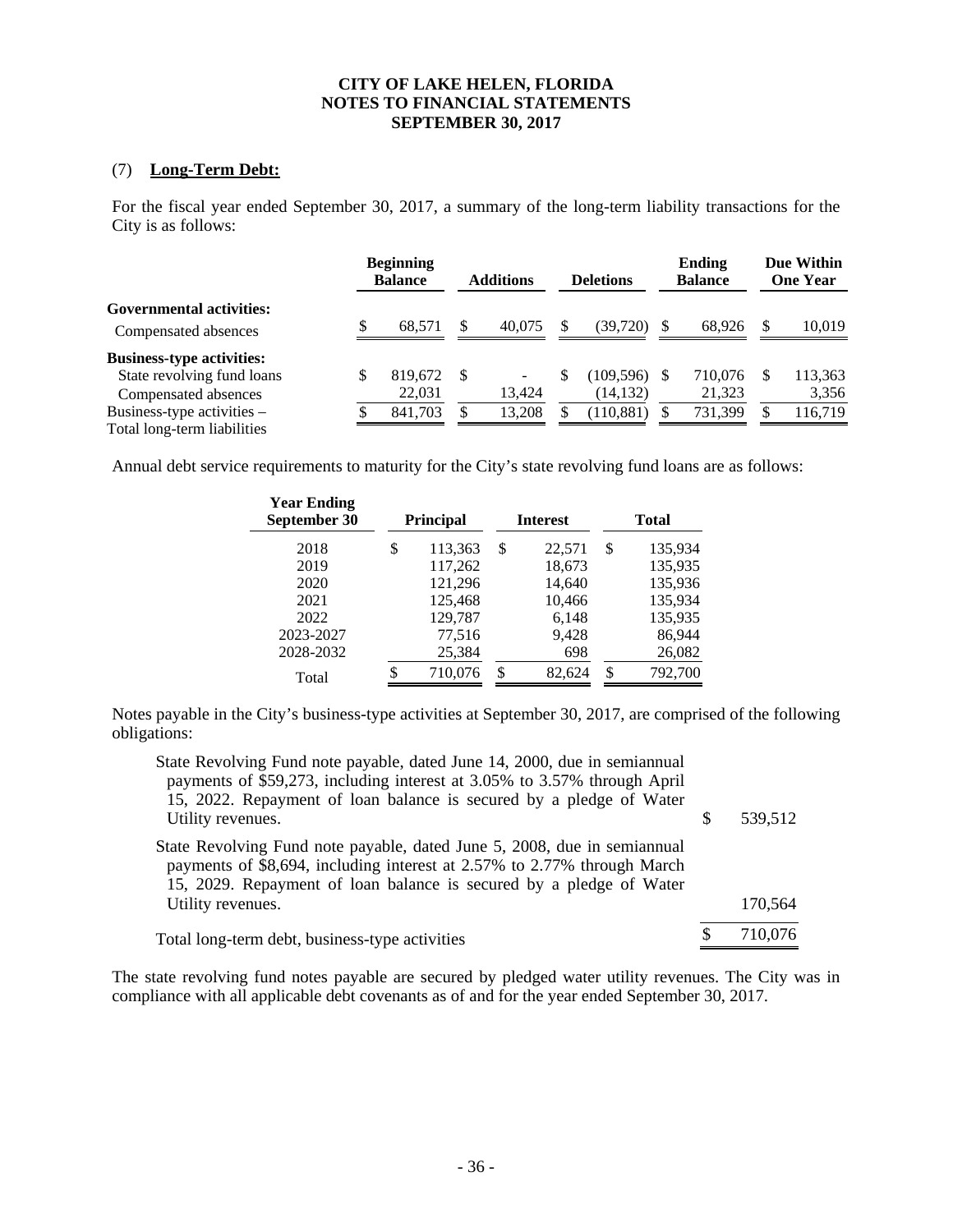### (8) **Interfund Loans, Advances, Fees and Transfers:**

The outstanding balances between funds are short-term loans to cover short-term cash flow needs and expected to be repaid in full over the course of the next fiscal year. Individual fund interfund receivables and payables for the primary government at September 30, 2017, are comprised of the following:

|                                           | Due From<br><b>Other Funds</b> |     | Due to Other<br><b>Funds</b> |  |  |
|-------------------------------------------|--------------------------------|-----|------------------------------|--|--|
| Governmental Activities:<br>General Fund: |                                |     |                              |  |  |
| Water Utility Fund<br>Stormwater Fund     | \$<br>211,614<br>9,217         | - S |                              |  |  |
| Stormwater Fund:<br>General Fund          |                                |     | 9,217                        |  |  |
| Business-Type Activities:                 | 220,831                        |     | 9,217                        |  |  |
| Water Utility Fund:<br>General Fund       |                                |     | 211,614                      |  |  |
|                                           |                                |     | 211,614                      |  |  |
| Total – All Funds                         | 220,831                        |     | 220,831                      |  |  |

There were no interfund transfers during the year ended September 30, 2017.

## (9) **Employees' Retirement Plans and Other-Postemployment Benefits:**

### **A. Deferred Compensation Plan**

The City offers employees' participation in an unqualified deferred compensation plan created in accordance with Internal Revenue Code Section 457 to receive employee contributions, which is administered by Nationwide Retirement Solutions, P.O. Box 182797, Columbus, OH, 43218-2797. Annual contributions are limited to the amount allowed by federal tax laws. Employees immediately vest in the elective deferral contributions made to the 457 plan. The City may also contribute to the plan for participants; these contributions vest at the time such contributions are made to the plan. For the year ended September 30, 2017, employee contributions to the 457 plan were \$28,225. There were no employers contributions for the year ended September 30, 2017.

#### **B. Florida Retirement System**

## **Plan Description and Administration**

The City participates in the Florida Retirement System (FRS), a multiple-employer, cost sharing defined public employee retirement system which covers all of the City's full-time employees. The System is a noncontributory retirement plan, administered by the State of Florida, Department of Administration, Division of Retirement to provide retirement and survivor benefits to participating public employees. Provisions relating to the FRS are established by Chapters 121 and 122, Florida Statutes; Chapter 112, Part IV, Florida Statutes; Chapter 238, Florida Statutes; and FRS Rules, Chapter 60S, Florida Administrative Code; wherein eligibility, contributions, and benefits are defined and described in detail. The FRS is a single retirement system administered by the Department of Management Services, Division of Retirement, and consists of two cost-sharing, multiple-employer retirement plans and other nonintegrated programs. These include a defined-benefit pension plan (Plan), with a Deferred Retirement Option Program (DROP), and a defined-contribution plan, referred to as the FRS Investment Plan (Investment Plan).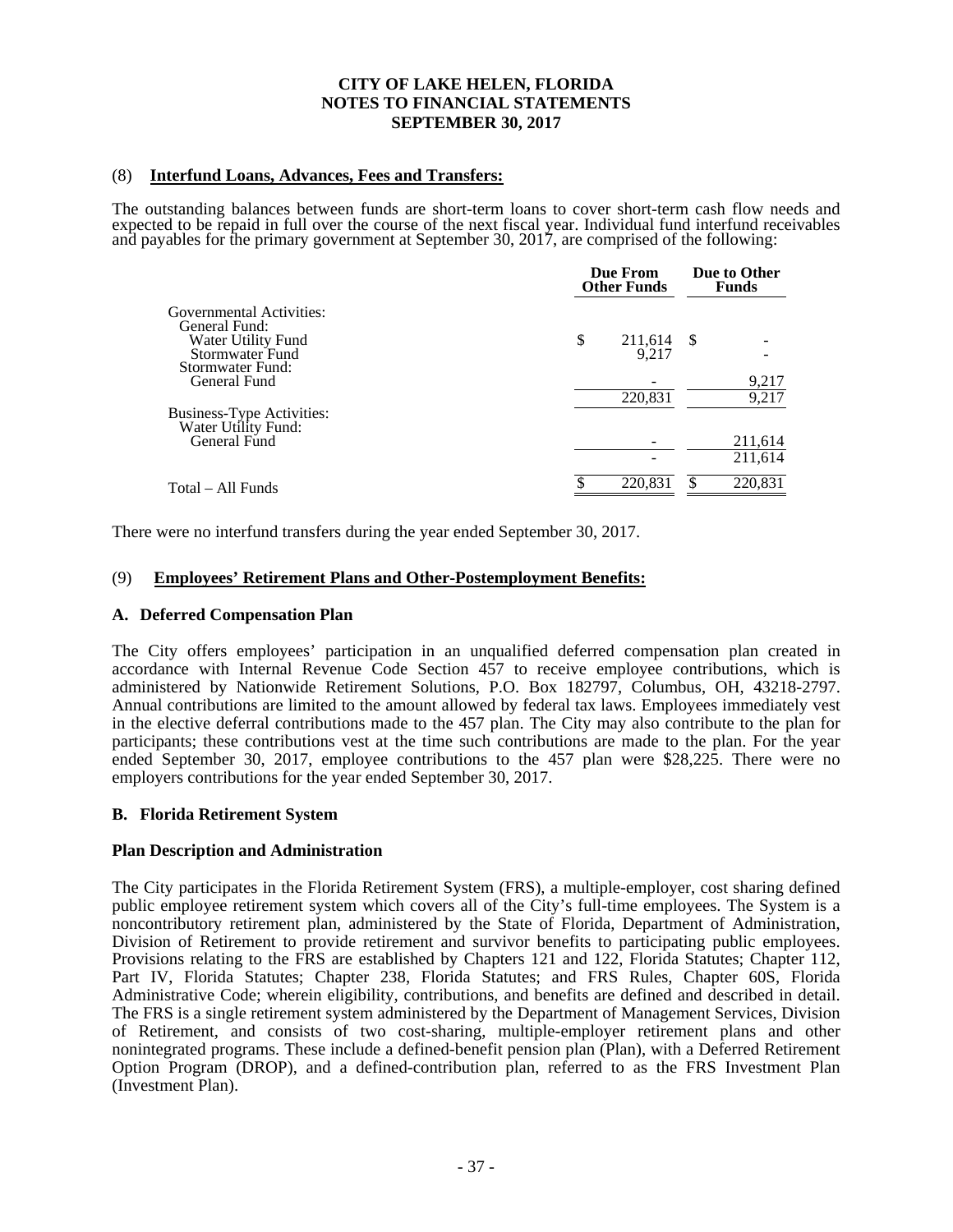### (9) **Employees' Retirement Plans and Other-Postemployment Benefits:** (Continued)

In addition, all regular employees of the City are eligible to enroll as members of the Retiree Health Insurance Subsidy (HIS) Program. The HIS is a cost-sharing, multiple-employer defined benefit pension plan established and administered in accordance with section 112.363, Florida Statutes. The benefit is a monthly payment to assist retirees of the state-administered retirement systems in paying their health insurance costs. For the fiscal year ended September 30, 2017, eligible retirees and beneficiaries received a monthly HIS payment equal to the number of years of service credited at retirement multiplied by \$5. The minimum payment is \$30 and the maximum payment is \$150 per month, pursuant to section 112.363, Florida Statutes. To be eligible to receive a HIS benefit, a retiree under one of the state-administered retirement systems must provide proof of eligible health insurance coverage, which can include Medicare.

## **Benefits Provided and Employees Covered**

Employees enrolled in the Plan prior to July 1, 2011, vest at six years of creditable service and employees enrolled in the Plan on or after July 1, 2011, vest at eight years of creditable service. All vested members, enrolled prior to July 1, 2011, are eligible for normal retirement benefits at age 62 or at any age after 30 years of service. All members enrolled in the Plan on or after July 1, 2011, once vested, are eligible for normal retirement benefits at age 65 or any time after 33 years of creditable service. Members of both Plans may include up to 4 years of credit for military service toward creditable service. The Plan also includes an early retirement provision; however, there is a benefit reduction for each year a member retires before his or her normal retirement date. The Plan provides retirement, disability, death benefits, and annual cost-of-living adjustments. Benefits under the Plan are computed on the basis of age and/or years of service, average final compensation, and service credit. Credit for each year of service is expressed as a percentage of the average final compensation. For members initially enrolled before July 1, 2011, the average final compensation is the average of the five highest fiscal years' earnings; for members initially enrolled on or after July 1, 2011, the average final compensation is the average of the eight highest fiscal years' earnings. The total percentage value of the benefit received is determined by calculating the total value of all service, which is based on the retirement plan and/or class to which the member belonged when the service credit was earned.

DROP, subject to provisions of Section 121.091, Florida Statutes, permits employees eligible for normal retirement under the Plan to defer receipt of monthly benefit payments while continuing employment with an FRS employer. An employee may participate in DROP for a period not to exceed 60 months after electing to participate, except that certain instructional personnel may participate for up to 96 months. During the period of DROP participation, deferred monthly benefits are held in the FRS Trust Fund and accrue interest.

Employees may elect to participate in the Investment Plan in lieu of the FRS defined-benefit plan. Employer and employee contributions are defined by law, but the ultimate benefit depends in part on the performance of investment funds. The Investment Plan is funded by employer and employee contributions that are based on salary and membership class (Regular, DROP, etc.). Contributions are directed to individual member accounts, and the individual members allocate contributions and account balances among various approved investment choices. Employees in the Investment Plan vest at one year of service.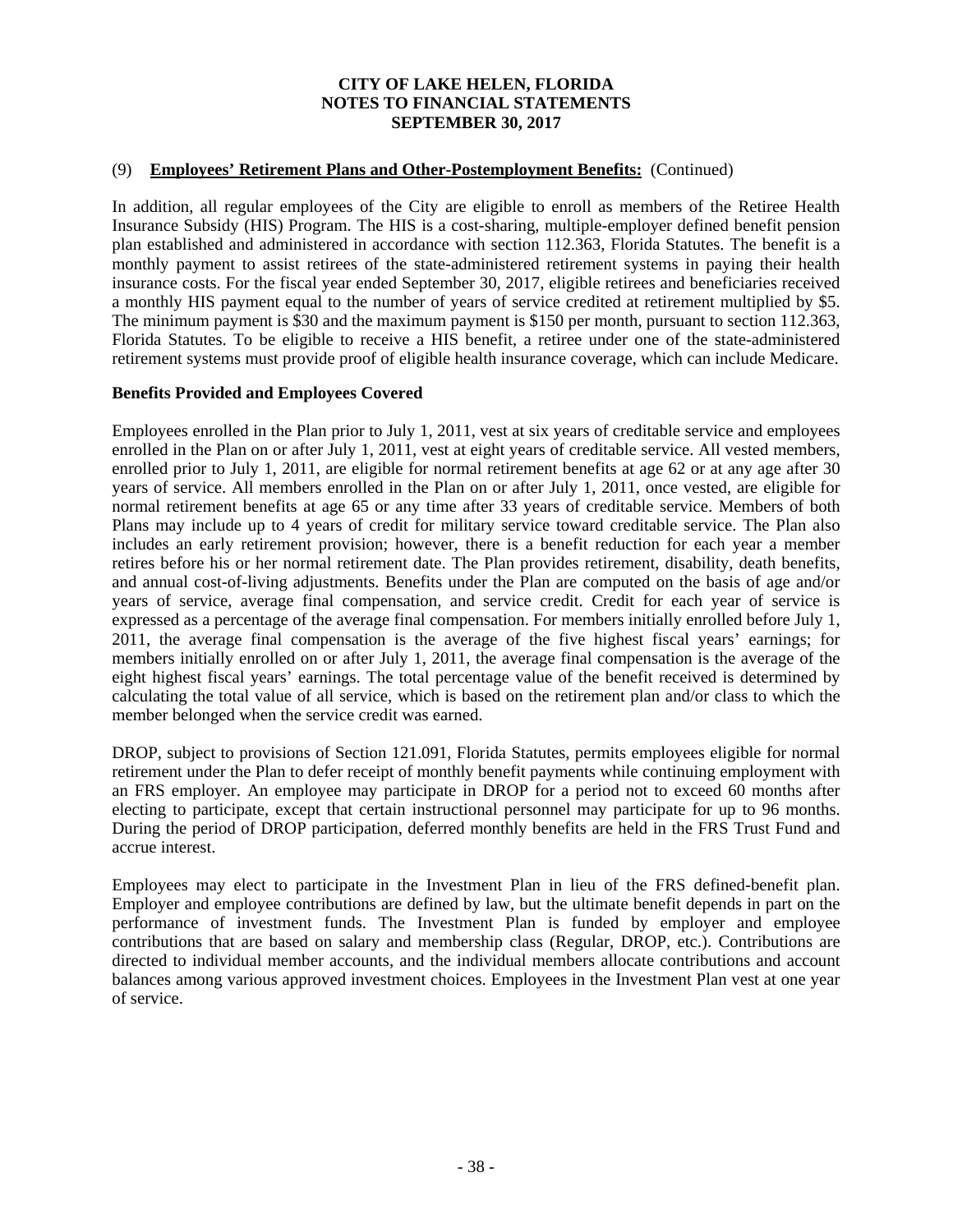#### (9) **Employees' Retirement Plans and Other-Postemployment Benefits:** (Continued)

#### **Financial Statements**

Financial statements and other supplementary information of the FRS are included in the State's Comprehensive Annual Financial Report, which is available from the Florida Department of Financial Services, Bureau of Financial Reporting Statewide Financial Reporting Section by mail at 200 E. Gaines Street, Tallahassee, Florida 32399-0364; by telephone at (850) 413-5511; or at the Department's Web site (www.myfloridacfo.com). An annual report on the FRS, which includes its financial statements, required supplementary information, actuarial report, and other relevant information, is available from:

Florida Department of Management Services Division of Retirement, Research and Education Services P.O. Box 9000 Tallahassee, FL 32315-9000 850-488-5706 or toll free at 877-377-1737

## **Contributions**

The City participates in certain classes of FRS membership. Each class has descriptions and contribution rates in effect at September 30, 2017, as follows (contribution rates are in agreement with the actuarially determined rates):

| <b>FRS Membership Plan &amp; Class</b> | <b>Employee</b><br><b>Contribution</b><br>Rate | Employer<br><b>Contribution</b><br>Rate |
|----------------------------------------|------------------------------------------------|-----------------------------------------|
| <b>Regular Class</b>                   | 3.00%                                          | 7.52%                                   |

Current-year employer HIS contributions were made at a rate of 1.66% of covered payroll.

Actual contributions made for City employees participating in FRS and HIS for the each of last three fiscal years ended September 30 were as follows:

|                              | 2017      | 2016      | 2015   |
|------------------------------|-----------|-----------|--------|
| City Contributions – FRS     | 53.896 \$ | 53.144 \$ | 47.227 |
| $City$ Contributions $- HIS$ | 9.786     | 9.225     | 6.402  |
| Employee Contributions – FRS | 15.840    | 16.573    | 15,145 |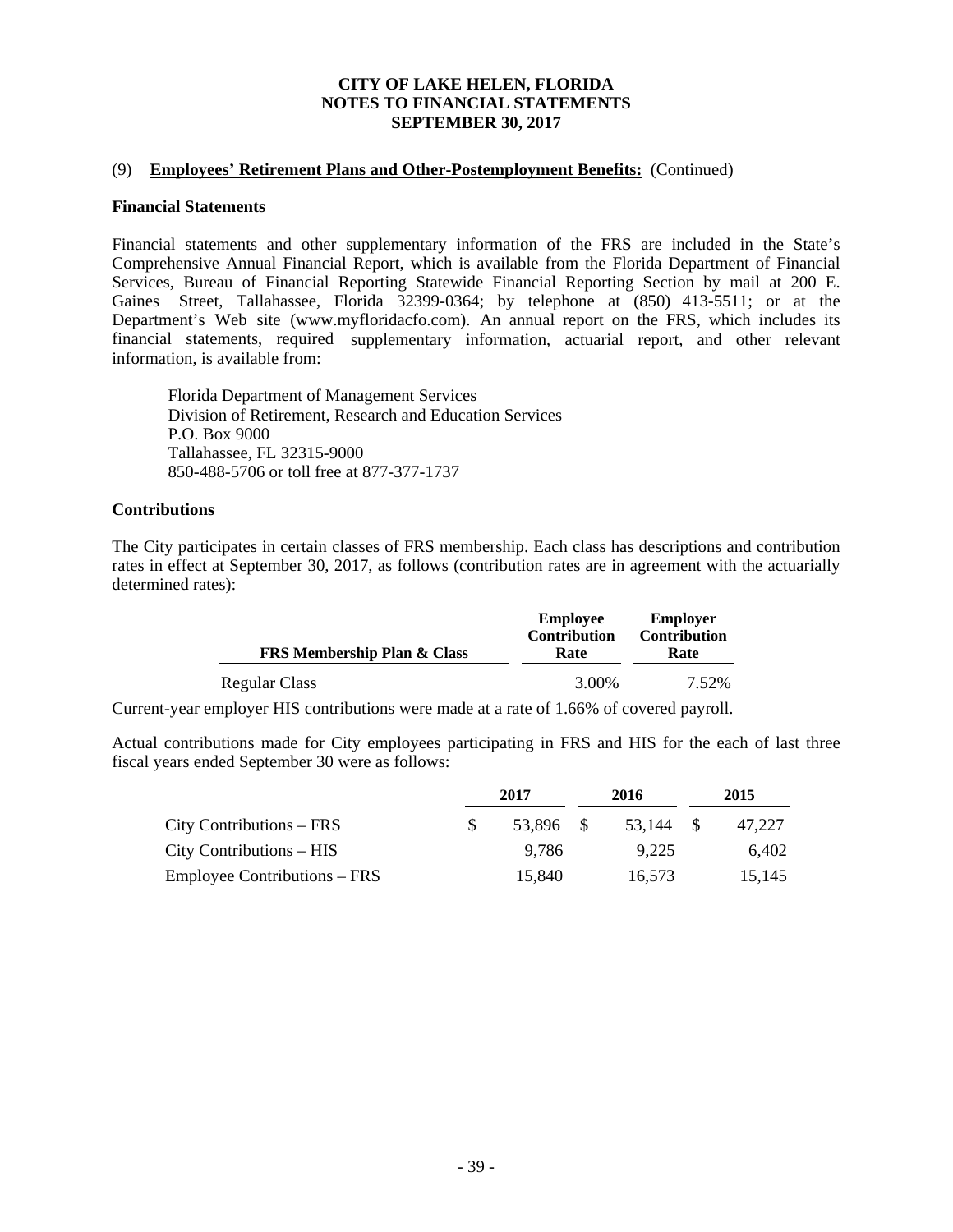#### (9) **Employees' Retirement Plans and Other-Postemployment Benefits:** (Continued)

#### **Net Pension Liability, Pension Expense, and Deferred Outflows and Inflows of Resources Related to Pensions**

At September 30, 2017, the City reported a liability of \$747,133 for its proportionate share of the net pension liability, \$555,996 related to FRS and \$191,137 to HIS. The net pension liability was measured as of June 30, 2017, and the total pension liability used to calculate the net pension liability was determined by an actuarial valuation as of that date. The City's proportion of the net pension liability was based on a projection of the City's long-term share of contributions to the pension plan relative to the projected contributions of all participating governmental entities, as actuarially determined. At June 30, 2017 and June 30, 2016, the City's FRS proportion was 0.001879676% and 0.001907692%, respectively. At June 30, 2017 and June 30, 2016, the City's HIS proportion was 0.001787584% and 0.001737530%, respectively. For the year ended September 30, 2017, the City's recognized pension expense of \$88,452 from FRS and \$9,274 from HIS, for a grand total of \$97,726.

#### *Deferred outflows/inflows related to pensions:*

At September 30, 2017, the City reported deferred outflows of resources and deferred inflows of resources related to pensions from the following sources:

|                                                                   | <b>FRS</b> |                                                           |  |                                                   | <b>HIS</b> |                                                           |  |                                                   |
|-------------------------------------------------------------------|------------|-----------------------------------------------------------|--|---------------------------------------------------|------------|-----------------------------------------------------------|--|---------------------------------------------------|
|                                                                   |            | <b>Deferred</b><br><b>Outflows of</b><br><b>Resources</b> |  | <b>Deferred</b><br>Inflows of<br><b>Resources</b> |            | <b>Deferred</b><br><b>Outflows of</b><br><b>Resources</b> |  | <b>Deferred</b><br>Inflows of<br><b>Resources</b> |
| Differences between expected and actual experience                |            | 51,027                                                    |  | (3,080)                                           |            | $\overline{\phantom{a}}$                                  |  | (398)                                             |
| Changes of assumptions                                            |            | 186,854                                                   |  |                                                   |            | 26,867                                                    |  | (16, 528)                                         |
| Net different between projected and actual investment<br>earnings |            |                                                           |  | (13, 779)                                         |            | 106                                                       |  |                                                   |
| Change in City's proportionate share                              |            | 23.752                                                    |  | (32, 457)                                         |            | 9,685                                                     |  | (28, 876)                                         |
| Contributions subsequent to measurement date                      |            | 13,770                                                    |  |                                                   |            | 2,351                                                     |  |                                                   |
|                                                                   |            | 275,403                                                   |  | (49.316)                                          |            | 39,009                                                    |  | (45, 802)                                         |

The above amounts for deferred outflows of resources for contributions related to pensions resulting from City contributions subsequent to the measurement date and will be recognized as a reduction of the net pension liability in the year ended September 30, 2017. Other amounts reported as deferred outflows and deferred inflows of resources related to pensions being amortized for a period of greater than one year will be recognized in pension expense in succeeding years as follows:

| 2018       | \$<br>23,068 |
|------------|--------------|
| 2019       | 70,878       |
| 2020       | 48,142       |
| 2021       | 10,724       |
| 2022       | 39,881       |
| Thereafter | 10,480       |
| Total      | 203,173      |

#### *Actuarial assumptions:*

The Actuarial assumptions for both defined benefit plans are reviewed annually by the Florida Retirement System Actuarial Assumptions Conference. The FRS has a valuation performed annually. The HIS Program has a valuation performed biennially that is updated for GASB reporting in the year a valuation is not performed. The most recent experience study for the FRS was completed in 2014 for the period July 1, 2008, through June 30, 2013. Because HIS is funded on a pay-as-you-go basis, no experience study has been completed.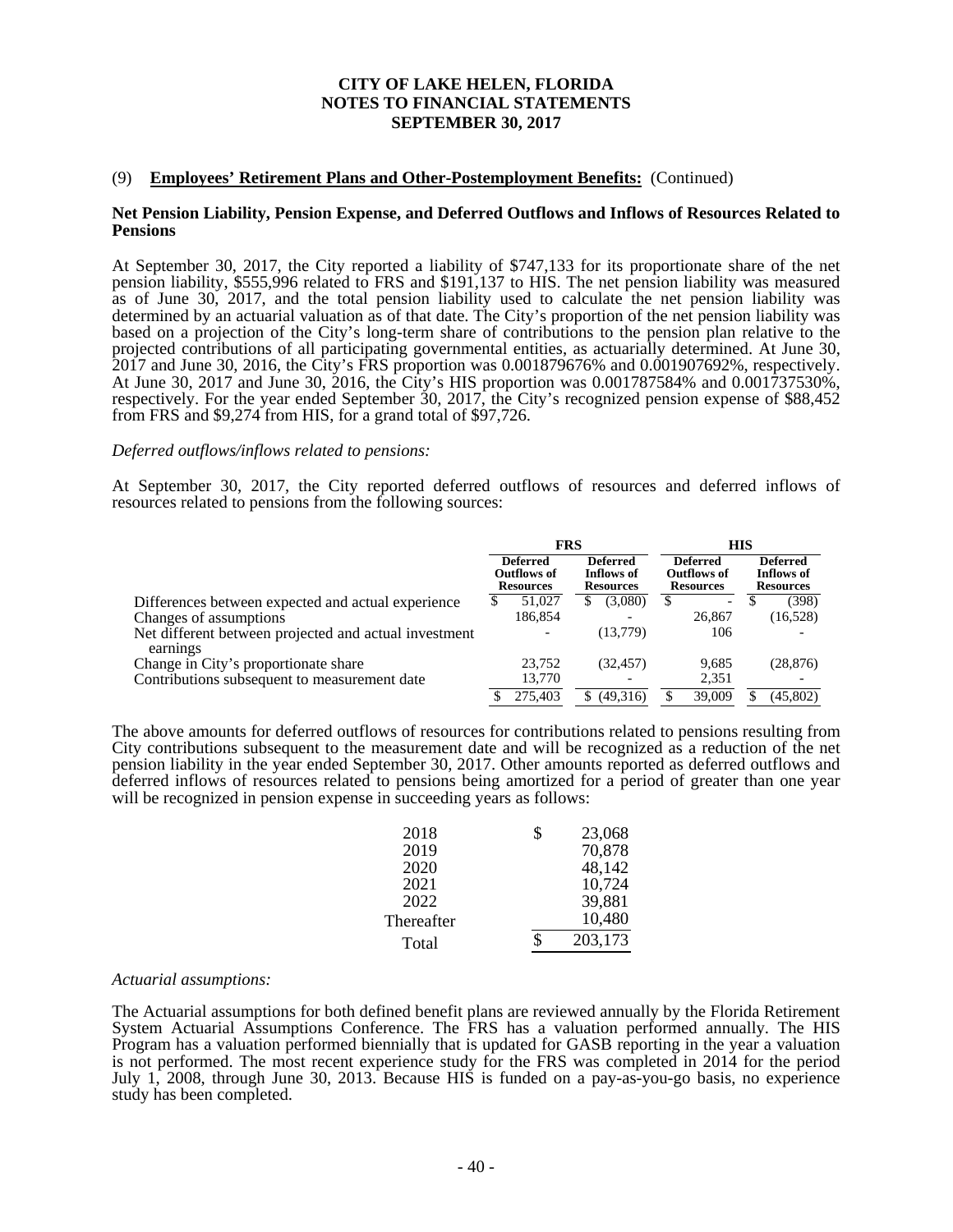#### (9) **Employees' Retirement Plans and Other-Postemployment Benefits:** (Continued)

The total pension liability for each of the defined benefit plans was determined by an actuarial valuation, using the entry age normal actuarial cost method. Inflation increases for both plans is assumed at 2.60%. Payroll growth, including inflation, for both plans is assumed at 3.25%. Both the discount rate and the long-term expected rate of return used for FRS investments is 7.10%. The plan's fiduciary net position was projected to be available to make all projected future benefit payments of current active and inactive employees. Therefore, the discount rate for calculating the total pension liability is equal to the long-term expected rate of return. Because HIS Program uses a pay-as-you-go funding structure, a municipal bond rate of 3.58% was used to determine was used to determine the total pension for the program. This rate increased from the prior year rate, which was 2.85%. Mortality assumptions for both plans were based on the Generational RP-2000 with Projection Scale BB tables.

#### *Long-term expected rate of return:*

To develop an analytical basis for the selection of the long-term expected rate of return assumption, in October 2017, the FRS Actuarial Assumptions conference reviewed long-term assumptions developed by both Milliman's capital market assumptions team and by a capital market assumptions team from Aon Hewitt Investment Consulting, which consults to the Florida State Board of Administration. The table below shows Milliman's assumptions for each of the asset classes in which the plan was invested at that time based on the long-term target asset allocation. The allocation policy's description of each asset class was used to map the target allocation to the asset classes shown below. Each asset class assumption is based on a consistent set of underlying assumptions, and includes an adjustment for the inflation assumption. These assumptions are not based on historical returns, but instead are based on a forwardlooking capital market economic model.

| <b>Asset Class</b>    | <b>Target</b><br><b>Allocation</b> | <b>Long-Term</b><br><b>Arithmetic</b><br><b>Expected</b><br>Rate of<br>Return |
|-----------------------|------------------------------------|-------------------------------------------------------------------------------|
| Cash                  | 1.0%                               | 3.0%                                                                          |
| Fixed income          | 18.0%                              | 4.5%                                                                          |
| Global equities       | 53.0%                              | 7.8%                                                                          |
| Real estate           | 10.0%                              | 6.6%                                                                          |
| Private equity        | 6.0%                               | 11.5%                                                                         |
| Strategic investments | 12.0%                              | 6.1%                                                                          |
| Total                 | 100.0%                             |                                                                               |

*Sensitivity of the net pension liability to changes in the discount rate:* 

The following presents the proportionate shares of the FRS and HIS net pension liability of the City calculated using the current discount rates, as well as what the City's net pension liability would be if it were calculated using a discount rate that is 1% lower or 1% higher than the current rate:

| Plan              | <b>Current</b><br><b>Discount Rate</b> | <b>NPL</b> with<br>1% Decrease |                      |     | <b>NPL</b> at<br><b>Current</b><br><b>Discount Rate</b> | <b>NPL</b> with<br>1% Increase |
|-------------------|----------------------------------------|--------------------------------|----------------------|-----|---------------------------------------------------------|--------------------------------|
| <b>FRS</b><br>HIS | 7.10%<br>3.58%                         |                                | 1,006,318<br>218.112 | - S | 555.996<br>191.137                                      | 182,124<br>168,668             |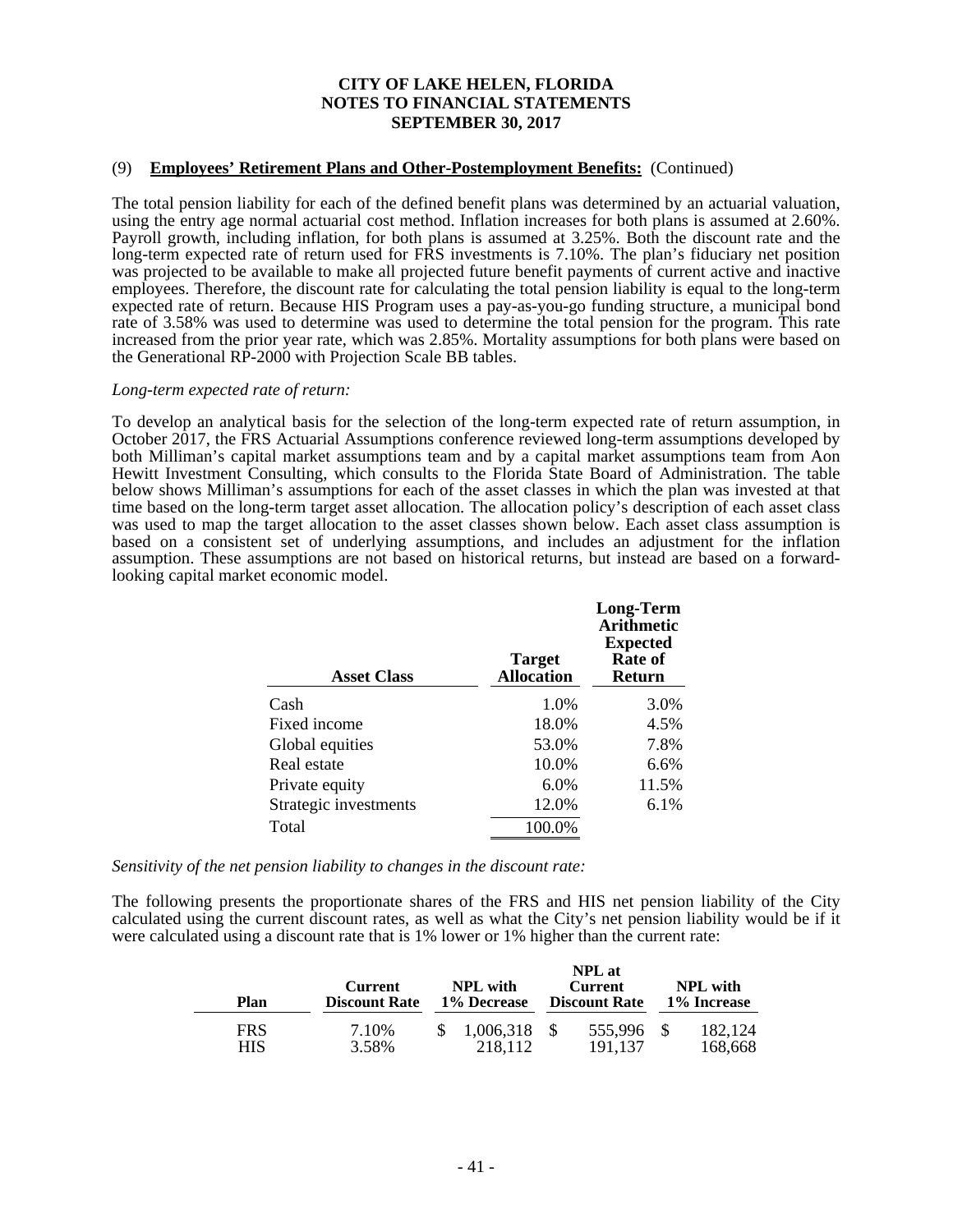### (9) **Employees' Retirement Plans and Other-Postemployment Benefits:** (Continued)

### **C. Municipal Police Officers' Retirement Trust Fund**

#### **Plan Description and Administration**

The City contributes to the Florida Municipal Pension Trust Fund Defined Benefit Plan and Trust (the Plan), a single-employer defined benefit pension plan which is administered by Florida League of Cities, Inc., P.O. Box 1757, Tallahassee, FL 32302-1757. Under Resolution No. 95-5, the City established this Plan for all full-time sworn police officers hired on or after January 1, 1996, by temporarily revoking its prior participation in the Florida Retirement System pursuant to Chapter 95-338, Laws of Florida with respect to such employees. No stand-alone financial report is issued for the Plan.

### **Benefits Provided and Employees Covered**

The Plan provides retirement, disability and death benefits to plan participants and beneficiaries. No cost of living adjustments are provided to retirees and beneficiaries. The Plan's Board of Trustees has contracted with an actuary to provide an actuarial valuation of each plan as of October 1 of every other year. Current membership in the Plan was composed of the following at October 1, 2016:

| Inactive participants    |  |
|--------------------------|--|
| Active participants      |  |
| Retired participants     |  |
| Total current membership |  |

Employees vest with 100% full benefits after 6 years of service. Employees are eligible for normal retirement after attaining age 55 with 6 years of credited service, or 25 years of credited service, regardless of age. Employees are eligible for early retirement after at any age with 10 years of credited service. Benefits at normal retirement are equal to 3.00% of average earnings (average of the highest five years of pensionable wages out of the last 10 years) time years of service. Early retirement benefits are reduced by 3% for each year by which the early retirement date precedes the normal retirement date.

#### **Financial Statements**

The financial statements of the Plan are prepared using the accrual basis of accounting. Plan member contributions are recognized in the period in which the contributions are due. The government's contributions are recognized when due and a formal commitment to provide the contributions has been made. Benefits and refunds are recognized when due and payable in accordance with the terms of the plan. All plan investments are reported at fair value. Separate financial statements have not been prepared for the Plan.

#### **Contributions**

The participant contribution rates for the Plan are established by and may be amended by the City Commission. Employees covered under the plan are required to make contributions of 1% of their compensation. The City's annual required contribution for the current year was determined as part of the October 1, 2016 actuarial valuations. The City is required under the Florida Protection of Public Employee Retirement Benefits Act to contribute a payment which represents annual normal cost plus amortization of the unfunded actuarial accrued liability over various periods as prescribed by law. The City's contributions (and if applicable, any liquidations of a net pension liability) to the Plan are funded by the General Fund.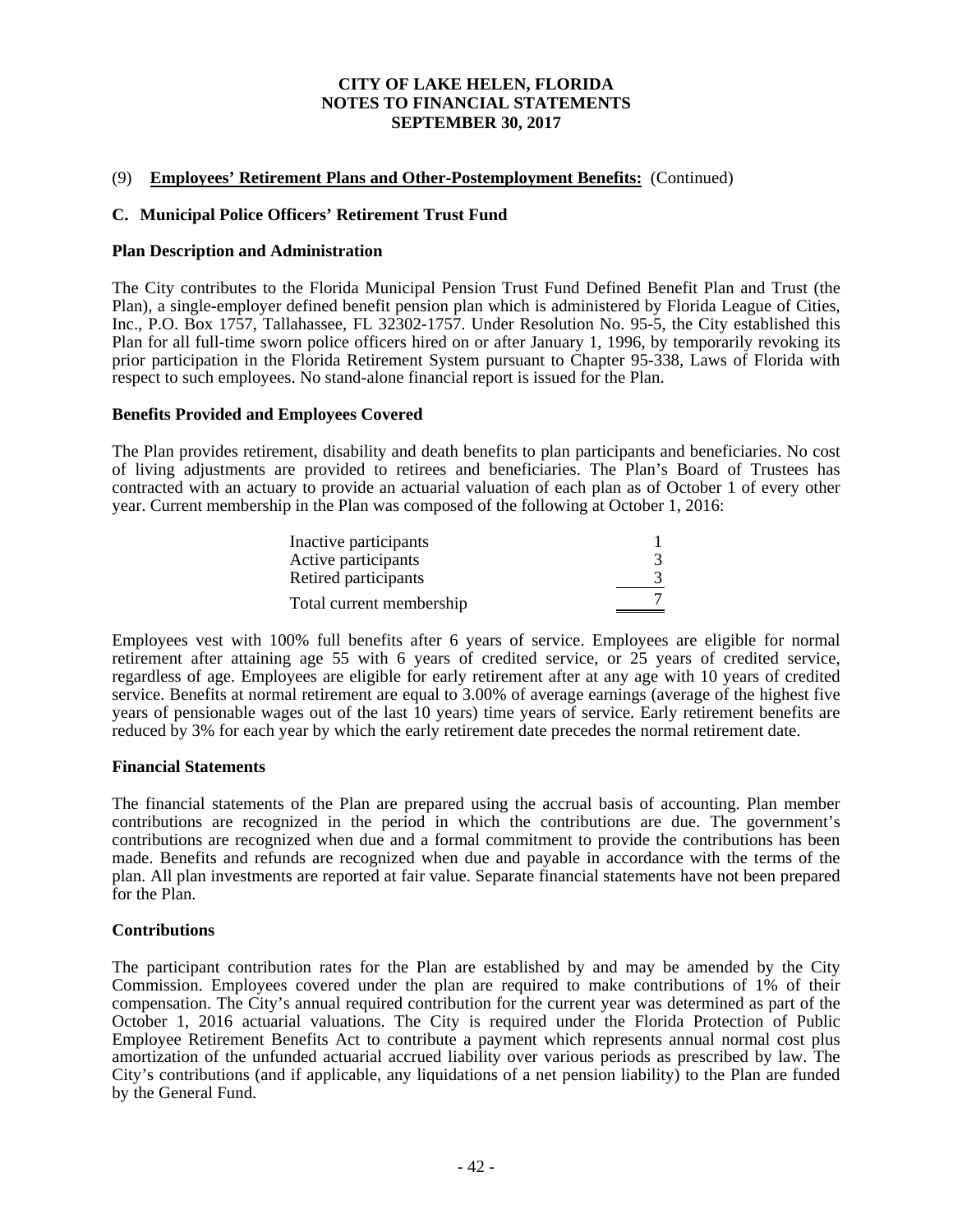### (9) **Employees' Retirement Plans and Other-Postemployment Benefits:** (Continued)

The State of Florida also makes contributions to the Plan in accordance with Chapter 185 of the Florida Statutes as amended by the State Legislature. This contribution by the State of Florida is first recognized as revenue in the General Fund before being transferred to the Pension Fund. The City's actual annual contribution for the plan is determined by subtracting estimated employee contributions and actual State of Florida contributions from the total annual required contribution as determined by the actuary.

Contributions to the Plan for the year ended September 30, 2017, were as follows:

| S  | 1.229  |
|----|--------|
|    |        |
|    | 21,127 |
| S. | 22,356 |
|    |        |

#### **Investment Policy**

See Note (4) for additional discussion of the investment policies for the Plan.

## **Net Pension Liability (Asset)**

The components of the net pension liability (asset) for the Plan at September 30, 2017,was as follows:

| Total pension liability<br>Plan fiduciary net position                  | \$1,015,664<br>(1,304,669) |
|-------------------------------------------------------------------------|----------------------------|
| Net pension liability (asset)                                           | (289,005)                  |
| Plan fiduciary net position as percentage of total<br>pension liability | 128.45%                    |

The total pension liability (asset) was determined by an actuarial valuation as of October 1, 2016, with a measurement date of September 30, 2017, using the following actuarial assumptions to all measurement periods.

| Inflation                 | 2.92% |
|---------------------------|-------|
| Salary increases          | 4.00% |
| Investment rate of return | 7.00% |

Mortality rates for the Plan were based on the RP-2000 Combined Mortality Table, with full generational improvements in mortality using Scale BB.

The long-term expected rate of return on pension plan investments was determined using a building-block method in which best-estimate ranges of expected future real rates of return (expected returns, net of pension plan investment expenses and inflation) are developed for each major asset class. These ranges are combined to produce the long term expected rate of return by weighting the expected future real rates of return by the target asset allocation percentage and by adding expected inflation.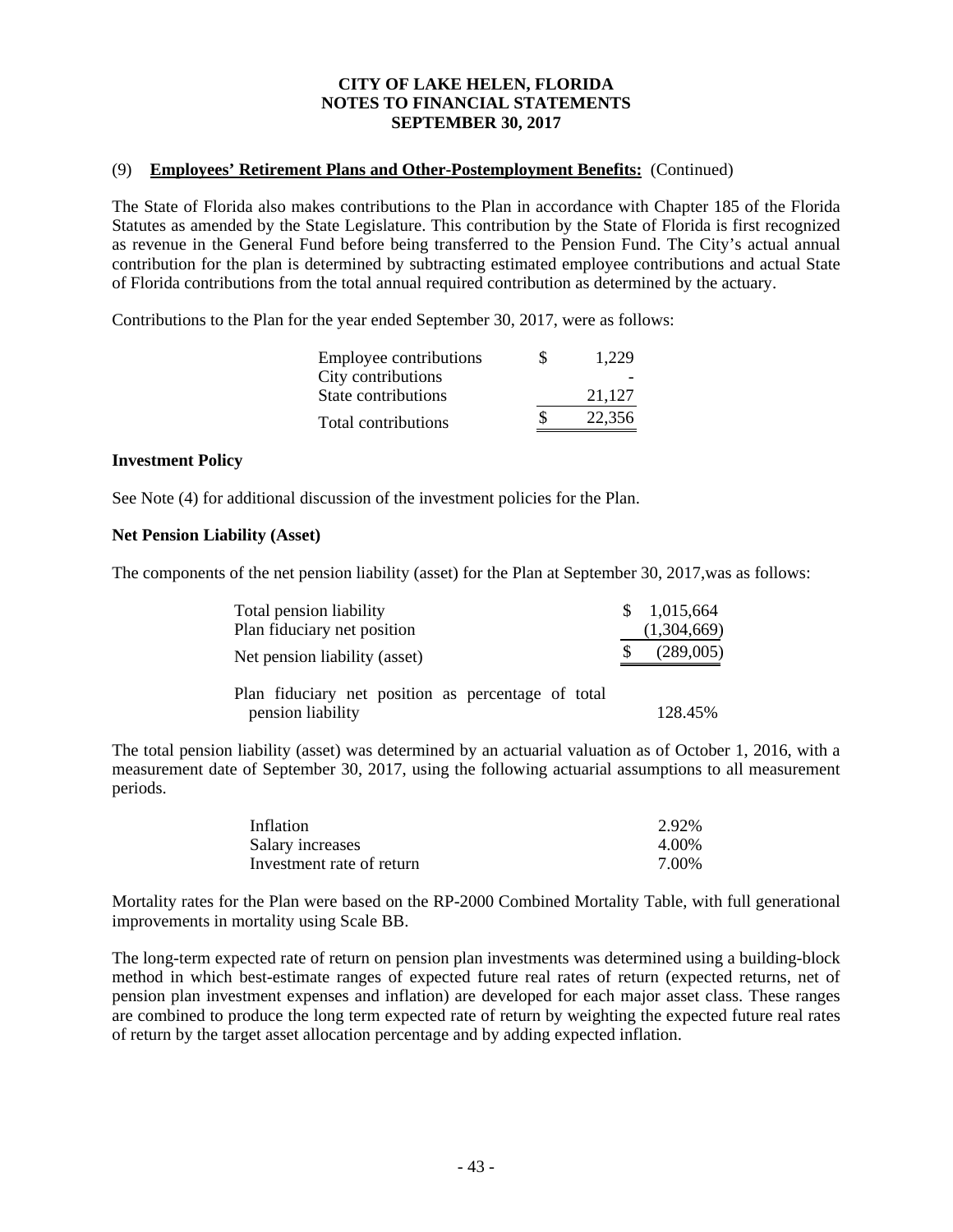### (9) **Employees' Retirement Plans and Other-Postemployment Benefits:** (Continued)

Best estimates of arithmetic real rates of return for each major class included in the pension plan's target asset allocation as of September 30, 2017, are summarized in the following table:

| <b>Asset Class</b>      | <b>Target</b><br><b>Allocation</b> | <b>Long-Term</b><br><b>Arithmetic</b><br><b>Expected</b><br>Rate of<br>Return |
|-------------------------|------------------------------------|-------------------------------------------------------------------------------|
| Core Bonds              | 16.0%                              | 0.50%                                                                         |
| Multi-sector            | 24.0%                              | 1.00%                                                                         |
| Large Cap Equity        | 39.0%                              | 6.00%                                                                         |
| <b>Small Cap Equity</b> | 11.0%                              | 6.75%                                                                         |
| Foreign Equity          | 10.0%                              | 6.75%                                                                         |
| Total                   | 100.0%                             | 4.08%                                                                         |
|                         |                                    |                                                                               |

#### *Discount rate:*

The discount rate used to measure the total pension liability for the pension plan was 7.00%. The projection of cash flows used to determine the discount rate assumed the plan member contributions will be made at the current contribution rate and that City contributions will be made at rates equal to the difference between actuarially determined contribution rates and the member rate. Based on those assumptions, the pension plan's fiduciary net position was projected to be available to make all projected future benefit payments of current plan members. Therefore, the long-term expected rate of return on pension plan investments was applied to all periods of projected benefit payments to determine the total pension liability.

### *Changes in net pension liability:*

Changes in the plan's net pension liability were as follows:

|                                                | <b>Total Pension</b><br><b>Liability</b><br>(a) | Plan<br><b>Fiduciary Net</b><br>Position (b) | <b>Net Pension</b><br><b>Liability</b><br>(Asset)<br>$(a - b)$ |
|------------------------------------------------|-------------------------------------------------|----------------------------------------------|----------------------------------------------------------------|
| <b>Beginning Balance</b>                       | \$<br>947,671                                   | 1,176,260                                    | \$<br>(228, 589)                                               |
| Changes for year:                              |                                                 |                                              |                                                                |
| Service cost                                   | 27,860                                          |                                              | 27,860                                                         |
| Interest                                       | 66,835                                          | 81,430                                       | (14, 595)                                                      |
| Differences between expected/actual experience | (20, 254)                                       |                                              | (20, 254)                                                      |
| Contributions – employer/state                 |                                                 | 21,127                                       | (21, 127)                                                      |
| Contributions – employee                       |                                                 | 1,338                                        | (1,338)                                                        |
| Net investment income                          |                                                 | 73,383                                       | (73, 383)                                                      |
| Benefit payments, including refunds            | (42, 112)                                       | (42, 112)                                    |                                                                |
| Administrative expenses                        |                                                 | (6,757)                                      | 6,757                                                          |
| Assumption changes                             | 35,664                                          |                                              | 35,664                                                         |
| New changes                                    | 67,993                                          | 128,409                                      | (60, 416)                                                      |
| <b>Ending Balance</b>                          | 1,015,664                                       | 1,304,669                                    | \$<br>(289,005)                                                |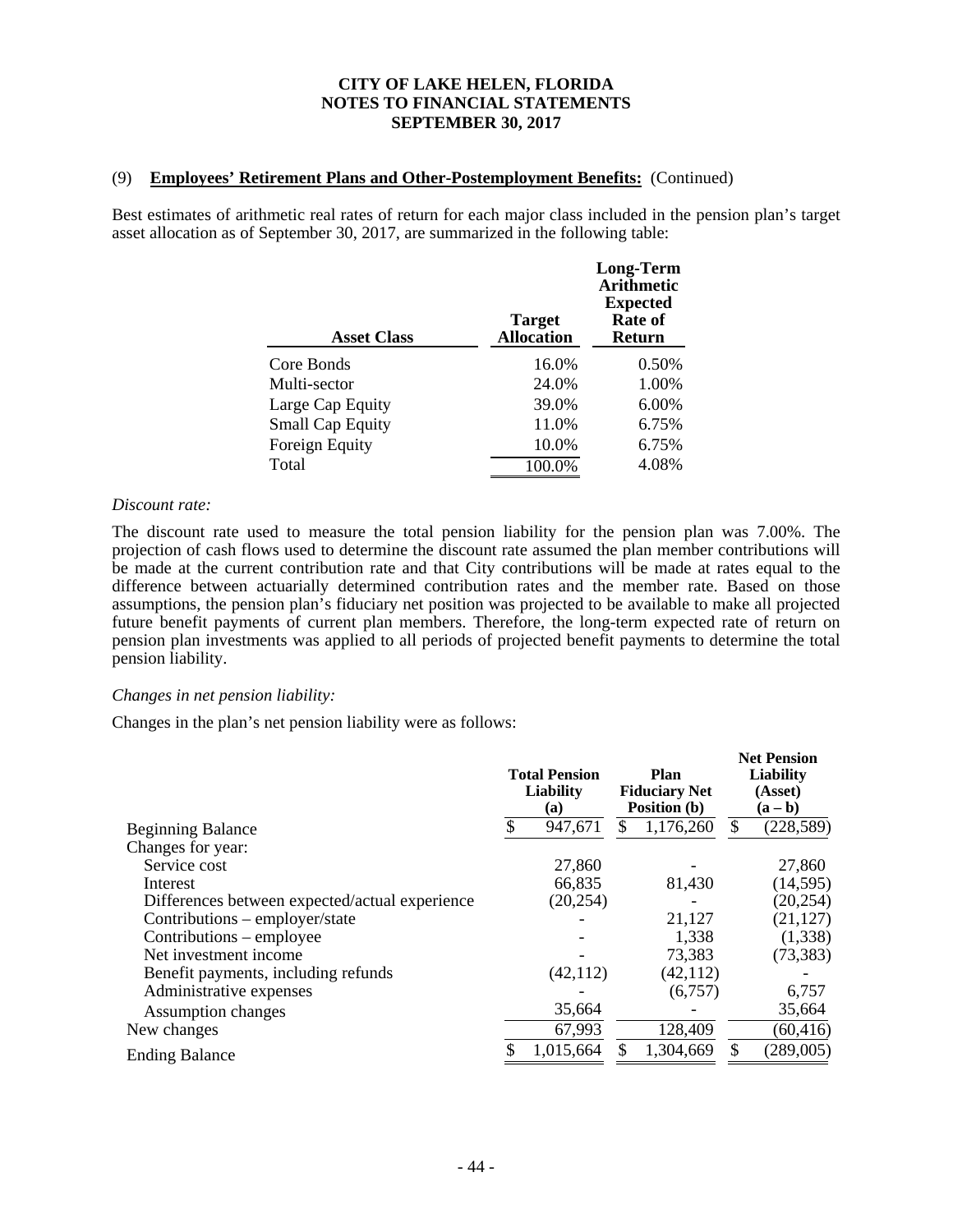#### (9) **Employees' Retirement Plans and Other-Postemployment Benefits:** (Continued)

#### *Sensitivity of the net pension liability to changes in the discount rate:*

The following presents the net pension liability (asset) of the City calculated using the discount rate of 7.00%, as well as what the City's net pension liability would be if it were calculated using a discount rate that is 1% lower  $(6.00\%)$  or 1% higher  $(8.00\%)$  than the current rate:

|                                                  | <b>Current</b>       |                               |                      |
|--------------------------------------------------|----------------------|-------------------------------|----------------------|
| City's Net Pension Liability (Asset)             | 1% Decrease<br>6.00% | <b>Discount Rate</b><br>7.00% | 1% Increase<br>8.00% |
| Municipal Police Officers' Retirement Trust Fund | (144.779)            | (289.005)                     | (407.418)            |

#### *Money-weighted rate of return:*

For the year ended September 30, 2017, the annual money-weighted rate of return on Plan investments, net of pension plan investment expense was as follows:

Annual money-weighted rate of return 12.48%

The money-weighted rate of return expresses investment performance, net of investment expense, adjusted for the changing amounts actually invested.

#### **Pension Expense and Deferred Outflows and Inflows of Resources Related to Pensions**

For the year ended September 30, 2017, the City recognized pension expense of \$22,199 in the Plan.

At September 30, 2017, the City reported deferred outflows of resources and deferred inflows of resources related to pensions from the following sources:

|                                                                             | Deferred<br><b>Outflows of</b><br><b>Resources</b> |        | <b>Deferred</b><br>Inflows of<br><b>Resources</b> |
|-----------------------------------------------------------------------------|----------------------------------------------------|--------|---------------------------------------------------|
| Differences between expected and $$24,615$ $$(13,607)$<br>actual experience |                                                    |        |                                                   |
| Changes of assumptions                                                      |                                                    |        |                                                   |
| Net different between projected and<br>actual investment earnings           |                                                    | 53,955 |                                                   |
|                                                                             |                                                    | 78,570 |                                                   |

Amounts reported as deferred outflows and deferred inflows of resources related to pensions being amortized for a period of greater than one year will be recognized in pension expense in succeeding years as follows:

| 2017       | 3,515    |
|------------|----------|
| 2018       | 3,515    |
| 2019       | (9, 815) |
| 2020       | (6,177)  |
| 2021       | 8,498    |
| Thereafter | 65,427   |
| Total      | 64,963   |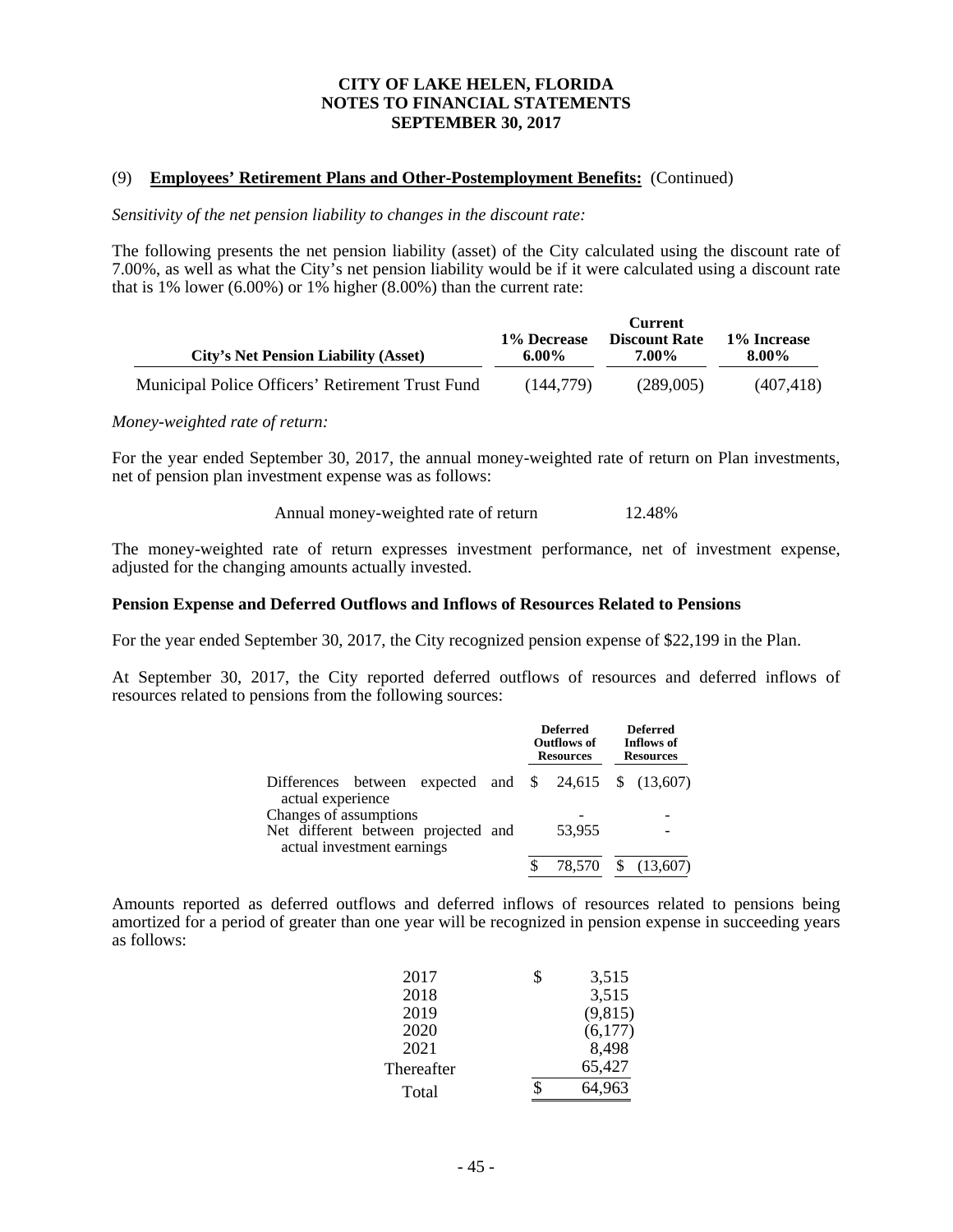#### (9) **Employees' Retirement Plans and Other-Postemployment Benefits:** (Continued)

#### **D. Other Post-Employment Benefits (OPEB)**

The City of Lake Helen, Florida Post-Employment Benefits Plan is a single-employer healthcare plan administered by the City. Pursuant to Section 112.0801, Florida Statutes, the City is required to permit participation in the Plan to retirees and their eligible dependents at a cost to the retiree that is no greater than the cost at which coverage is available for active employees. Eligible individuals include all regular employees of the City who retire from active service under one of the pension plans sponsored by the City. Under certain conditions, eligible individuals also include spouses and dependent children. The Plan does not issue a publicly available financial report.

The City's OPEB cost is calculated based on the annual required contribution of the employer (ARC), an amount actuarially determined in accordance with the parameters of the GASB Codification. The ARC represents a level of funding that, if paid on an ongoing basis, is projected to cover the normal cost each year and amortize any unfunded actuarial liabilities (or funding excess) over a period not to exceed thirty years.

The following table shows the components of the City's annual OPEB activity for the year, the amount actually contributed to the plan, and changes in the City's net OPEB obligation to the plan based on the most recent actuarial valuation dated October 1, 2014:

|                                            | 2017         |   | 2016      |   | 2015      |
|--------------------------------------------|--------------|---|-----------|---|-----------|
| <b>Annual Required Contribution</b>        | \$<br>22.995 | S | 22,995    | S | 23,628    |
| Interest on Net OPEB Obligation            | 9,423        |   | 9,423     |   | 8,995     |
| Adjustment to Annual Required Contribution | (11, 458)    |   | (11, 458) |   | (10, 739) |
| <b>Annual OPEB Cost</b>                    | 20,960       |   | 20,960    |   | 21,884    |
| <b>City Contributions Made</b>             | (11, 393)    |   | (11, 393) |   | (11, 198) |
| Increase (Decrease) in Net OBEB Obligation | 9.567        |   | 9.567     |   | 10,686    |
| Net OPEB Obligation (beginning of year)    | 245,139      |   | 235,572   |   | 224,886   |
| Net OPEB Obligation (end of year)          | 254,706      |   | 245,139   |   | 235,572   |

Three-year trend information is summarized as follows:

| Plan<br><b>Fiscal Year Ended</b><br>September 30, |   | Annual<br><b>OPEB Cost</b> | Percentage of<br>APC<br><b>Contributed</b> |   | <b>Net OPEB</b><br><b>Obligation</b><br>(A <sub>sset</sub> ) |
|---------------------------------------------------|---|----------------------------|--------------------------------------------|---|--------------------------------------------------------------|
| 2017                                              | S | 20,960                     | 54.4%                                      | S | 254,706                                                      |
| 2016                                              |   | 20,960                     | 54.4%                                      |   | 245,139                                                      |
| 2015                                              |   | 21,884                     | 51.2%                                      |   | 235,572                                                      |

The funded status of the plan as of October 1, 2014, the most recent valuation date, was as follows:

| Actuarial accrued liability (AAL)                 | 147,045  |
|---------------------------------------------------|----------|
| Actuarial value of plan assets                    |          |
| Unfunded actuarial accrued liability (UAAL)       | 147,045  |
| Funded ratio (actuarial value of plan assets/AAL) | $0.00\%$ |
| Covered payroll (Active plan members)             | 655,117  |
| UAAL as a percentage of covered payroll           | 22.45%   |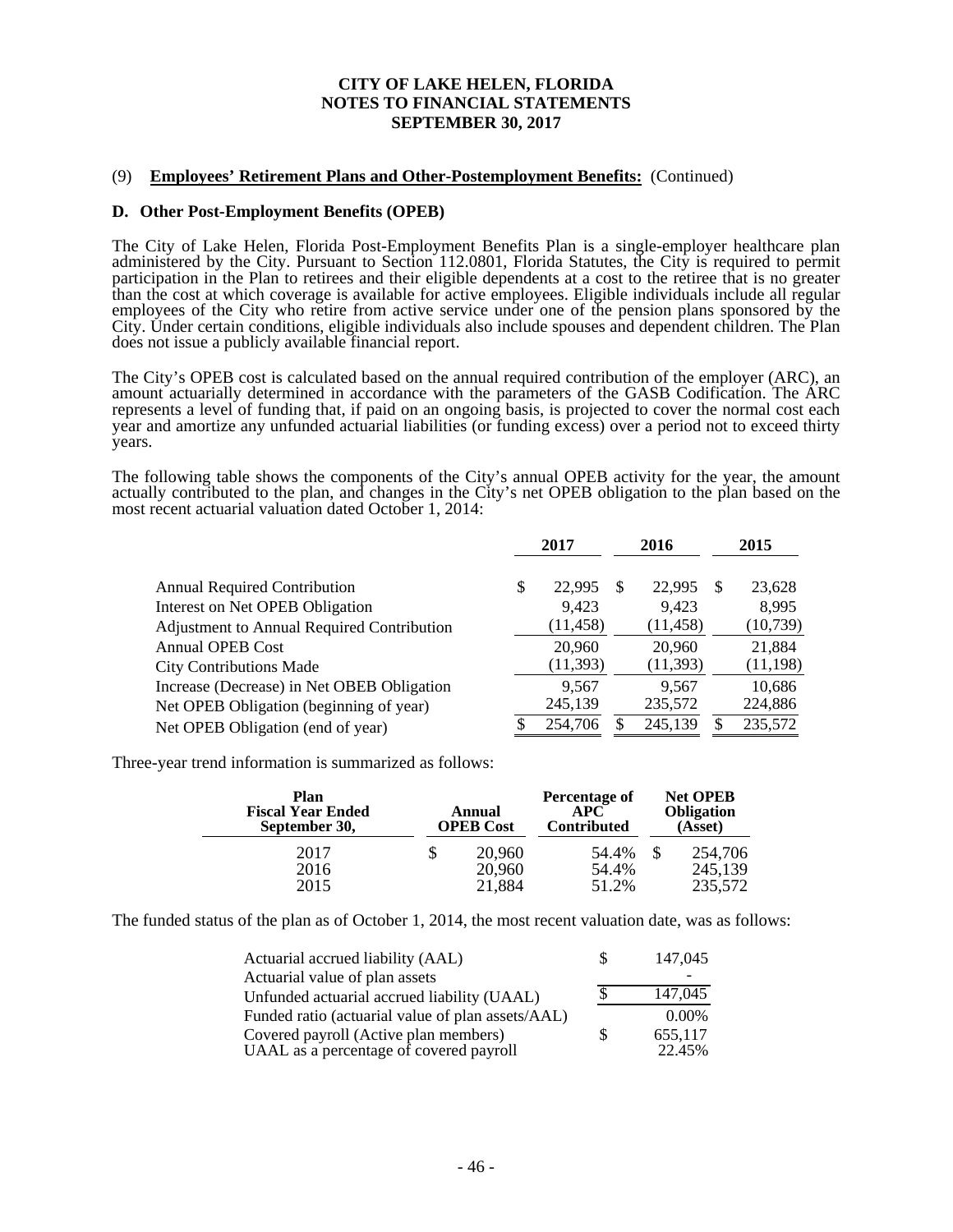#### (9) **Employees' Retirement Plans and Other-Postemployment Benefits:** (Continued)

Actuarial valuations of an ongoing plan involve estimates of the value of reported amounts and assumptions about the probability of occurrence of events far into the future. Examples include assumptions about future employment, mortality, and healthcare cost. Amounts determined regarding the funded status of the plan and the annual required contributions of the City are subject to continual revision as actual results are compared with past expectations and new estimates are made about the future. The calculations are based on the type of benefits provided under the terms of the substantive plan at the time of each valuation and on the pattern of sharing of cost between the City and the plan member at that point. The actuarial method and assumptions used include techniques that are designed to reduce short-term volatility in actuarial accrued liabilities and the actuarial value of assets, consistent with the long-term perspective of the calculations. Significant methods and assumptions were as follows:

| <b>Actuarial Valuation Date</b>          | October 1, 2014              |
|------------------------------------------|------------------------------|
| <b>Actuarial Cost Method</b>             | Aggregate                    |
| <b>Amortization Method</b>               | Level dollar, closed         |
| <b>Remaining Amortization Period</b>     | 30 years                     |
| <b>Actuarial Assumptions:</b>            |                              |
| Investment Rate of Return with Inflation | 4.00%                        |
| <b>Health Care Inflation</b>             | $7.5\%$ in 2015, trending to |
|                                          | 4.5% in 2018                 |

It should be noted that the percent of Annual OPEB Cost contributed is based upon actuarial calculations regarding the City's and State's contribution. The City's contribution is dependent upon the estimated state contributions that are not known and received at the end of the fiscal year. The City has typically used the general fund to liquidate net pension obligations.

Additional trend information related to the retirement plan is presented in the required supplementary information, as listed in the table of contents. The information is presented to enable the reader to assess the progress made by the City retirement plans in accumulating sufficient assets to pay retirement benefits as they become due.

No actuarial accrued liability has been calculated for the Plan as the Plan utilizes the aggregate actuarial cost method.

#### (10) **Risk Management:**

The City is exposed to various risks of loss related to torts; theft of, damage to and destruction of assets; errors and omissions; and natural disasters for which the City carries commercial insurance. Settled claims have not exceeded this commercial coverage in any of the past three fiscal years. There were no significant reductions in coverage from the prior year.

The City is engaged in routine litigation incidental to the conduct of its municipal affairs. In the opinion of the City's legal counsel, no legal proceedings are pending which would have a material adverse effect on the financial position or results of operations of the City.

#### (11) **Contingencies:**

Amounts received or receivable from grantor agencies in current and prior years are subject to audit and adjustment by grantor agencies, principally the federal and state governments. Any disallowed claims, including amounts already collected, may constitute, a liability of the applicable fund(s). The amount, if any, of expenditures which may be disallowed by the grantor cannot be determined at this time although the City expects such amounts, if any, to be immaterial.

The City is involved in various legal proceedings incidental to the conduct of its affairs. It is the City's policy to accrue for amounts related to these legal matters if it is possible that a liability has been incurred and an amount is reasonably estimable. At September 30, 2017, no amounts have been accrued.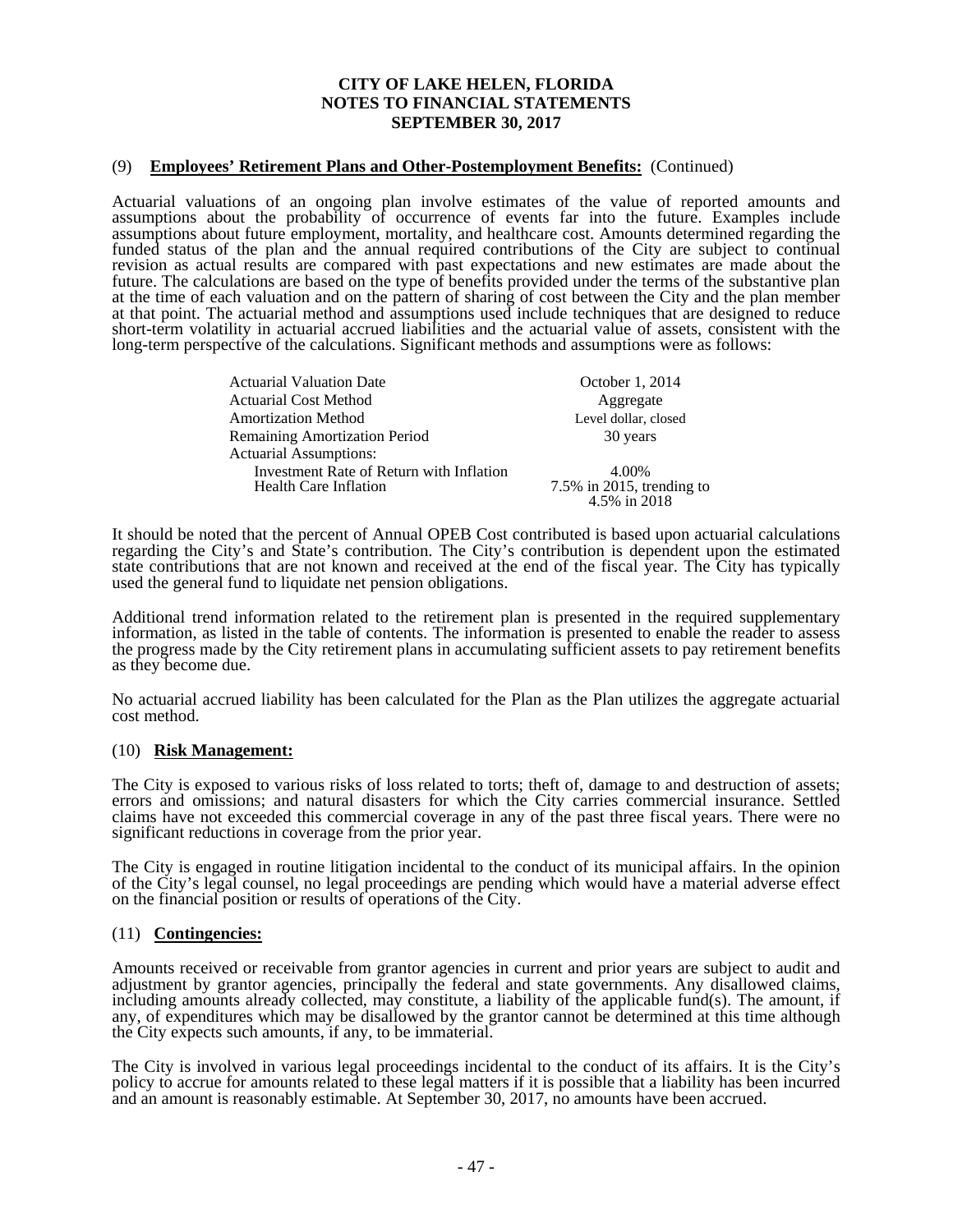## (12) **Commitments:**

In July 2015, the City Commission voted to opt out of the Volusia County Unified Fire District (the Fire District), and approved an interlocal agreement with the County of Volusia (the County) for fire and emergency services. The agreement commenced on October 1, 2015, and currently expires on September 30, 2017. Annual fees to be paid by the City to the County totaled \$220,000 for the year ended September 30, 2017. Annual fees committed for these services for the year ending September 30, 2018 are \$353,782.

In 2016, the City approved the use of Fire Rescue Assessments beginning with fiscal year 2017, and total fire assessments collected for the year ended September 30, 2017 were \$223,053. The agreement was renewed for fiscal year 2018. Annual assessments are to be collected at the following rates for the year ending September 30, 2018: \$186.70 per residential dwelling unit, \$37.76 per vacant lot, and \$0.28 for general parcels. These assessments are expected to total \$354,000 in 2018 to recover approximately \$336,300 of the amounts due to the County (95% of total contract after reduction for EMS services), \$8,800 of allowance for uncollectible amounts, and \$11,716 for tax collector, property appraiser, and related costs.

### (13) **Subsequent Events:**

Subsequent to year-end, the City sold a parcel of land held in the City's governmental activities. The sale proceeds were \$110,000 and were recorded as an other financing source in the General Fund.

### (14) **Recent Accounting Pronouncements:**

The Governmental Accounting Standards Board ("GASB") has issued several pronouncements that have effective dates that may impact future financial statements. Listed below are pronouncements with required implementation dates effective for subsequent fiscal years that have not yet been implemented. Management has not currently determined what, if any, impact implementation of the following will have on the City's financial statements:

- (a) GASB issued Statement No. 75, *Accounting and Financial Reporting for Postemployment Benefits Other Than Pensions*, in June 2015, which establishes standards for recognizing and measuring liabilities, deferred outflows or resources, deferred inflows of resources, and expense/expenditures. GASB 75 seeks to improve accounting and financial reporting by state and local governments for postemployment benefits other than pensions. The provisions in GASB 75 are effective for fiscal years beginning after June 15, 2017.
- (b) GASB issued Statement No. 81, *Irrevocable Split-Interest Agreements*, in March 2016, which requires that a government that receives resources pursuant to an irrevocable split-interest agreement recognize assets, liabilities, and deferred inflows of resources at the inception of the agreement. GASB 81 enhances comparability of financial statements by providing accounting and financial reporting guidance for irrevocable split-interest agreements in which a government is a beneficiary.The provisions in GASB 81 are effective for fiscal years beginning after December 15, 2016.
- (c) GASB issued Statement No. 83, *Certain Asset Retirement Obligations*, in November 2016. GASB 83 addresses accounting and financial reporting for certain asset retirement obligations (AROs), which are legally enforceable liabilities associated with the retirement of a tangible capital asset. The provisions in GASB 81 are effective for periods beginning after June 15, 2018.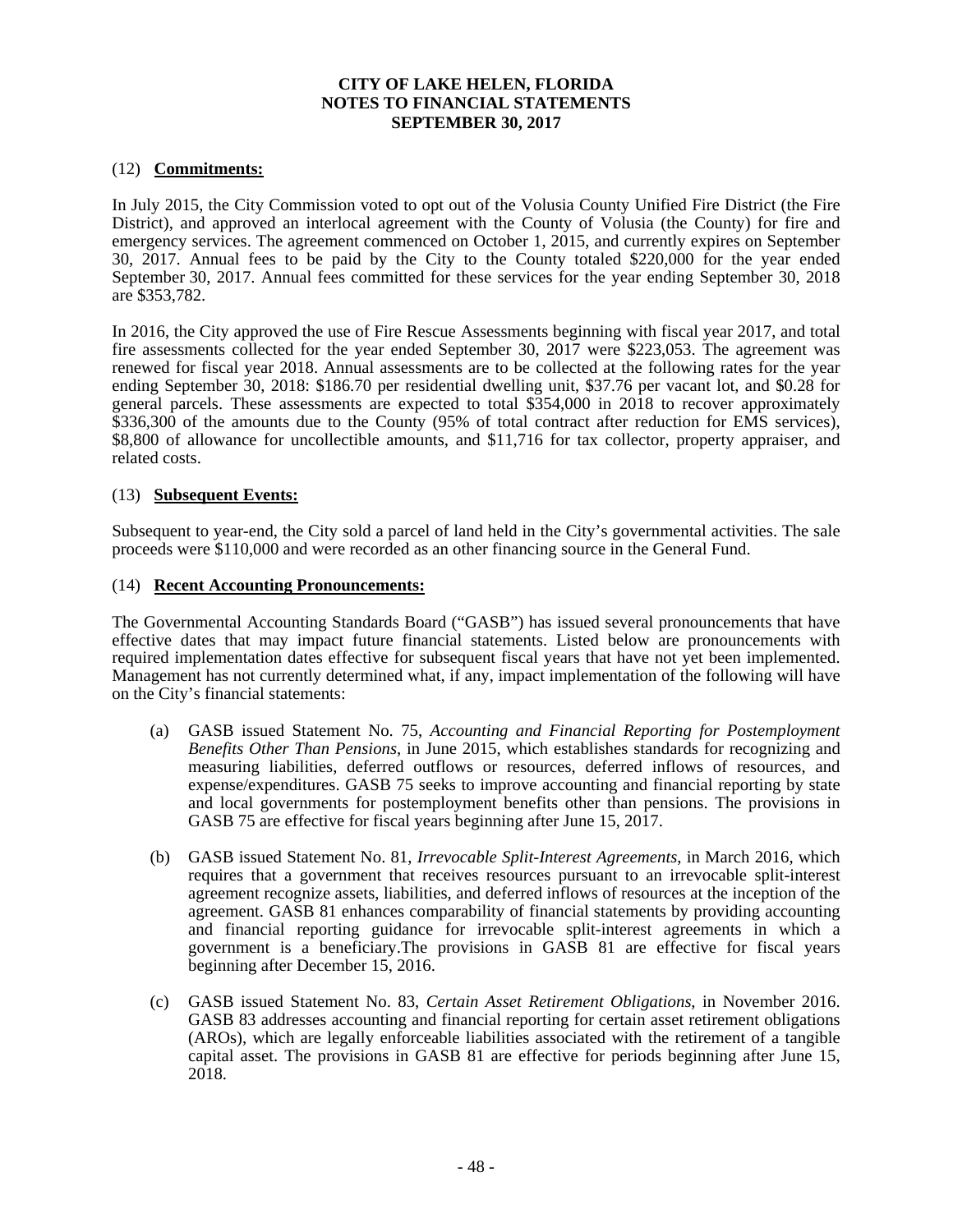#### (14) **Recent Accounting Pronouncements:** (Continued)

- (d) GASB issued Statement No. 84, *Fiduciary Activities*, in January 2017. GASB 84 improves guidance regarding the identification and reporting of fiduciary activities. The provisions in GASB 84 are effective for periods beginning after December 15, 2018.
- (e) GASB issued Statement No. 85, *Omnibus 2017*, in March 2017. GASB 85 improves guidance addressing several different accounting and financial reporting issues identified during the implementation and application of certain GASB pronouncements. The provisions in GASB 85 are effective for periods beginning after June 15, 2017.
- (f) GASB issued Statement No. 86, *Certain Debt Extinguishment Issues*, in May 2017. GASB 86 improves consistency in accounting and financial reporting for in-substance defeasance of debt by providing guidance for transactions in which cash and other monetary assets acquired with only existing resources. The provisions in GASB 86 are effective for periods beginning after June 15, 2017.
- (g) GASB issued Statement No. 87, *Leases*, in June 2017. GASB 87 aims to better meet the information needs of financial statement users by improving accounting and financial reporting for leases by governments. The provisions in GASB 87 are effective for periods beginning after December 15. 2019.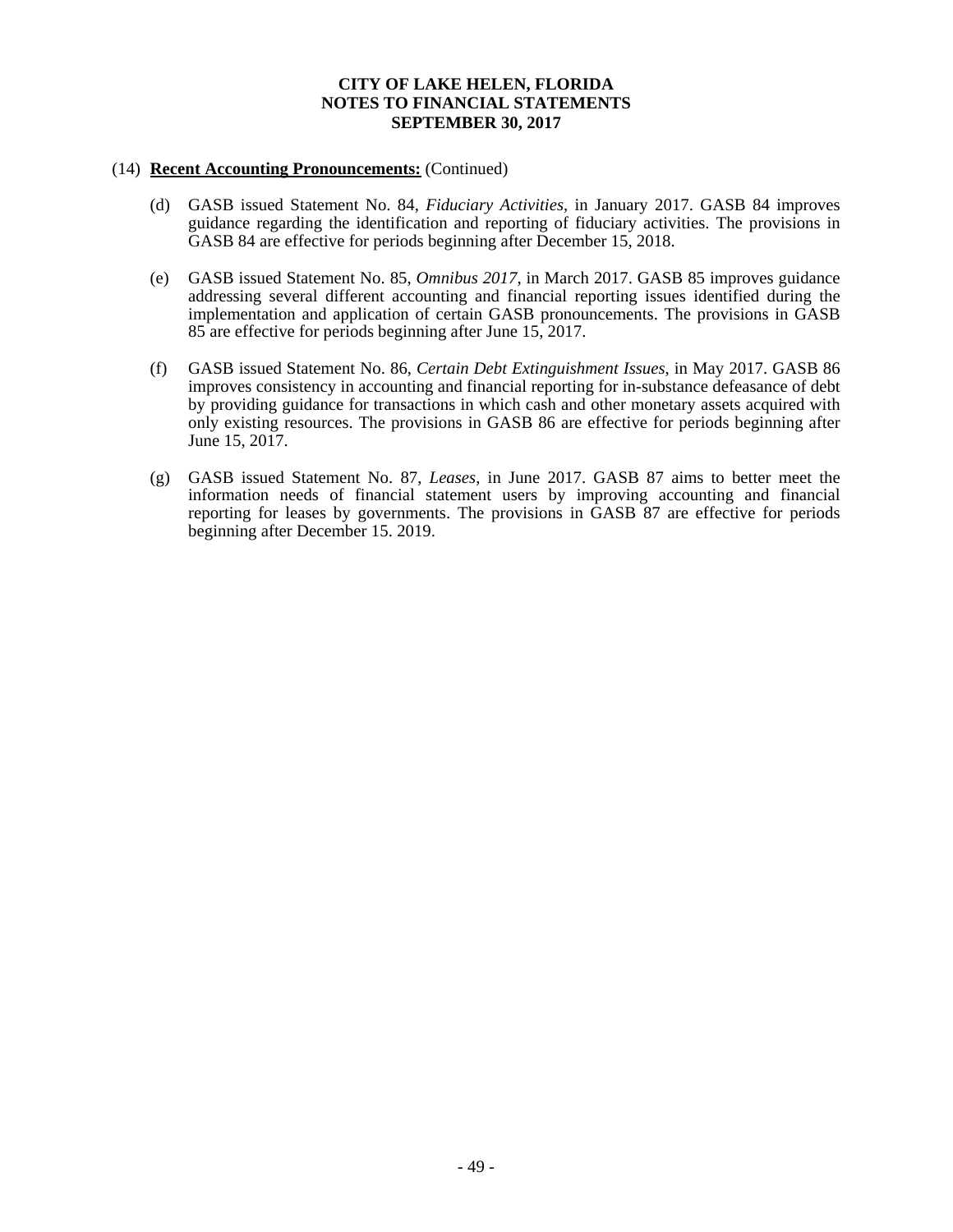### **CITY OF LAKE HELEN, FLORIDA REQUIRED SUPPLEMENTARY INFORMATION SCHEDULE OF FUNDING PROGRESS - OPEB SEPTEMBER 30, 2017**

| <b>Other Post Employment Benefit Plan</b> |                          |                          |                |                       |                       |                                   |  |  |
|-------------------------------------------|--------------------------|--------------------------|----------------|-----------------------|-----------------------|-----------------------------------|--|--|
|                                           |                          |                          | Unfunded or    |                       |                       | Unfunded or                       |  |  |
| <b>Actuarial</b>                          | <b>Actuarial</b>         | Actuarial                | (Assets in     |                       |                       | (Assets in Excess of)             |  |  |
| <b>Valuation</b>                          | Value of                 | <b>Accrued Liability</b> | Excess of)     | <b>Funded</b>         | Covered               | <b>AAL</b> as a Percentage        |  |  |
| Date                                      | <b>Assets</b><br>(a)     | (AAL)--Entry Age<br>(b)  | AAL<br>$(b-a)$ | <b>Ratio</b><br>(a/b) | <b>Pavroll</b><br>(c) | of Covered Payroll<br>$((b-a)/c)$ |  |  |
|                                           |                          |                          |                |                       |                       |                                   |  |  |
| 10/1/2014                                 | \$-                      | \$147,045                | \$147,045      | $0.00\%$              | \$655,117             | 22.45%                            |  |  |
| 10/1/2013                                 |                          | 232.112                  | 232,112        | $0.00\%$              | 878.128               | 26.43%                            |  |  |
| 10/1/2012                                 | N/A                      | N/A                      | N/A            | N/A                   | N/A                   | N/A                               |  |  |
| 10/1/2011                                 | N/A                      | N/A                      | N/A            | N/A                   | N/A                   | N/A                               |  |  |
| 10/1/2010                                 | N/A                      | N/A                      | N/A            | N/A                   | N/A                   | N/A                               |  |  |
| 10/1/2009                                 | $\overline{\phantom{a}}$ | 237,000                  | 237,000        | $0.00\%$              | 727,000               | 32.60%                            |  |  |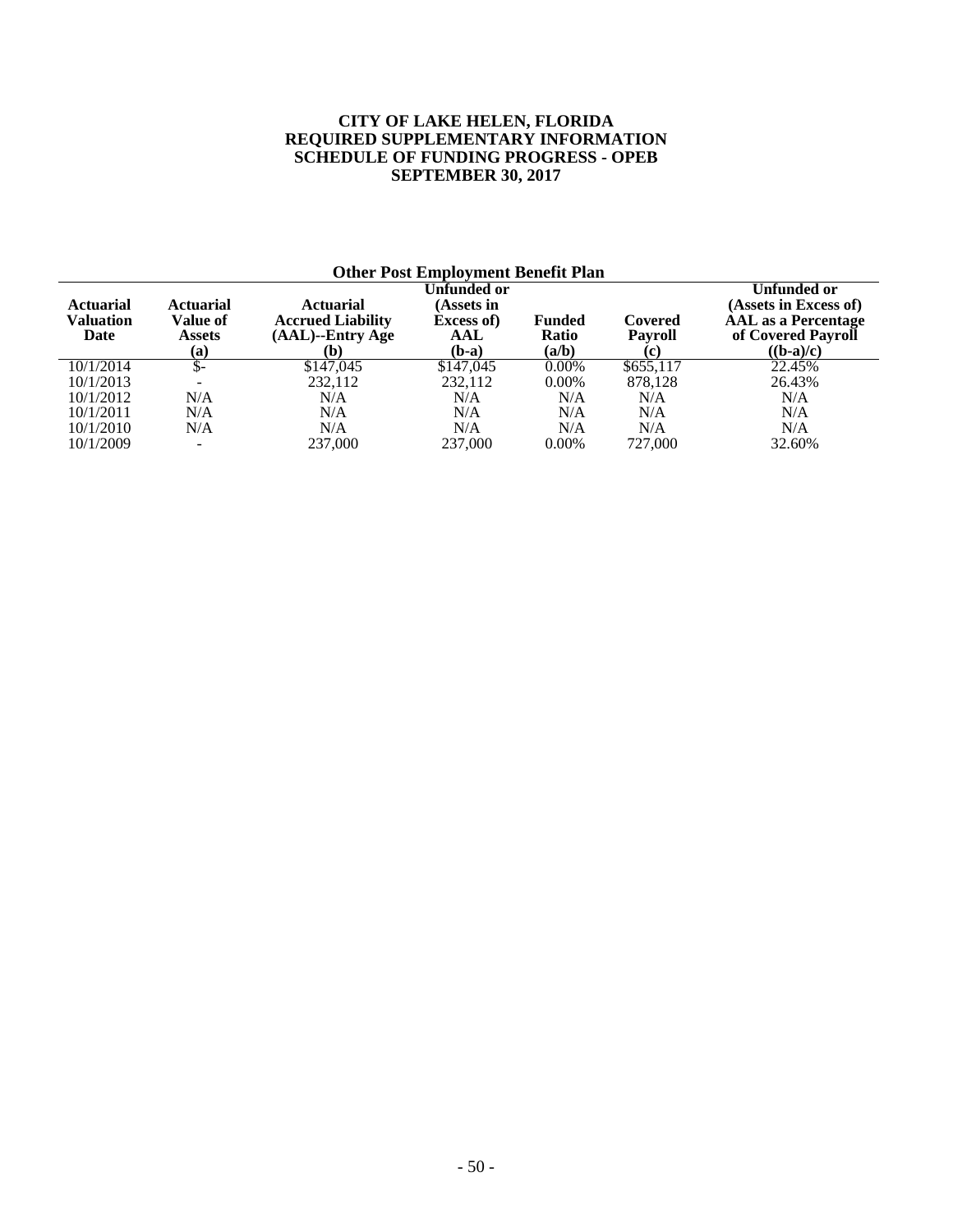## **CITY OF LAKE HELEN, FLORIDA REQUIRED SUPPLEMENTARY INFORMATION SCHEDULE OF EMPLOYER CONTRIBUTIONS - OPEB SEPTEMBER 30, 2017**

| <b>Other Post-Employment Benefit Plan</b> |    |                        |              |        |                   |  |  |  |  |
|-------------------------------------------|----|------------------------|--------------|--------|-------------------|--|--|--|--|
| <b>Year Ended</b>                         |    | <b>Annual Required</b> |              | City   | <b>Percentage</b> |  |  |  |  |
| September 30                              |    | Contribution           | Contribution |        | Contribution      |  |  |  |  |
| 2017                                      | \$ | 22,995                 | \$           | 11,393 | 49.55             |  |  |  |  |
| 2016                                      |    | 22,995                 |              | 11,393 | 49.55             |  |  |  |  |
| 2015                                      |    | 23,628                 |              | 11,198 | 47.39             |  |  |  |  |
| 2014                                      |    | 51,915                 |              | 10,070 | 19.40             |  |  |  |  |
| 2013                                      |    | 56,000                 |              | 7,000  | 12.50             |  |  |  |  |
| 2012                                      |    | 56,000                 |              | 7,000  | 12.50             |  |  |  |  |
| 2011                                      |    | 54,000                 |              | 7,000  | 12.96             |  |  |  |  |
| 2010                                      |    | 47,000                 |              | 6,000  | 12.77             |  |  |  |  |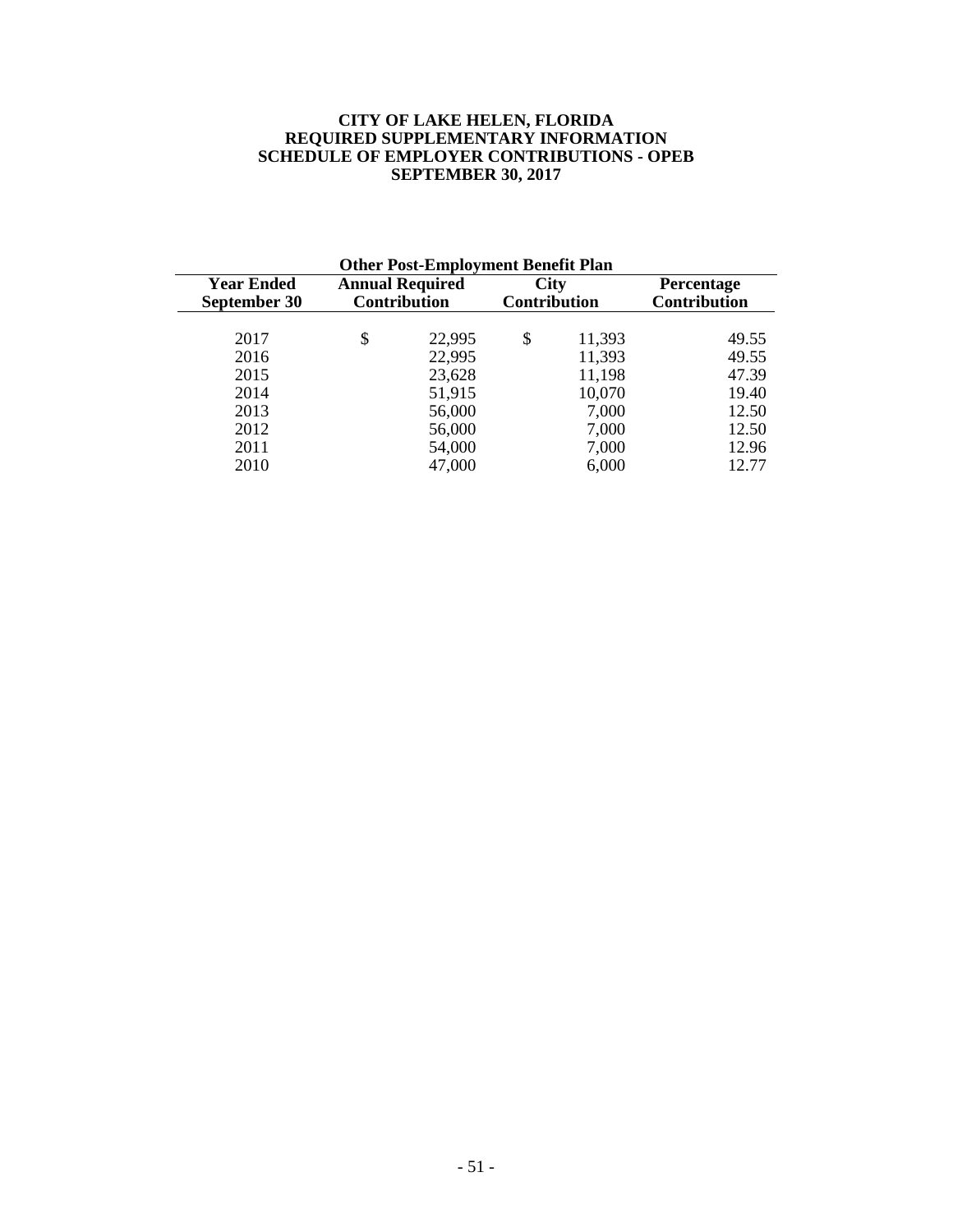### **CITY OF LAKE HELEN, FLORIDA REQUIRED SUPPLEMENTARY INFORMATION SCHEDULE OF CHANGES IN NET PENSION LIABILITY AND RELATED RATIOS MUNICIPAL POLICE OFFICERS' RETIREMENT TRUST FUND SEPTEMBER 30, 2017**

| For the year ended September 30,                                              |    | 2017      |               | 2016       |               | 2015         |
|-------------------------------------------------------------------------------|----|-----------|---------------|------------|---------------|--------------|
| <b>Total Pension Liability</b>                                                |    |           |               |            |               |              |
| Service cost                                                                  | \$ | 27,860    | $\mathcal{S}$ | 25,732     | \$            | 23,991       |
| Interest                                                                      |    | 66,835    |               | 55,997     |               | 51,961       |
| Differences between expected/actual experience                                |    | (20, 254) |               | 109,621    |               | (2,118)      |
| Benefit payments                                                              |    | (42, 112) |               | (31, 754)  |               | (10,022)     |
| Assumption changes                                                            |    | 35,664    |               |            |               |              |
| Net change in total pension liability                                         |    | 67,993    |               | 159,596    |               | 63,812       |
| Total pension liability – beginning                                           |    | 947,671   |               | 788,075    |               | 724,263      |
| Total pension liability – ending (a)                                          | \$ | 1,015,664 | \$            | 947,671    | \$            | 788,075      |
| <b>Total Fiduciary Net Position</b>                                           |    |           |               |            |               |              |
| Contributions - employer/state                                                | \$ | 21,127    | \$            | 31,182     | \$            | 14,745       |
| Change in excess state money                                                  |    |           |               | 148,696    |               |              |
| Contributions – employee                                                      |    | 1,338     |               | 1,194      |               | 1,562        |
| Net investment income                                                         |    | 154,813   |               | 89,248     |               | 350          |
| Benefit payments                                                              |    | (42, 112) |               | (31, 754)  |               | (10,022)     |
| Administrative expense                                                        |    | (6,757)   |               | (8, 431)   |               | (7, 315)     |
| Net change in plan fiduciary net position                                     |    | 128,409   |               | 230,135    |               | (1,380)      |
| Plan fiduciary net position - beginning                                       |    | 1,176,260 |               | 946,125    |               | 947,505      |
| Plan fiduciary net position $-$ ending (b)                                    | \$ | 1,304,669 | \$            | 1,176,260  | \$            | 946,125      |
| Net pension liability (asset) – ending (a) - (b)                              | \$ | (289,005) | \$            | (228, 589) | \$            | (158,050)    |
| Plan fiduciary net position as a percentage of the total<br>pension liability |    | 128.45%   |               | 124.12%    |               | 120.06%      |
| Covered payroll<br>Net pension liability (asset) as a percentage of covered   | \$ | 124,155   | $\mathcal{S}$ | 119,879    | $\mathcal{S}$ | 119,534      |
| payroll                                                                       |    | (232.78%) |               | (190.68%)  |               | $(132.22\%)$ |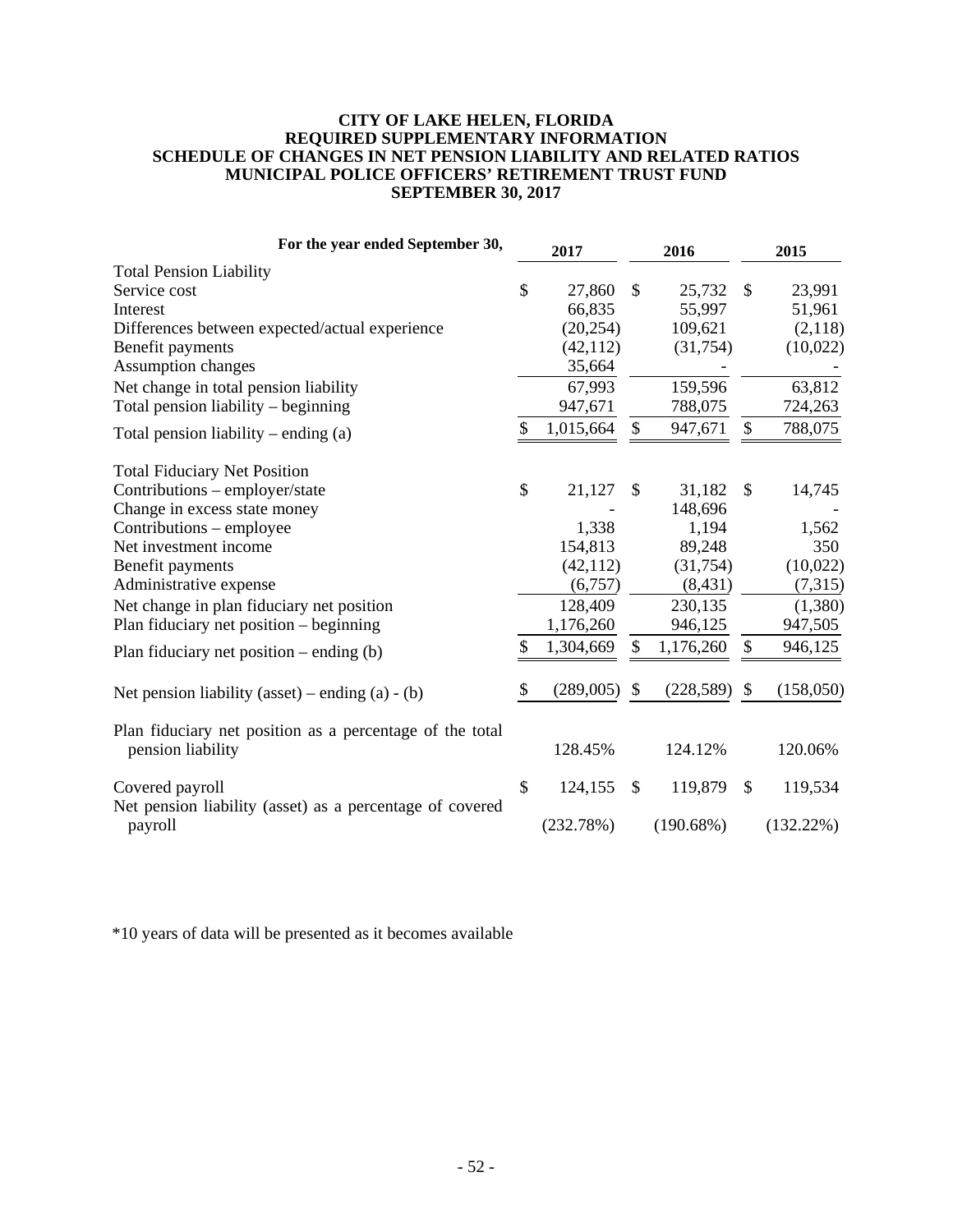#### **CITY OF LAKE HELEN, FLORIDA REQUIRED SUPPLEMENTARY INFORMATION SCHEDULE OF CONTRIBUTIONS MUNICIPAL POLICE OFFICERS' RETIREMENT TRUST FUND SEPTEMBER 30, 2017**

| <b>Fiscal Year</b> | <b>Actuarially</b><br><b>Determined</b><br><b>Contribution</b><br>(ADC) |    | <b>Contribution</b><br><b>Excess</b><br><b>ADC</b><br>(Deficiency) |    | <b>Contributions</b><br>in Relation to |    | Covered<br><b>Payroll</b> |         | <b>Contributions</b><br>as Percentage<br>of Employee<br><b>Payroll</b> |
|--------------------|-------------------------------------------------------------------------|----|--------------------------------------------------------------------|----|----------------------------------------|----|---------------------------|---------|------------------------------------------------------------------------|
|                    |                                                                         |    |                                                                    |    |                                        |    |                           |         |                                                                        |
| 2017               | \$<br>31,251                                                            | \$ | 21,127                                                             | \$ | (10, 124)                              | \$ | 124,155                   | 17.02%  |                                                                        |
| 2016               | 27.469                                                                  |    | 179,878                                                            |    | 152.409                                |    | 119,879                   | 150.05% |                                                                        |
| 2015               | 7,203                                                                   |    | 14,745                                                             |    | 7,542                                  |    | 119,534                   | 12.34%  |                                                                        |
| 2014               | 24,900                                                                  |    | 6.873                                                              |    | (18,027)                               |    | 157.302                   | 4.37%   |                                                                        |
| 2013               | 23.542                                                                  |    | 22,356                                                             |    | (1.186)                                |    | 160.017                   | 13.97%  |                                                                        |
| 2012               | 38,115                                                                  |    | 45.814                                                             |    | 7.699                                  |    | *                         | *       |                                                                        |
| 2011               | 37.117                                                                  |    | 52,690                                                             |    | 15.573                                 |    | 150,291                   | 35.06%  |                                                                        |
| 2010               | 52.945                                                                  |    | 54.737                                                             |    | 1.792                                  |    | 142,978                   | 38.28%  |                                                                        |
| 2009               | 48,297                                                                  |    | 48,359                                                             |    | 62                                     |    | 193,463                   | 25.00%  |                                                                        |
| 2008               | 65,914                                                                  |    | 73,350                                                             |    | 7,436                                  |    | $\ast$                    | *       |                                                                        |

*\*Information not available for selected years* 

Notes to Schedule:

Valuation Date: 10/01/2016

Actuarially determined contribution rates are calculated as of October 1, one year prior to the end of the fiscal year in which contributions are reported.

Methods and assumptions used to determine contribution rates:

| Funding Method:                       | Current: Aggregate Method (Level Dollar)                                                                                 |
|---------------------------------------|--------------------------------------------------------------------------------------------------------------------------|
| <b>Amortization Method</b>            | Level Dollar                                                                                                             |
| <b>Remaining Amortization Period:</b> | 30 years                                                                                                                 |
| <b>Asset Valuation Method:</b>        | Market value                                                                                                             |
| Inflation:                            | $2.92\%$ per year.                                                                                                       |
| Salary Increases:                     | $4.0\%$ per year.                                                                                                        |
| Interest Rate:                        | 7.0% per year, compounded annually, net of investment-related expenses.                                                  |
| Payroll Growth:                       | None.                                                                                                                    |
| Retirement Age:                       | Assumed retirement at normal retirement age.                                                                             |
| <b>Termination Rates:</b>             | None assumed.                                                                                                            |
| <b>Disability Rates</b>               | None assumed.                                                                                                            |
| Mortality:                            | Sex-distinct rates, RP-2000 Combined Mortality Table, with full generational<br>improvements in mortality using Scale BB |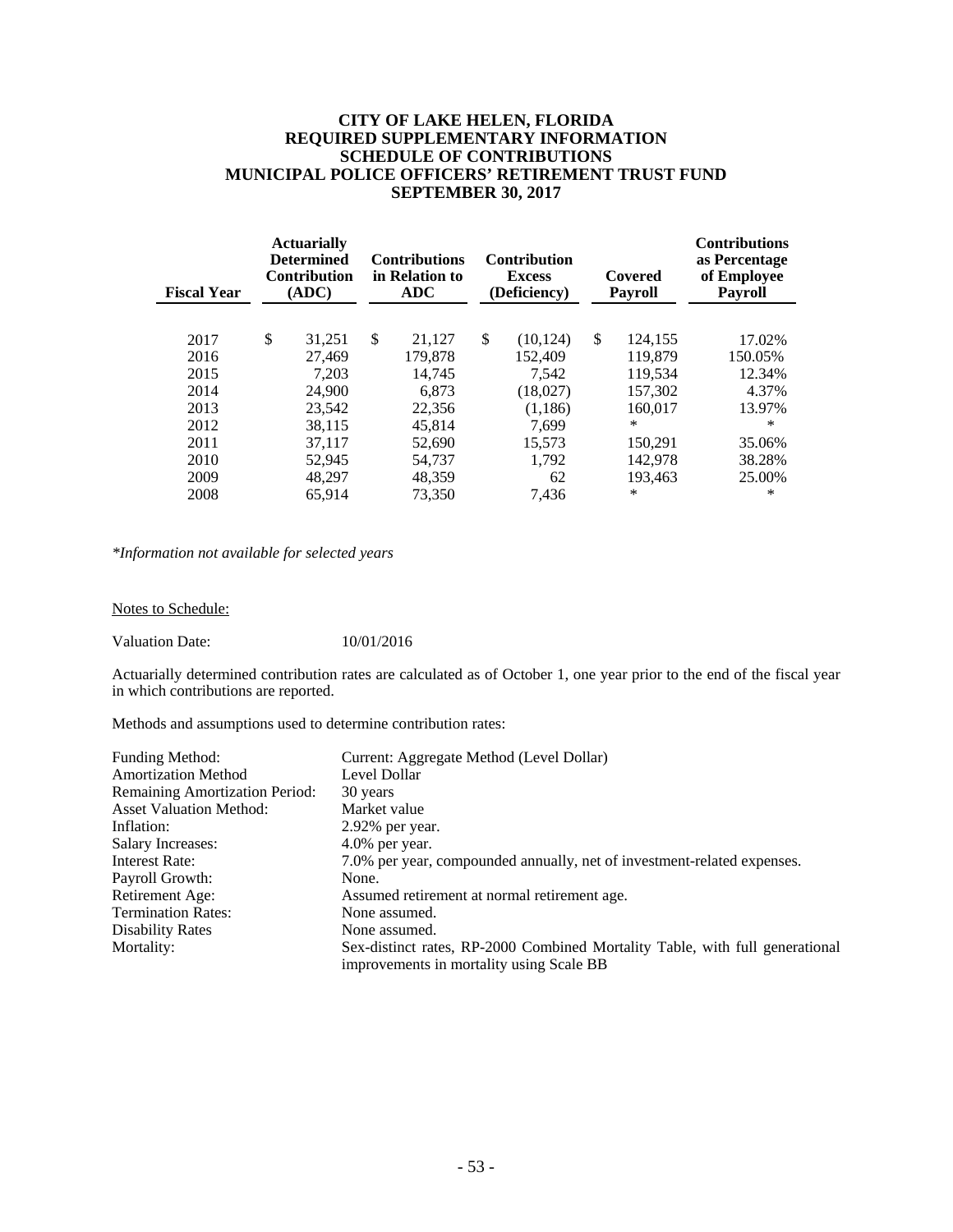### **CITY OF LAKE HELEN, FLORIDA REQUIRED SUPPLEMENTARY INFORMATION SCHEDULE OF INVESTMENT RETURNS MUNICIPAL POLICE OFFICERS' RETIREMENT TRUST FUND SEPTEMBER 30, 2017**

| For the Year Ended September 30 | <b>Annual</b><br><b>Money-</b><br>Weighted<br>Rate of<br>Return |
|---------------------------------|-----------------------------------------------------------------|
|                                 |                                                                 |
| 2017                            | 12.48%                                                          |
| 2016                            | 8.14%                                                           |
| 2015                            | $-0.03%$                                                        |
| 2014                            | 8.60%                                                           |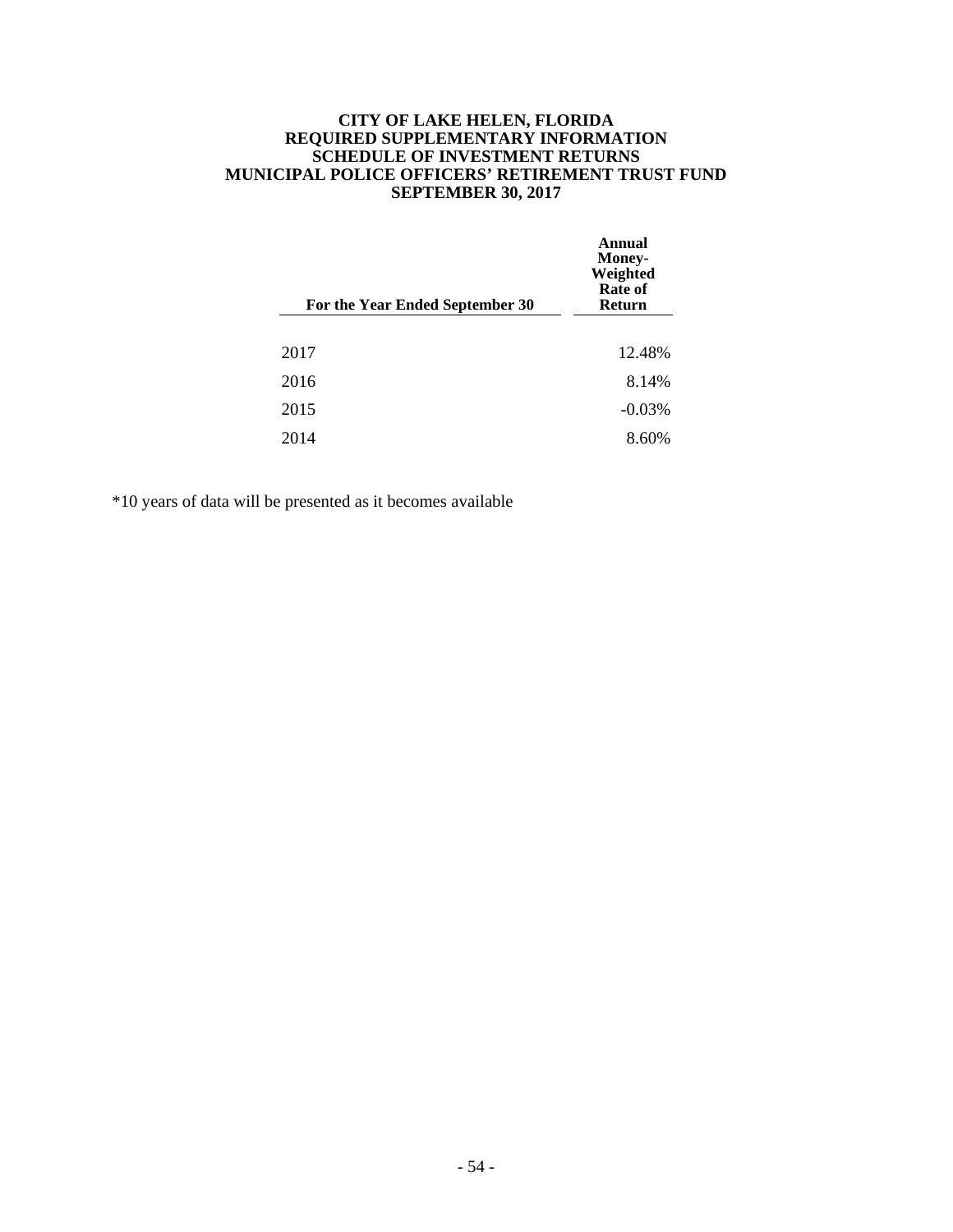### **CITY OF LAKE HELEN, FLORIDA REQUIRED SUPPLEMENTARY INFORMATION SCHEDULE OF PROPORTIONATE SHARE OF NET PENSION LIABILITY – FRS/HIS SEPTEMBER 30, 2017**

|                                                                    | 2017 |              | 2016 |              | 2015 |               |     | 2014         |
|--------------------------------------------------------------------|------|--------------|------|--------------|------|---------------|-----|--------------|
| <b>Florida Retirement System (FRS)</b>                             |      |              |      |              |      |               |     |              |
| Proportion of the net pension liability (NPL)                      |      | 0.001879676% |      | 0.001907692% |      | 0.001662429%  |     | 0.002001152% |
| Proportionate share of the NPL                                     | \$   | 555,996      | \$   | 481,694      | \$   | 214,725       | \$  | 122,100      |
| Covered payroll                                                    |      | 589,518      |      | 555,746      |      | 508,097       |     | 609,282      |
| Proportionate share of the NPL as percentage of<br>covered payroll |      | 94.31%       |      | 86.67%       |      | 42.26%        |     | 20.04%       |
| Plan fiduciary net position as a percentage of the NPL             |      | 83.89%       |      | 84.88%       |      | 92.00%        |     | 96.09%       |
| <b>Health Insurance Subsidy Program (HIS)</b>                      |      |              |      |              |      |               |     |              |
| Proportion of the net pension liability (NPL)                      |      | 0.001787584% |      | 0.001737530% |      | 0.001657310\% |     | 0.002175855% |
| Proportionate share of the NPL                                     | \$   | 191,137      | \$   | 202,502      | \$   | 169,020       | \$. | 203,448      |
| Covered payroll                                                    |      | 589,518      |      | 555,746      |      | 508,097       |     | 609,282      |
| Proportionate share of the NPL as percentage of<br>covered payroll |      | 32.42%       |      | 36.44%       |      | 33.27%        |     | 33.39 %      |
| Plan fiduciary net position as a percentage of the NPL             |      | 1.64%        |      | 0.97%        |      | 0.50%         |     | 0.99%        |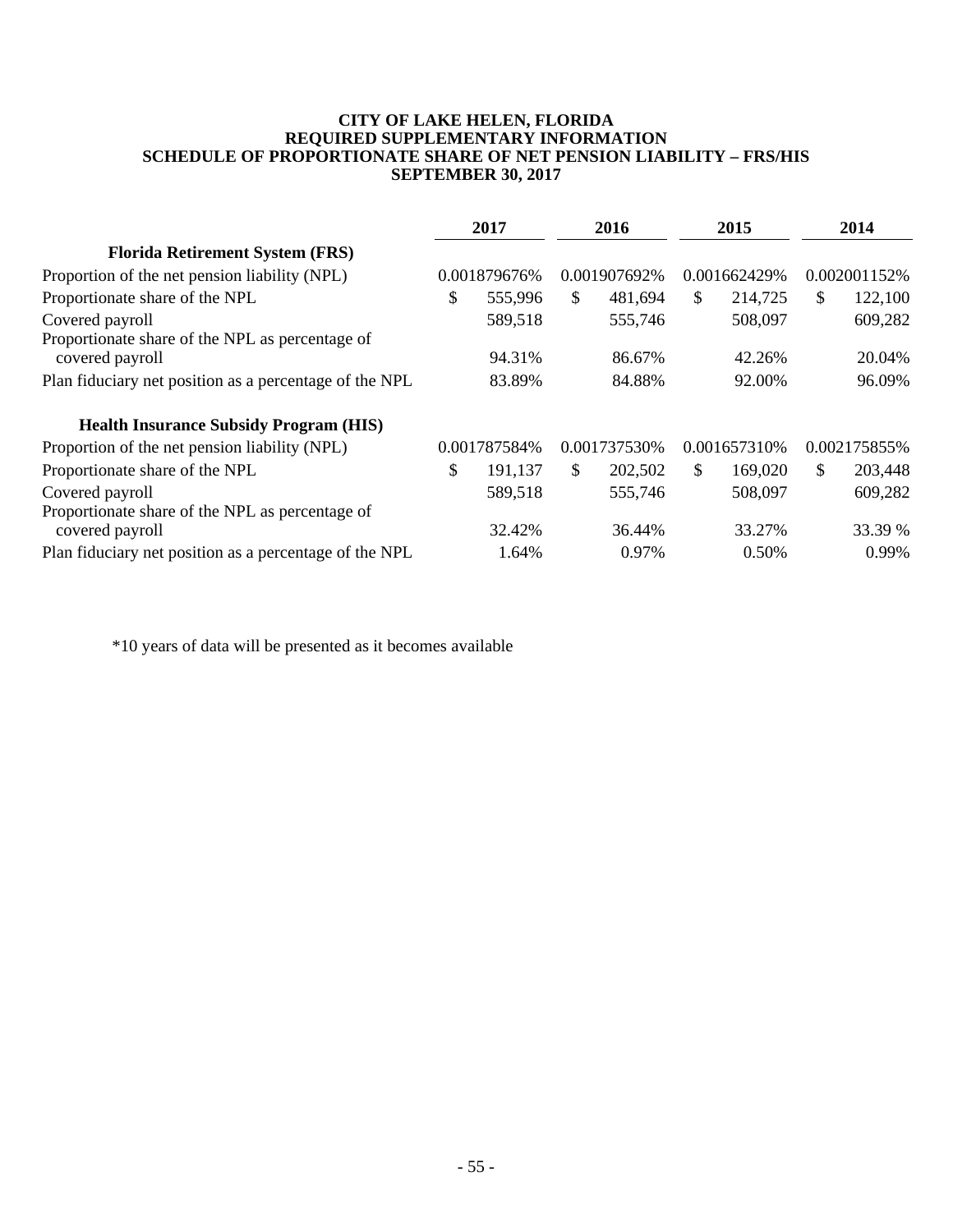## **CITY OF LAKE HELEN, FLORIDA REQUIRED SUPPLEMENTARY INFORMATION SCHEDULE OF CONTRIBUTIONS – FRS/HIS SEPTEMBER 30, 2017**

| For the Plan Year ended June 30,                                  | 2017                   |               | 2016             |          | 2015             | 2014          |                  |
|-------------------------------------------------------------------|------------------------|---------------|------------------|----------|------------------|---------------|------------------|
| <b>Florida Retirement System (FRS)</b>                            |                        |               |                  |          |                  |               |                  |
| Contractually required contribution                               | \$<br>53,896 \$        |               | 53,144           | -S       | 47,227           | <sup>\$</sup> | 52,288           |
| Contributions in relation to contractually required contribution  | 53,896                 |               | 53,144           |          | 47,227           |               | 52,288           |
| Contribution deficiency (excess)                                  |                        | \$            |                  |          |                  |               |                  |
| Covered payroll<br>Contributions as percentage of covered payroll | \$<br>589,518<br>9.14% | <sup>\$</sup> | 555,746<br>9.56% | <b>S</b> | 508,097<br>9.29% | -S            | 609,282<br>8.58% |
| <b>Health Insurance Subsidy Program (HIS)</b>                     |                        |               |                  |          |                  |               |                  |
| Contractually required contribution                               | \$<br>$9,786$ \$       |               | 9,225            | -\$      | $6,402$ \$       |               | 7,311            |
| Contributions in relation to contractually required contribution  | 9,786                  |               | 9,225            |          | 6,402            |               | 7,311            |
| Contribution deficiency (excess)                                  | \$                     | \$            |                  | \$       |                  |               |                  |
| Covered payroll                                                   | \$<br>589,518          | <sup>\$</sup> | 555,746          | <b>S</b> | 508,097          | \$.           | 609,282          |
| Contributions as percentage of covered payroll                    | 1.66%                  |               | 1.66%            |          | 1.26%            |               | 1.20%            |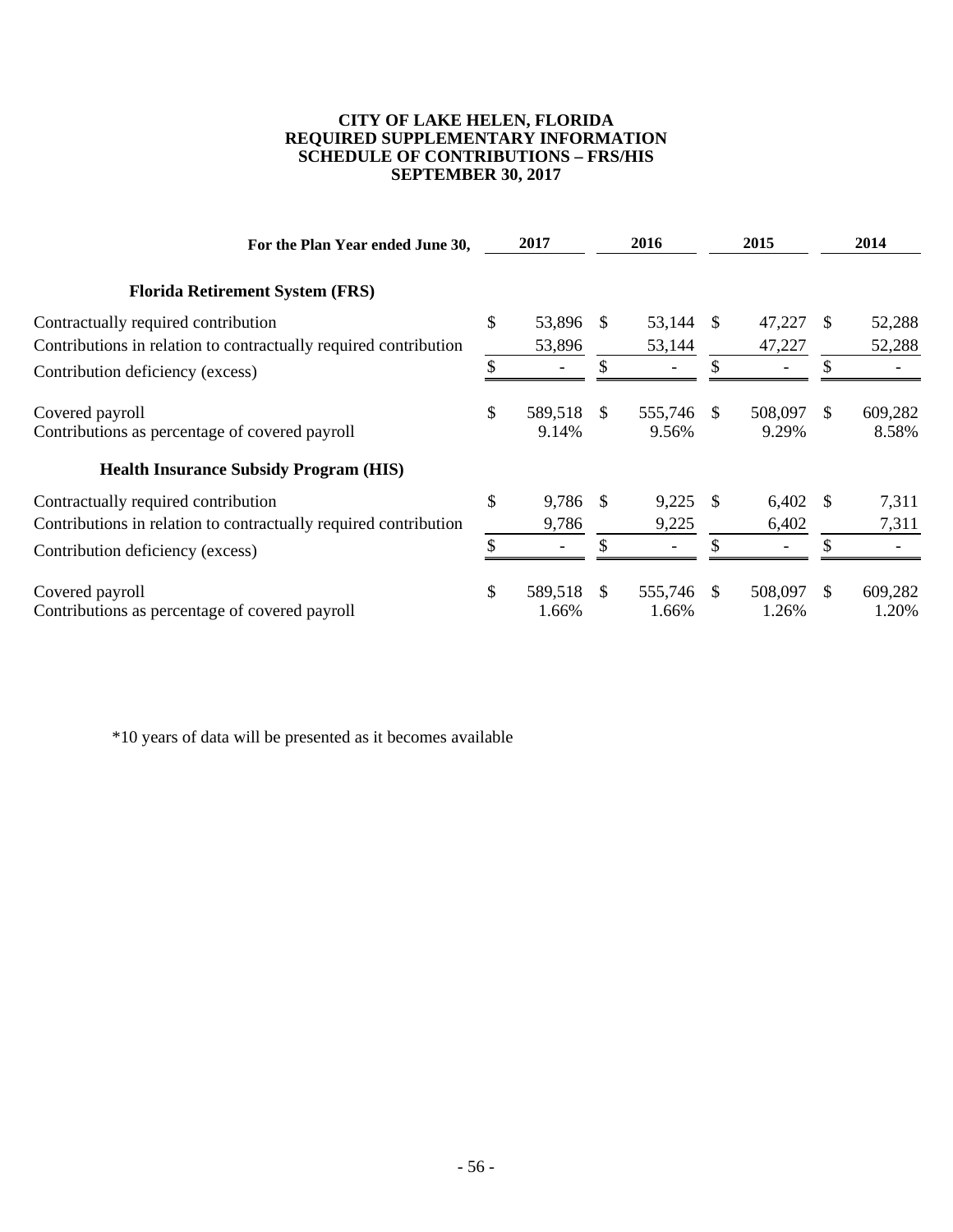

#### **INDEPENDENT AUDITORS' REPORT ON INTERNAL CONTROL OVER FINANCIAL REPORTING AND ON COMPLIANCE AND OTHER MATTERS BASED ON AN AUDIT OF FINANCIAL STATEMENTS PERFORMED IN ACCORDANCE WITH** *GOVERNMENT AUDITING STANDARDS*

To the Honorable Mayor, City Commission, and City Administrator, City of Lake Helen, Florida:

We have audited, in accordance with auditing standards generally accepted in the United States of America and the standards applicable to the financial audits contained in *Government Auditing Standards* issued by the Comptroller General of the United States, the financial statements of the governmental activities, the business-type activities, each major fund, and the aggregate remaining fund information of the City of Lake Helen, Florida, (the City) as of and for the year ended September 30, 2017, and the related notes to the financial statements, which collectively comprise the City's basic financial statements, and have issued our report thereon dated April 2, 2018.

#### *Internal Control over Financial Reporting*

In planning and performing our audit, we considered the City's internal control over financial reporting (internal control) to determine the audit procedures that are appropriate in the circumstances for the purpose of expressing our opinions on the financial statements, but not for the purpose of expressing an opinion on the effectiveness of the City's internal control. Accordingly, we do not express an opinion on the effectiveness of the City's internal control.

Our consideration of internal control over financial reporting was for the limited purpose described in the first paragraph of this section and was not designed to identify all deficiencies in internal control over financial reporting that might be material weaknesses or significant deficiencies and therefore, material weaknesses or significant deficiencies may exist that were not identified. However, as described below, we identified a certain deficiency in internal control that we consider to be a material weakness.

A *deficiency in internal control* exists when the design or operation of a control does not allow management or employees in the normal course of performing their assigned functions, to prevent, or detect and correct misstatements on a timely basis. A *material weakness* is a deficiency, or a combination of deficiencies, in internal control, such that there is a reasonable possibility that a material misstatement of the entity's financial statements will not be prevented, or detected and corrected on a timely basis. We consider the deficiency identified below to be a material weakness:

#### **2017-001 – Reconciliation of Account Balances**

Various audit adjustments were required to correct account balances due to misclassifications in the original posting, reversal of prior year entries, or missing current-year accruals. The City's controls should include periodic reconciliations of significant account balances, including full accrual-based reconciliations at fiscal-year end to ensure all amounts have been appropriately recorded and budgeted for. We recommend the City increase its review of such transactions, including a review for proper cutoff at the fiscal year-end, to help ensure completeness and accuracy of all financial reporting.

| 121 Executive Circle         | 133 East Indiana Avenue | 5931 NW 1st Place          | 2477 Tim Gamble Place, Suite 200 |
|------------------------------|-------------------------|----------------------------|----------------------------------|
| Daytona Beach, FL 32114-1180 | DeLand, FL 32724-4329   | Gainesville, FL 32607-2063 | Tallahassee, FL 32308-4386       |
| Telephone: 386-257-4100      | Telephone: 386-738-3300 | Telephone: 352-378-1331    | Telephone: 850-386-6184          |

Website: www.jmco.com | Email: info@jmco.com | Member of AGN International with offices in principal cities worldwide

- 57 -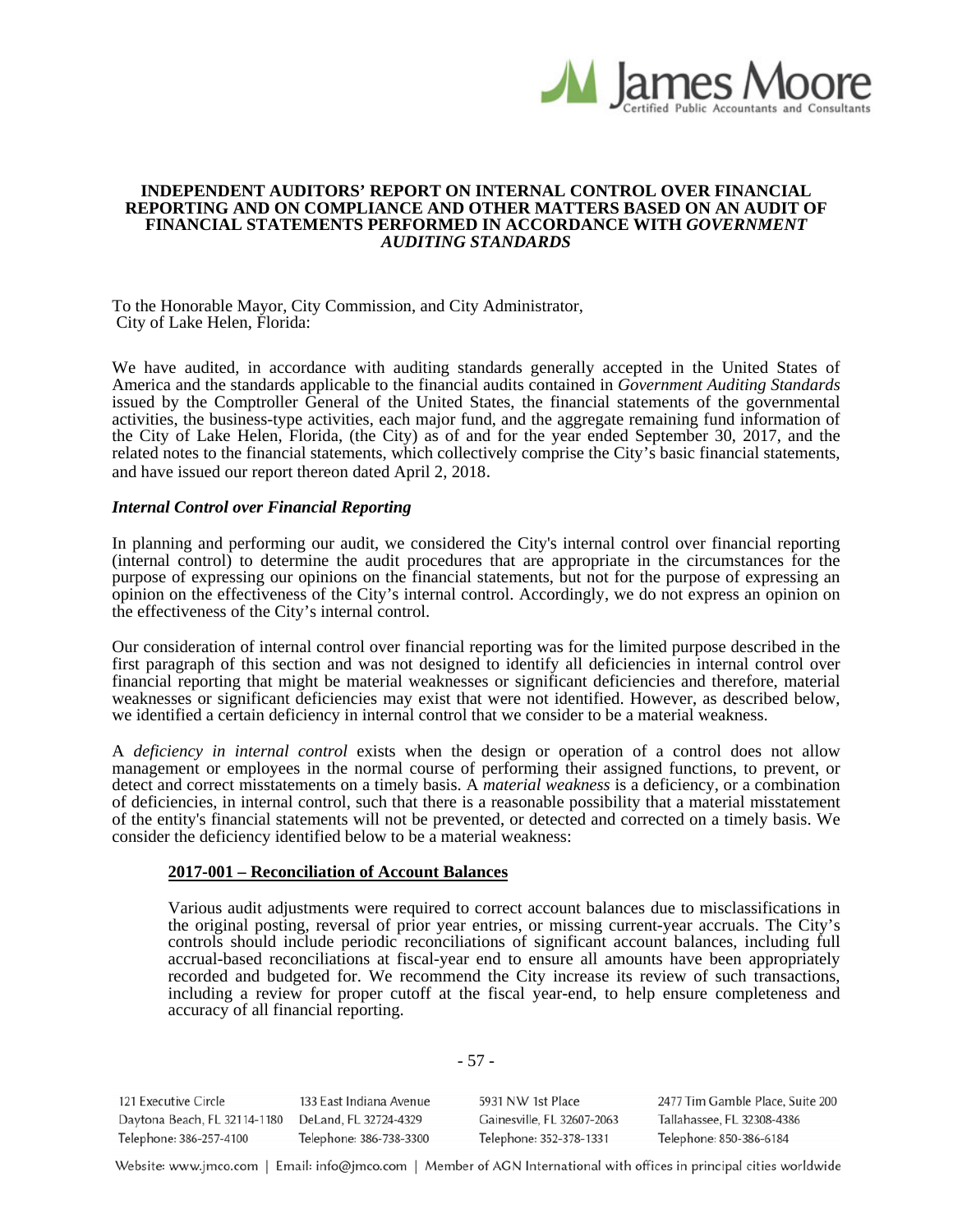A *significant deficiency* is a deficiency, or a combination of deficiencies, in internal control that is less severe than a material weakness, yet important enough to merit attention by those charged with governance. We consider the deficiency identified below to be a significant deficiency:

### **2017-002 – Journal Entries Segregation of Duties (Repeat Comment)**

We noted the Finance Manager to be responsible for all aspects of journal entries, including the preparation, approval, and posting of journal entries. While this is not uncommon for an entity of the City's size, this presents a greater risk due to the lack of segregation of duties. We recommend the City consider opportunities to achieve a greater level of segregation of duties over the journal entry process, potentially by further involving a second individual, such as the Finance Assistant, in the process.

### **2017-003 – Accounting System (Partial Repeat Comment)**

In obtaining an understanding of the City's controls over information technology and its accounting system, we noted the City uses the QuickBooks accounting software as a part of obtaining an understanding of internal controls. While this software is very user-friendly and a well-established program, the complexity of the City's operations exceeds the capability of certain functions within QuickBooks. We recommend the City perform a cost-benefit analysis to assess the associated costs of implementing a more robust accounting system which can better integrate all of the City's operations, including improved monitoring of budget versus actual amounts.

### *Compliance and Other Matters*

As part of obtaining reasonable assurance about whether the City's financial statements are free from material misstatement, we performed tests of its compliance with certain provisions of laws, regulations, contracts, and grant agreements, noncompliance with which could have a direct and material effect on the determination of financial statement amounts. However, providing an opinion on compliance with those provisions was not an objective of our audit and, accordingly, we do not express such an opinion. The results of our tests disclosed no instances of noncompliance or other matters that are required to be reported under *Government Auditing Standards*.

We noted certain matters that we reported to the City Commission and management of the City in a separate letter dated April 2, 2018.

#### **City of Lake Helen, Florida's Response to Findings**

The City's responses to the findings identified in our audit are described starting on page 62. The City's response was not subjected to the auditing procedures applied in the audit of the financial statements and, accordingly, we express no opinion on it.

#### **Purpose of this Report**

The purpose of this report is solely to describe the scope of our testing of internal control and compliance and the results of that testing, and not to provide an opinion on the effectiveness of the entity's internal control or on compliance. This report is an integral part of an audit performed in accordance with *Government Auditing Standards* in considering the entity's internal control and compliance. Accordingly, this communication is not suitable for any other purpose.

James Masse : 6., P.L.

Daytona Beach, Florida April 2, 2018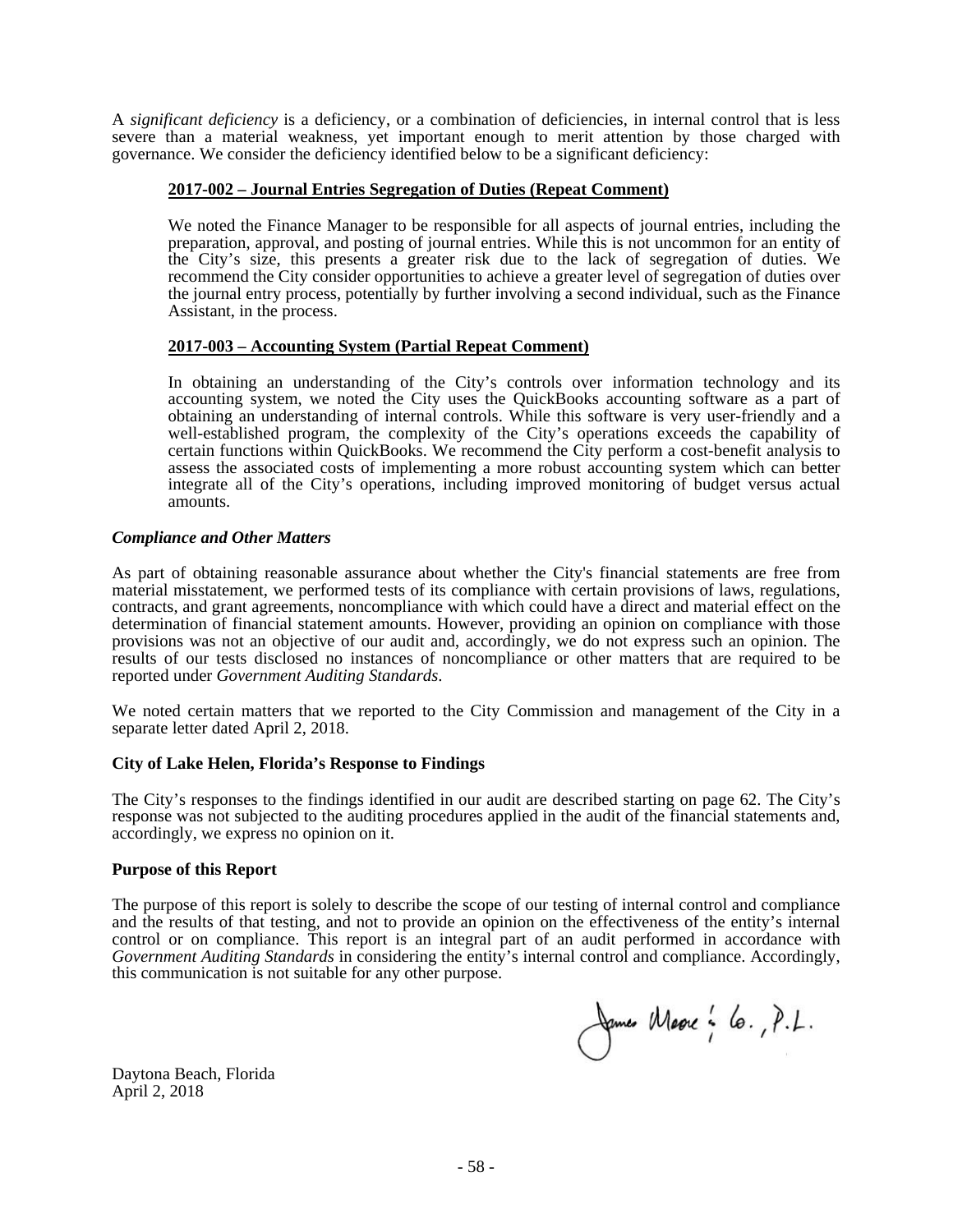

#### **INDEPENDENT AUDITORS' MANAGEMENT LETTER REQUIRED BY CHAPTER 10.550, RULES OF THE STATE OF FLORIDA OFFICE OF THE AUDITOR GENERAL**

To the Honorable Mayor, City Commission, and City Administrator, City of Lake Helen, Florida:

#### **Report on the Financial Statements**

We have audited the financial statements of the City of Lake Helen, Florida, as of and for the fiscal year ended September 30, 2017, and have issued our report thereon dated , April 2, 2018.

#### **Auditors' Responsibility**

We conducted our audit in accordance with auditing standards generally accepted in the United States of America; the standards applicable to financial audits contained in Government Auditing Standards, issued by the Comptroller General of the United States; and Chapter 10.550, Rules of the Auditor General.

#### **Other Reporting Requirements**

We have issued our Independent Auditors' Report on Internal Control over Financial Reporting and Compliance and Other Matters Based on an Audit of the Financial Statements Performed in Accordance with *Government Auditing Standards*; and Independent Accountant's Report on an examination conducted in accordance with *AICPA Professional Standards*, AT-C Section 315, regarding compliance requirements in accordance with Chapter 10.550, Rules of the Auditor General. Disclosures in those reports, which are dated April 2, 2018, should be considered in conjunction with this management letter.

#### **Prior Audit Findings**

Section 10.554(1)(i)1., Rules of the Auditor General, requires that we determine whether or not corrective actions have been taken to address findings and recommendations made in the preceding annual financial audit report. Two findings and recommendations from the prior year's audit (2016-001 and 2016-002) have been repeated for two or more years and has not yet been fully corrected. The following is a summary of all findings and recommendations reported in our preceding annual financial audit report:

**2016-001 User Access Rights and Accounting System –** Corrective action partially taken. See partial repeat comment 2017-003.

**2016-002 Journal Entries Segregation of Duties –** Corrective action not taken. See repeat comment 2017-002.

**2016-003 Water Utility Account Adjustments –** Corrective action taken.

**2016-004 IT Policies and Procedures –** Corrective action taken.

**2016-005 Purchase Order Policy –** Corrective action taken.

**2016-006 Payment in Lieu of Taxes –** Corrective action taken.

121 Executive Circle 133 East Indiana Avenue 5931 NW 1st Place 2477 Tim Gamble Place, Suite 200 Daytona Beach, FL 32114-1180 DeLand, FL 32724-4329 Gainesville, FL 32607-2063 Tallahassee, FL 32308-4386 Telephone: 386-257-4100 Telephone: 386-738-3300 Telephone: 352-378-1331 Telephone: 850-386-6184

Website: www.jmco.com | Email: info@jmco.com | Member of AGN International with offices in principal cities worldwide

- 59 -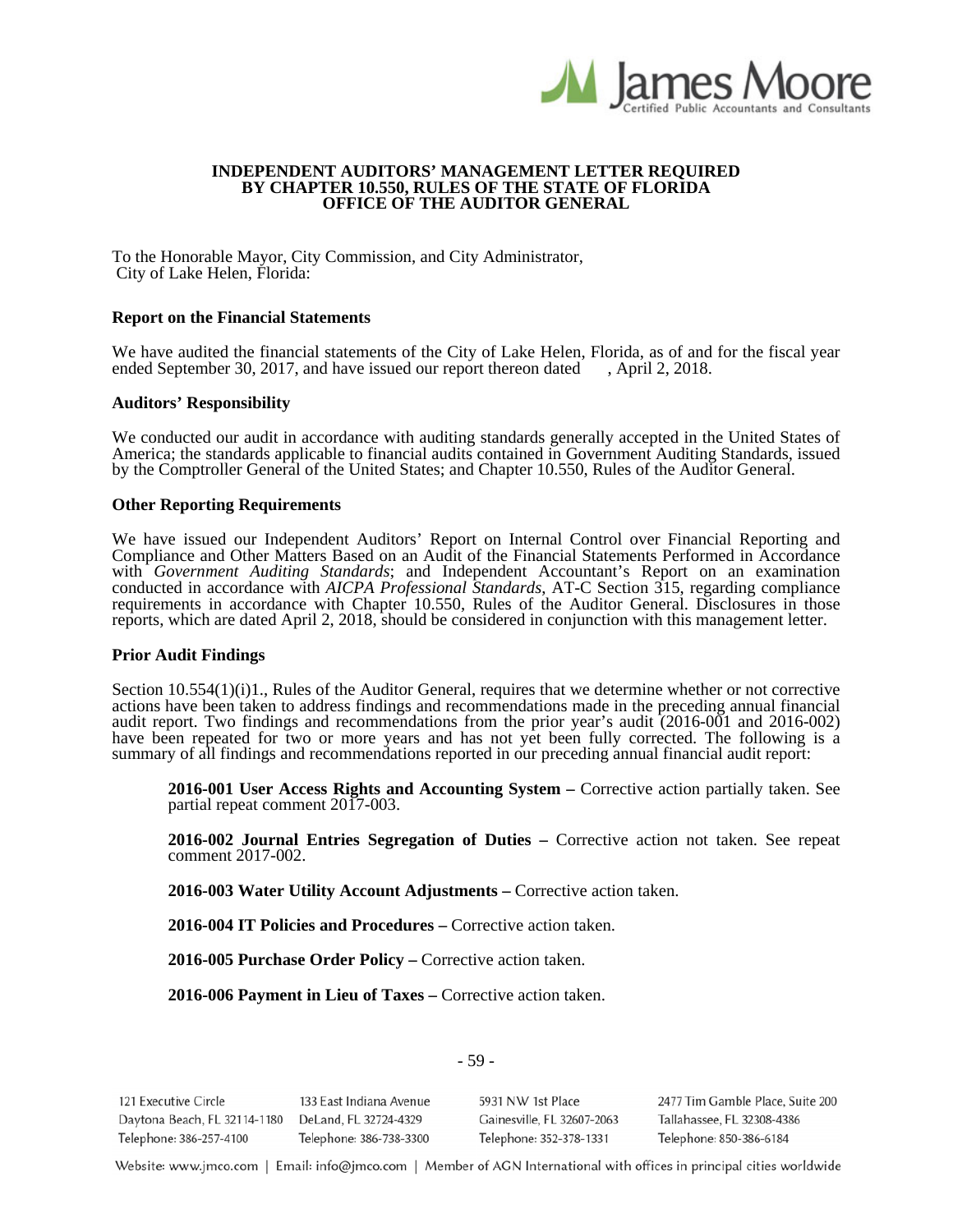#### **Official Title and Legal Authority**

Section 10.554(1)(i)4., Rules of the Auditor General, requires that the name or official title and legal authority for the primary government and each component unit of the reporting entity be disclosed in this management letter, unless disclosed in the notes to the financial statements. The legal authority for the primary government of the reporting entity is disclosed in Note 1 of the basic financial statements.

#### **Financial Condition and Management**

Sections 10.554(1)(i)5.a. and 10.556(7), Rules of the Auditor General, require us to apply appropriate procedures and communicate the results of our determination as to whether or not the City has met one or more of the conditions described in Section 218.503(1), Florida Statutes, and identification of the specific condition(s) met. In connection with our audit, we determined that the City did not meet any of the conditions described in Section 218.503(1), Florida Statutes.

Pursuant to Sections 10.554(1)(i)5.c. and 10.556(8), Rules of the Auditor General, we applied financial condition assessment procedures. It is management's responsibility to monitor the City's financial condition, and our financial condition assessment was based in part on representations made by management and the review of financial information provided by same.

Section 10.554(1)(i)2., Rules of the Auditor General, requires that we communicate any recommendations to improve financial management. In connection with our audit, we had no such recommendations.

#### **Annual Financial Report**

Sections 10.554(1)(i)5.b. and 10.556(7), Rules of the Auditor General, require us to apply appropriate procedures and communicate the results of our determination as to whether the annual financial report for the City for the fiscal year ended September 30, 2017, filed with the Florida Department of Financial Services pursuant to Section 218.32(1) $\hat{a}$ ), Florida Statutes, is in agreement with the annual financial audit report for the fiscal year ended September 30, 2017. In connection with our audit, we determined that these two reports were in agreement.

#### **Additional Matters**

Section 10.554(1)(i)3., Rules of the Auditor General, requires us to address noncompliance with provisions of contracts or grant agreements, or abuse, that have occurred, or are likely to have occurred, that have an effect on the financial statements that is less than material but which warrants the attention of those charged with governance. In connection with our audit, we did not have any such findings.

#### **City of Lake Helen, Florida's Response to Findings**

The City's responses to the findings identified in our audit are described starting on page 62. The City's response was not subjected to the auditing procedures applied in the audit of the financial statements and, accordingly, we express no opinion on it.

#### **Purpose of this Letter**

Our management letter is intended solely for the information and use of the Legislative Auditing Committee, members of the Florida Senate and the Florida House of Representatives, the Florida Auditor General, Federal and State granting agencies, the City Commission, management, and others within the City and is not intended to be and should not be used by anyone other than these specified parties.

James Masse : 6., P.L.

Daytona Beach, Florida April 2, 2018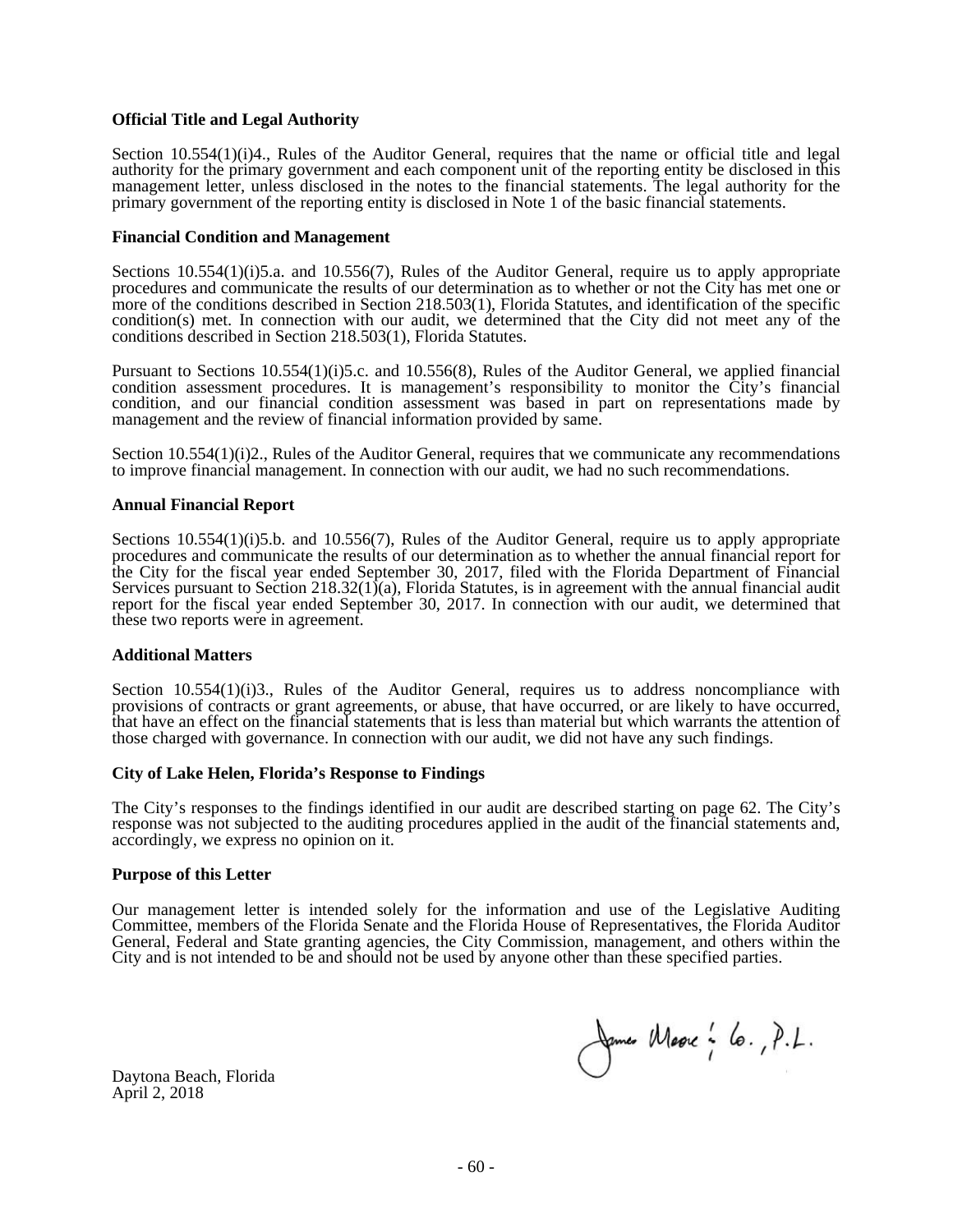

### **INDEPENDENT ACCOUNTANTS' EXAMINATION REPORT**

To the Honorable Mayor, City Commission, and City Administrator, City of Lake Helen, Florida

We have examined the City of Lake Helen, Florida's (the City) compliance with Section 218.415, Florida Statutes, *Local Government Investment Policies,* for the year ended September 30, 2017. Management is responsible for the City's compliance with those requirements. Our responsibility is to express an opinion on the City's compliance based on our examination.

Our examination was conducted in accordance with attestation standards established by the American Institute of Certified Public Accountants. Those standards require that we plan and perform the examination to obtain reasonable assurance about whether the City complied with Section 218.415, Florida Statutes, *Local Government Investment Policies,* for the year ended September 30, 2017, in all material respects. An examination involves performing procedures to obtain evidence about the City's compliance with those requirements. The nature, timing, and extent of the procedures selected depend on our judgment, including an assessment of risks of material noncompliance with those requirements, whether due to fraud or error. We believe that the evidence we obtained is sufficient and appropriate to provide a reasonable basis for our opinion.

In our opinion, the City of Lake Helen, Florida complied, in all material respects, with the aforementioned requirements for the year ended September 30, 2017.

James Marre 2 6., P.L.

Daytona Beach, Florida April 2, 2018

121 Executive Circle 133 East Indiana Avenue Daytona Beach, FL 32114-1180 DeLand, FL 32724-4329 Telephone: 386-257-4100 Telephone: 386-738-3300

5931 NW 1st Place Gainesville, FL 32607-2063 Telephone: 352-378-1331

2477 Tim Gamble Place, Suite 200 Tallahassee, FL 32308-4386 Telephone: 850-386-6184

Website: www.jmco.com | Email: info@jmco.com | Member of AGN International with offices in principal cities worldwide